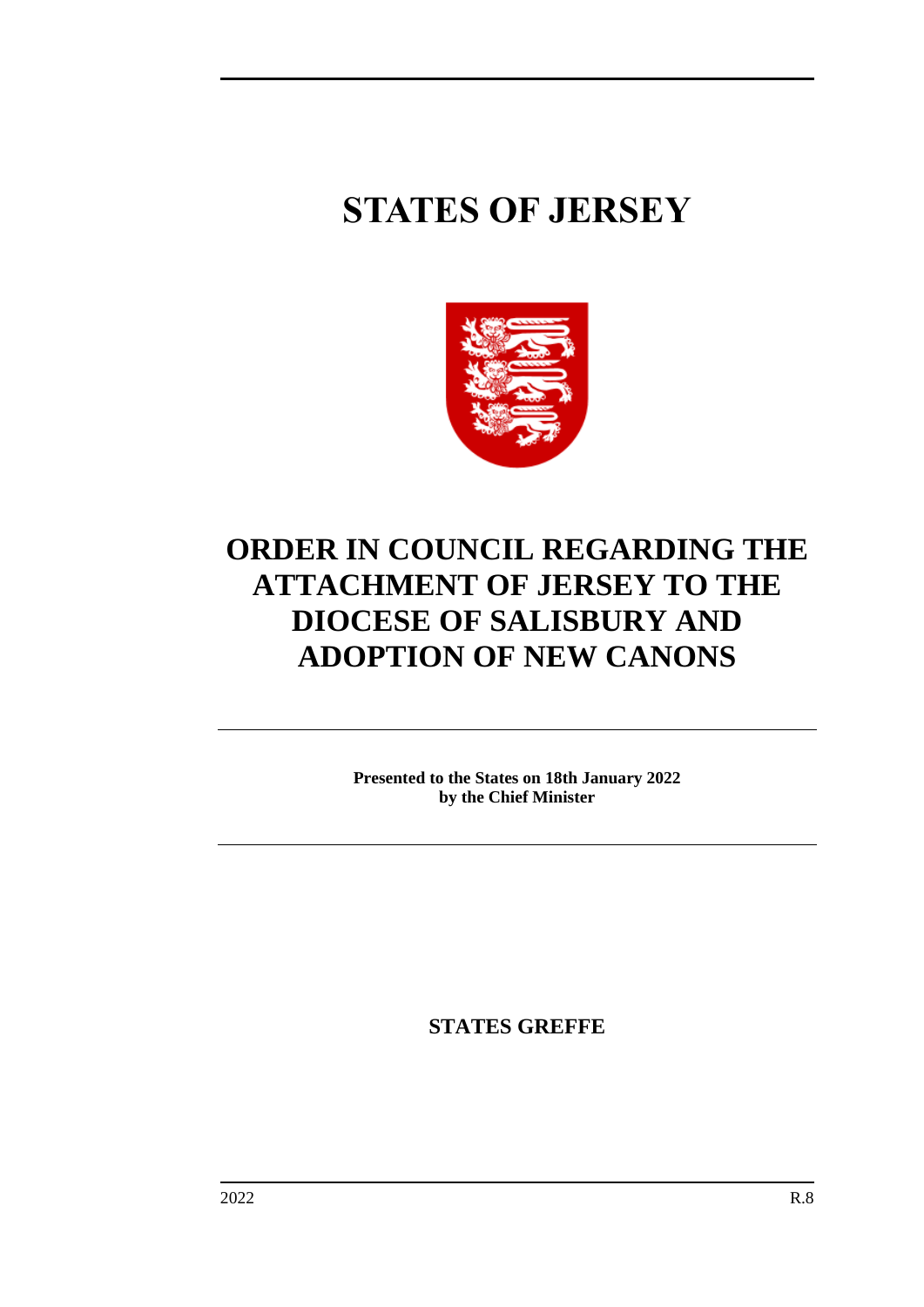#### **REPORT**

At the Court at Buckingham Palace, the \*\*\* day of \*\*\*

Present,

The Queen's Most Excellent Majesty in Council

**WHEREAS** His late Majesty King James the First in the Twenty-first year of His Reign of England ratified, confirmed and approved certain Canons and Constitutions Ecclesiastical for the Island of Jersey and ordained that the said Canons and Constitutions should be duly observed in the said Island;

And whereas, pursuant to an Order of Her Majesty in Council of the  $14<sup>th</sup>$ day of March 2012, new Canons of the Church of England in Jersey, which had been approved by the States of Jersey on the 18<sup>th</sup> day of January 2011, were registered by the Royal Court of Jersey on the 23<sup>rd</sup> day of March 2012;

And whereas the Deanery Synod of Jersey has approved draft Canons to replace the Canons so registered, each of the Lord Bishop of Salisbury and the Dean of Jersey having signified his approval of the same;

And whereas the States of Jersey has approved the said draft Canons and requested Her Majesty to make an Order in Council giving effect to the same;

**Now**, **therefore**, Her Majesty is pleased, by and with the advice of Her Privy Council, to order, and it is hereby ordered, that the Canons of the Church of England in Jersey annexed to this Order, together with this Order, shall be registered and published in the Island of Jersey and observed accordingly. Her Majesty's Officers in the Island, and all others whom it may concern, are therefore to take notice of Her Majesty's Order and to proceed accordingly.

……………………………………………………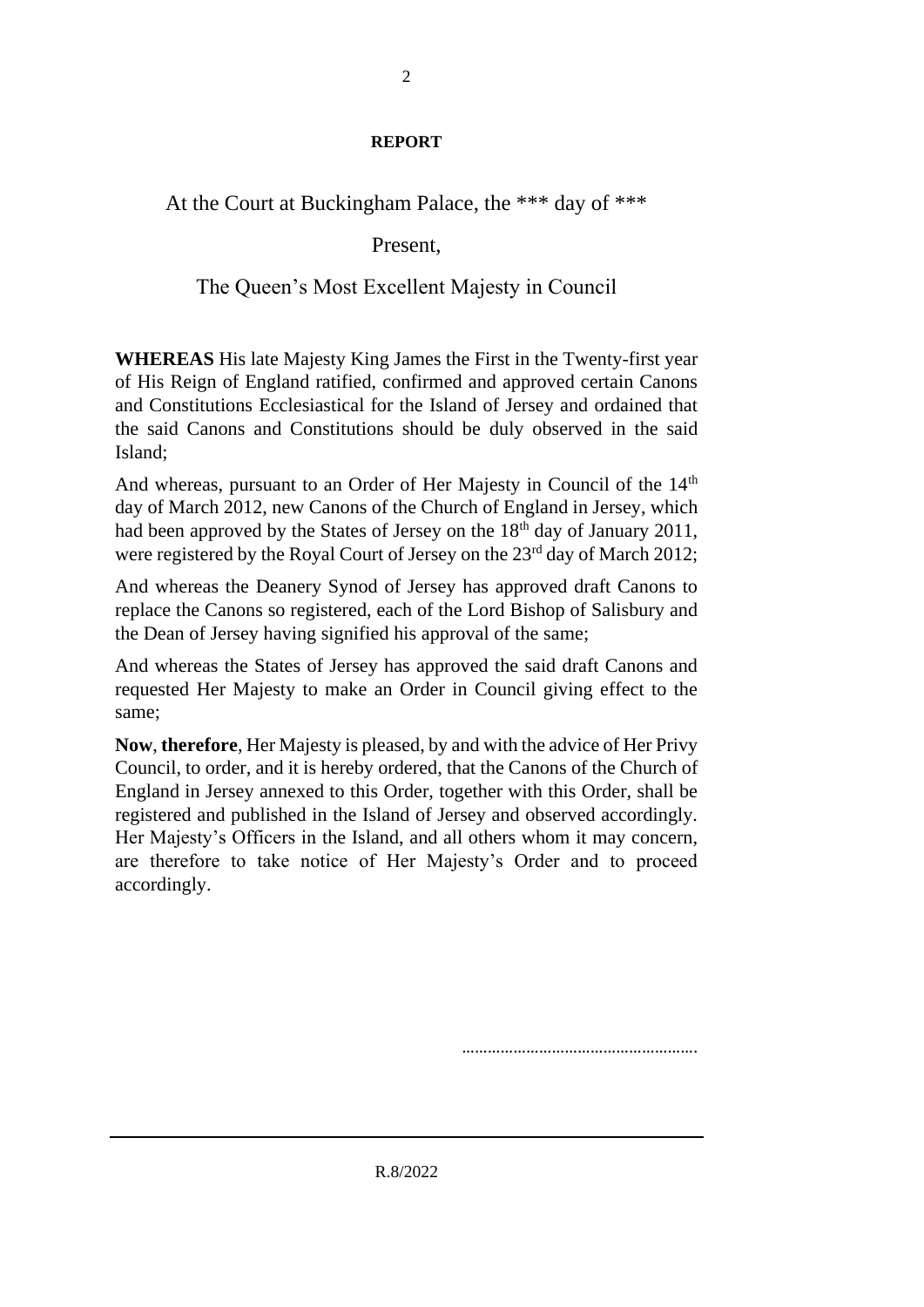APPENDIX

| <b>Contents</b> |                                                                                                   |  |  |  |
|-----------------|---------------------------------------------------------------------------------------------------|--|--|--|
|                 |                                                                                                   |  |  |  |
|                 |                                                                                                   |  |  |  |
|                 |                                                                                                   |  |  |  |
| Al              |                                                                                                   |  |  |  |
| A <sub>2</sub>  |                                                                                                   |  |  |  |
| A <sub>3</sub>  |                                                                                                   |  |  |  |
| A <sub>4</sub>  | OF THE FORM AND MANNER OF MAKING, ORDAINING,                                                      |  |  |  |
| <b>AND</b>      | CONSECRATING OF BISHOPS, PRIESTS, AND DEACONS 9                                                   |  |  |  |
| A <sub>5</sub>  | OF THE DOCTRINE OF THE CHURCH OF ENGLAND9                                                         |  |  |  |
| A6              | OF THE GOVERNMENT OF THE CHURCH OF ENGLAND9                                                       |  |  |  |
| A7              |                                                                                                   |  |  |  |
| A8              |                                                                                                   |  |  |  |
|                 |                                                                                                   |  |  |  |
|                 | DIVINE SERVICE AND THE ADMINISTRATION OF THE                                                      |  |  |  |
| B <sub>1</sub>  |                                                                                                   |  |  |  |
| B <sub>2</sub>  | OF THE APPROVAL OF FORMS OF SERVICE  10                                                           |  |  |  |
| B <sub>3</sub>  | OF THE FORM OF SERVICE TO BE USED WHERE                                                           |  |  |  |
| <b>B4</b>       | OF FORMS OF SERVICE APPROVED BY<br><b>THE</b><br>CONVOCATIONS, ARCHBISHOPS OR ORDINARY FOR USE ON |  |  |  |
| B5              | OF THE DISCRETION OF THE MINISTER IN CONDUCT OF                                                   |  |  |  |
|                 | B6 OF SUNDAYS AND OTHER DAYS OF SPECIAL                                                           |  |  |  |
|                 | B7 OF THE GIVING NOTICE OF FEAST DAYS AND FAST DAYS<br>12                                         |  |  |  |
|                 | B8 OF THE VESTURE OF ORDAINED MINISTERS DURING THE                                                |  |  |  |
|                 | B9 OF THE REVERENCE AND ATTENTION TO BE USED IN THE                                               |  |  |  |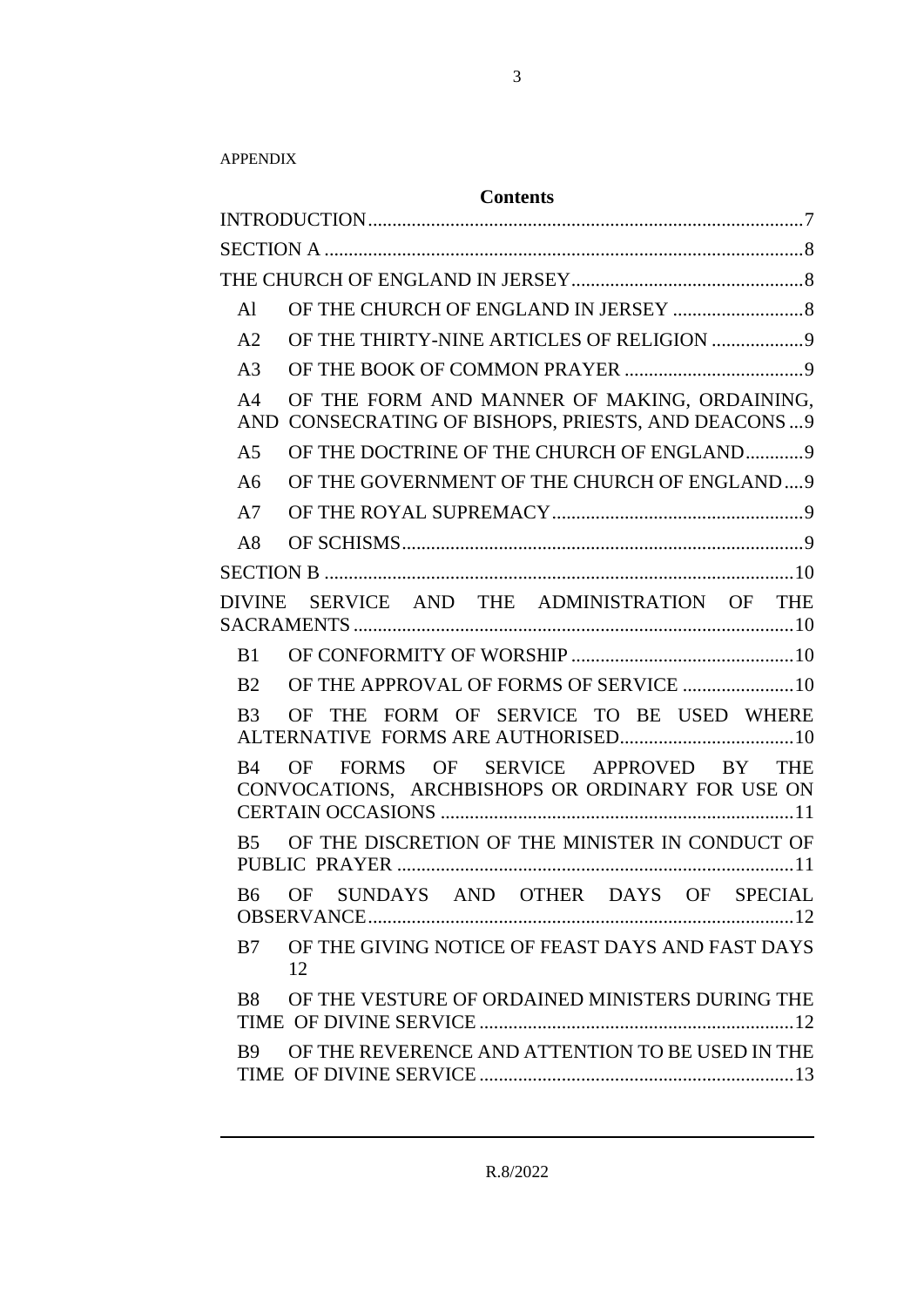B10 [OF MORNING AND EVENING PRAYER IN PARISH AND](#page-12-1)  [DISTRICT CHURCHES.........................................................................13](#page-12-1) B11 [OF SERVICES IN CHURCHES AND OTHER PLACES OF](#page-13-0)  WORSHIP [................................................................................................14](#page-13-0) B12 [OF THE MINISTRY OF THE HOLY COMMUNION................14](#page-13-1) B13 [OF HOLY COMMUNION IN PARISH AND DISTRICT](#page-13-2)  [CHURCHES.............................................................................................14](#page-13-2) B14 [OF THE RECEIVING OF HOLY COMMUNION](#page-13-3) ......................14 B15 [OF THE ADMISSION TO HOLY COMMUNION......................15](#page-14-0) B16 [OF NOTORIOUS OFFENDERS NOT TO BE ADMITTED TO](#page-14-1)  [HOLY COMMUNION.............................................................................15](#page-14-1) B17 [OF BREAD AND WINE FOR THE HOLY COMMUNION.......15](#page-14-2) B18 [OF THE DISPOSITION OF THE ALMS AT HOLY](#page-15-0)  [COMMUNION.........................................................................................16](#page-15-0) B19 [OF SERMONS IN PARISH AND DISTRICT CHURCHES](#page-15-1) .......16 B20 [OF THE BIDDING PRAYER WHICH MAY BE USED BY A](#page-15-2)  [PREACHER BEFORE HIS SERMON...................................................16](#page-15-2) B21 [OF THE MUSICIANS AND MUSIC OF THE CHURCH...........17](#page-16-0) B22 OF HOLY BAPTISM [....................................................................17](#page-16-1) B23 [OF THE BAPTISM OF INFANTS](#page-16-2) ...............................................17 B24 [OF GODPARENTS AND SPONSORS](#page-17-0) ........................................18 B25 [OF THE BAPTISM OF SUCH AS ARE OF RIPER YEARS......18](#page-17-1) B<sub>26</sub> [OF THE SIGN OF THE CROSS IN BAPTISM](#page-17-2) **18** B27 [OF TEACHING THE YOUNG.....................................................19](#page-18-0) B28 [OF CONFIRMATION...................................................................19](#page-18-1) B29 [OF RECEPTION INTO THE CHURCH OF ENGLAND](#page-18-2) ............19 B30 [OF THE MINISTRY OF ABSOLUTION.....................................20](#page-19-0) B31 OF HOLY MATRIMONY [............................................................20](#page-19-1) B32 [OF CERTAIN IMPEDIMENTS TO MARRIAGE](#page-20-0) .........................21 B33 [OF THE DUTY OF THE MINISTER TO INQUIRE AS TO](#page-21-0)  [IMPEDIMENTS.......................................................................................22](#page-21-0) B34 [OF REQUIREMENTS PRELIMINARY TO THE](#page-21-1)  [SOLEMNISATION OF MATRIMONY..................................................22](#page-21-1) B35 [OF RULES TO BE OBSERVED AS TO THE PRELIMINARIES](#page-21-2)  [AND TO THE SOLEMNISATION OF HOLY MATRIMONY............22](#page-21-2)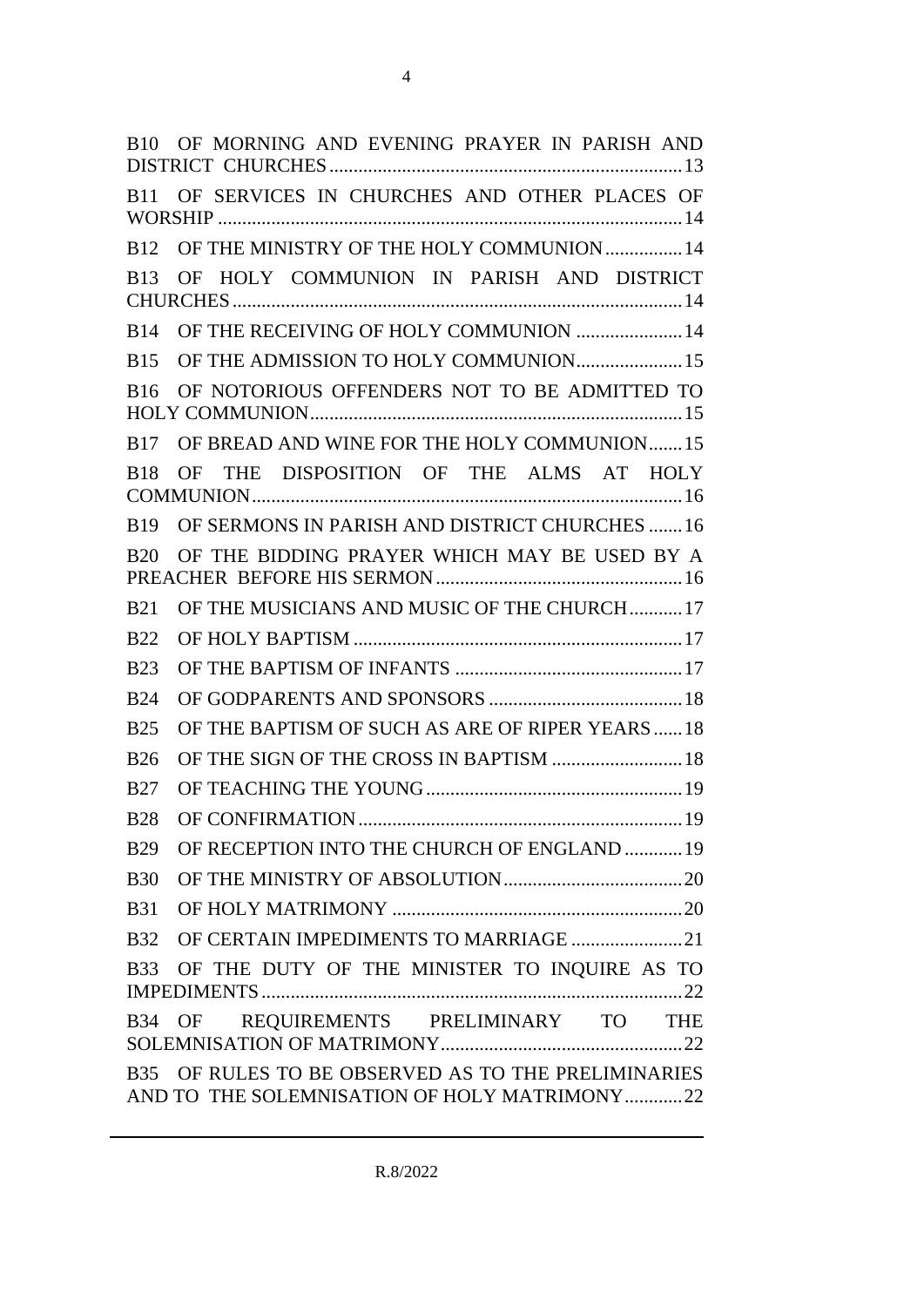| <b>B</b> 36    |                                                                                                  |           |
|----------------|--------------------------------------------------------------------------------------------------|-----------|
| <b>B</b> 37    |                                                                                                  |           |
| <b>B</b> 38    |                                                                                                  |           |
| <b>B</b> 39    | OF THE REGISTRATION OF BAPTISMS, CONFIRMATIONS,                                                  |           |
| <b>B40</b>     | HOLY COMMUNION ELSEWHERE THAN IN<br>OF                                                           |           |
| <b>B41</b>     | OF DIVINE SERVICE IN PRIVATE CHAPELS 24                                                          |           |
| <b>B42</b>     | OF THE LANGUAGE OF DIVINE SERVICE 24                                                             |           |
| <b>B</b> 43    |                                                                                                  |           |
| B44            |                                                                                                  |           |
|                |                                                                                                  |           |
|                | MINISTERS, THEIR ORDINATION, FUNCTION, AND CHARGE28                                              |           |
| C1             | OF HOLY ORDERS IN THE CHURCH OF ENGLAND28                                                        |           |
| C <sub>2</sub> |                                                                                                  |           |
| C <sub>3</sub> | OF THE ORDINATION OF PRIESTS AND DEACONS29                                                       |           |
| C <sub>4</sub> | OF THE QUALITY OF SUCH AS ARE TO BE ORDAINED                                                     |           |
| $C_5$          | OF THE HOUSE OF BISHOPS' DECLARATION ON THE                                                      |           |
| C <sub>6</sub> | OF THE TITLES OF SUCH AS ARE TO BE ORDAINED                                                      |           |
| C7             | THE CERTIFICATES AND TESTIMONY TO<br>OF<br>EXHIBITED TO THE BISHOP BY SUCH AS ARE TO BE ORDAINED | <b>BE</b> |
| C8             |                                                                                                  |           |
| C9             | OF MINISTERS EXERCISING THEIR MINISTRY32                                                         |           |
| C10            |                                                                                                  |           |
| C11            |                                                                                                  |           |
| C12            |                                                                                                  |           |
| C13            | OF THE LICENSING OF MINISTERS UNDER SEAL34                                                       |           |
| C14            |                                                                                                  |           |
| C15            |                                                                                                  |           |
| C16            |                                                                                                  |           |
| C17            |                                                                                                  |           |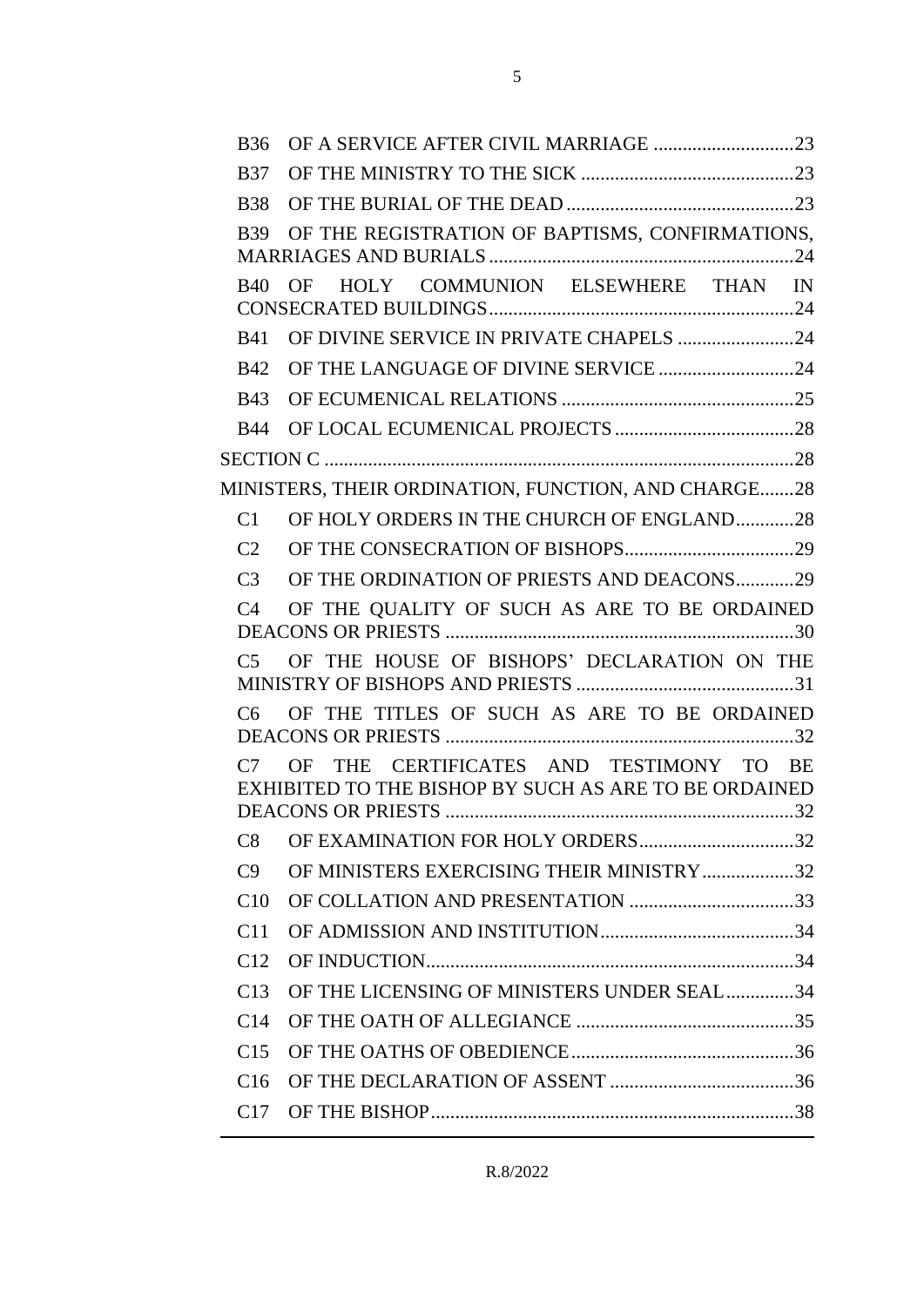| C18             |                                                                                                       |
|-----------------|-------------------------------------------------------------------------------------------------------|
| C19             | OF PRIESTS HAVING A CURE OF SOULS39                                                                   |
| C <sub>20</sub> | OF THE RESIDENCE OF PRIESTS ON THEIR BENEFICES40                                                      |
| C <sub>21</sub> |                                                                                                       |
| C <sub>22</sub> |                                                                                                       |
| C <sub>23</sub> |                                                                                                       |
| C <sub>24</sub> | OF PROCEDURES UNDER THE HOUSE OF BISHOPS'<br>DECLARATION ON THE MINISTRY OF BISHOPS AND PRIESTS<br>41 |
|                 | C25 OF SAFEGUARDING CHILDREN AND VULNERABLE                                                           |
|                 |                                                                                                       |
|                 |                                                                                                       |
| D <sub>1</sub>  | OF CHURCHWARDENS (SURVEILLANTS)  43                                                                   |
| D2              | OF ALMONERS (COLLECTEURS D'AUMÔNES) 45                                                                |
| D <sub>3</sub>  | OF SUSPENSION AND DISMISSAL OF CHURCHWARDENS                                                          |
| D <sub>4</sub>  | SIDESMEN OR ASSISTANTS TO THE<br>OF                                                                   |
| D <sub>5</sub>  |                                                                                                       |
| D <sub>6</sub>  |                                                                                                       |
| D7              |                                                                                                       |
| D <sub>8</sub>  | OF THE ADMISSION AND LICENSING OF LAY WORKERS<br>48                                                   |
| D <sub>9</sub>  | DISQUALIFICATION, SUSPENSION AND DISMISSAL OF                                                         |
|                 |                                                                                                       |
|                 |                                                                                                       |
| E1              |                                                                                                       |
| E2              |                                                                                                       |
| E <sub>3</sub>  |                                                                                                       |
| E4              |                                                                                                       |
| E <sub>5</sub>  |                                                                                                       |
| E <sub>6</sub>  |                                                                                                       |
| E7              |                                                                                                       |

R.8/2022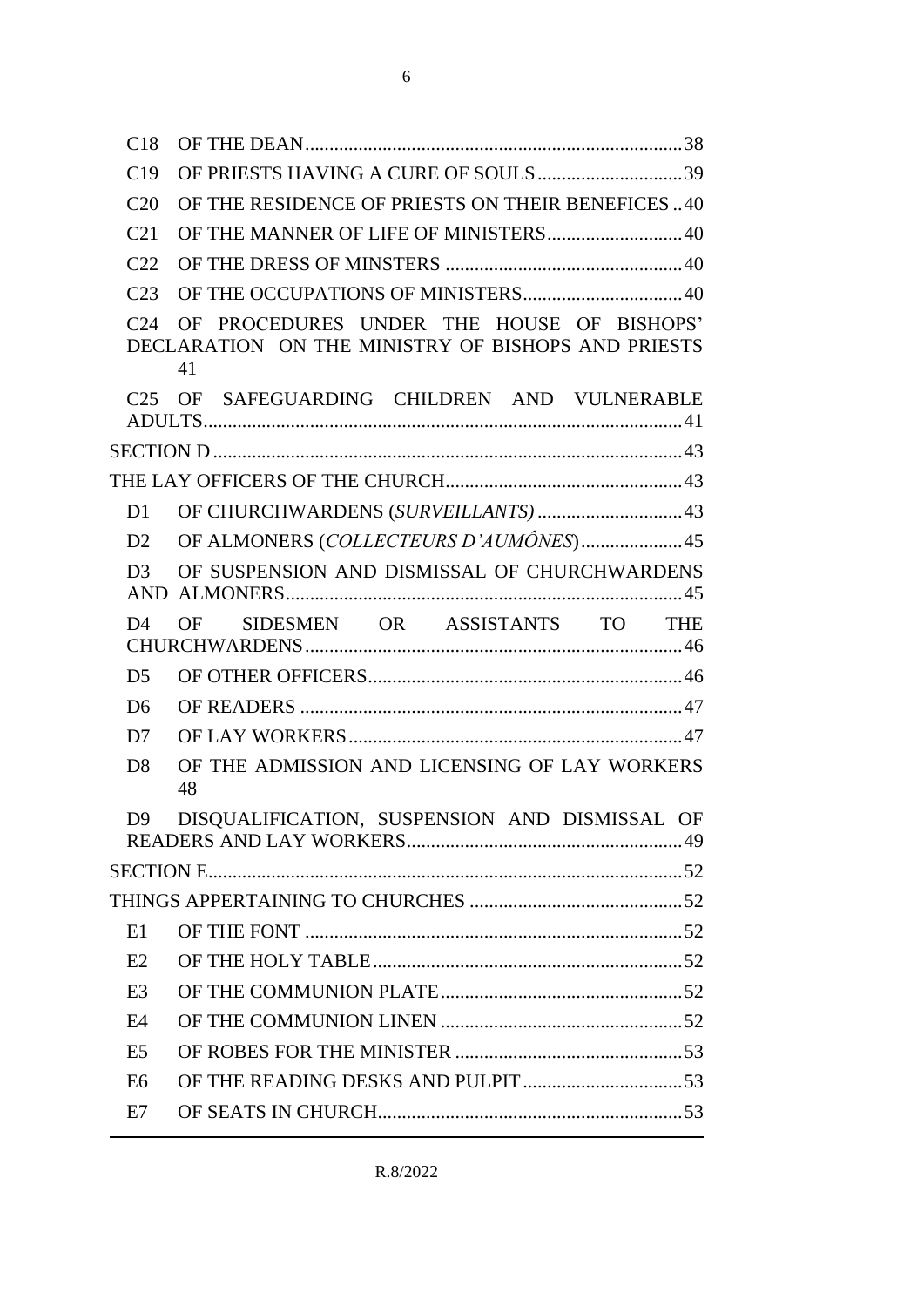| E <sub>8</sub>  |                                                       |  |
|-----------------|-------------------------------------------------------|--|
| E <sub>9</sub>  | OF THE BIBLE AND THE BOOK OF COMMON PRAYER FOR        |  |
| E10             |                                                       |  |
| E11             | OF THE REGISTER BOOKS AND THEIR CUSTODY 53            |  |
| E12             |                                                       |  |
| E13             |                                                       |  |
| E14             |                                                       |  |
| E <sub>15</sub> | OF PLAYS, CONCERTS AND EXHIBITIONS OF FILMS AND       |  |
| E16             | OF KEEPING A RECORD OF THE PROPERTY OF CHURCHES<br>55 |  |
|                 |                                                       |  |
|                 |                                                       |  |
|                 |                                                       |  |
| F1              |                                                       |  |
| F2              |                                                       |  |
| F <sub>3</sub>  |                                                       |  |
|                 |                                                       |  |
|                 |                                                       |  |
|                 |                                                       |  |
|                 |                                                       |  |
|                 |                                                       |  |
|                 |                                                       |  |

#### <span id="page-6-0"></span>**INTRODUCTION**

There are set out below the Canons of the Church of England in Jersey.

#### INTERPRETATION

| In these Canons, unless the context otherwise requires – | 1. |  |  |  |  |  |  |  |  |
|----------------------------------------------------------|----|--|--|--|--|--|--|--|--|
|----------------------------------------------------------|----|--|--|--|--|--|--|--|--|

"Ancient Parish" means one of the twelve historic parishes of Jersey.

"Archbishop" means His Grace the Archbishop of Canterbury or, if there is a vacancy in that see, the Archbishop of York;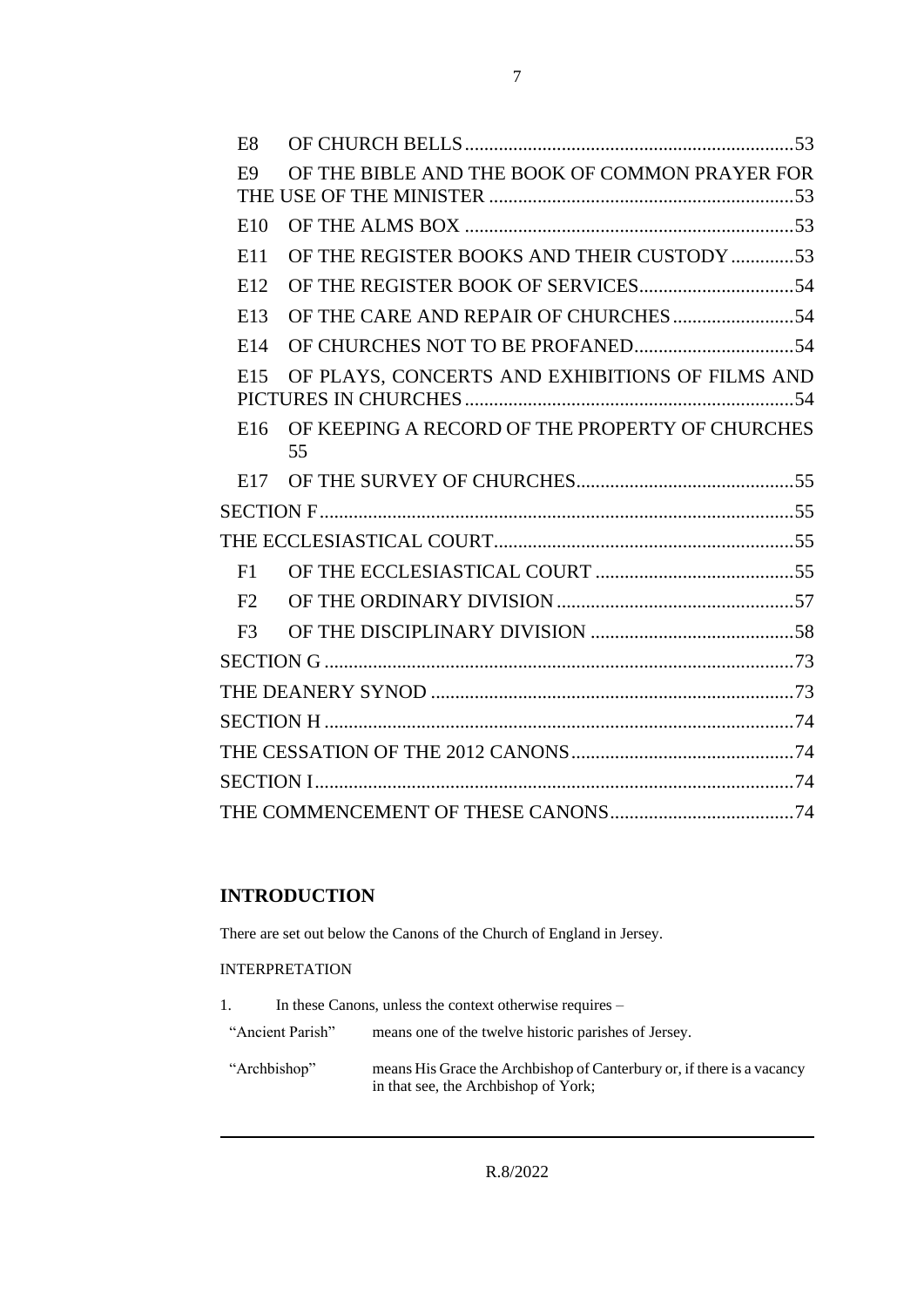| "Attorney General"                  | means the Attorney General for Jersey;                                                                                                                                                                                                                  |
|-------------------------------------|---------------------------------------------------------------------------------------------------------------------------------------------------------------------------------------------------------------------------------------------------------|
| "Bishop"                            | means the Right Reverend The Bishop of Salisbury or such other<br>bishop as may be determined from time to time by Her Majesty;                                                                                                                         |
| "Church Officers"                   | means the churchwardens (surveillants) and almoners (collecteurs<br>d'aumônes), if any, of an Ecclesiastical District or an Ancient Parish<br>Church;                                                                                                   |
| "Congregational<br>Meeting"         | means a meeting of those persons on the Deanery Electoral Roll in<br>respect of any church;                                                                                                                                                             |
| "Dean"                              | means the Very Reverend The Dean of Jersey;                                                                                                                                                                                                             |
| "Deanery Electoral<br>Roll"         | means the church electoral roll for the Island of Jersey formed, kept<br>and revised in accordance with the Channel Islands (Representation)<br>Measure 1931 as modified by the Synodical Government (Channel<br>Islands) Order 1970;                   |
| "District Church"                   | means the church of any Ecclesiastical District other than an Ancient<br>Parish;                                                                                                                                                                        |
| "Ecclesiastical<br>Assembly"        | means the assembly of the principals, officers and electors of an<br>Ancient Parish over which the incumbent of the parish presides;                                                                                                                    |
| "Ecclesiastical<br>District"        | is a reference to any of the several districts and chapelries formed<br>pursuant to an Order in Council or a Law as a benefice for<br>ecclesiastical purposes and comprising contiguous territorial portions<br>of one or more of the Ancient Parishes; |
| "Ecclesiastical<br>Parish"          | means an Ancient Parish or an Ecclesiastical District;                                                                                                                                                                                                  |
| "Jersey<br>Safeguarding<br>Adviser" | means the person appointed as such by the Bishop under Canon C25;                                                                                                                                                                                       |
| "Measure"                           | means a Measure receiving the Royal Assent after 8 <sup>th</sup> July 1931 and<br>which has been applied to Jersey in accordance with the Channel<br>Islands (Church Legislation) Measure 1931;                                                         |
| "Parish Assembly"                   | means an assembly provided for by the Loi (1804) au sujet des<br>Assemblées Paroissiales;                                                                                                                                                               |
| "Vice Dean"                         | means a person appointed by the Dean as his deputy pursuant to<br>Canon C18.10.                                                                                                                                                                         |

2. The Interpretation (Jersey) Law 1954 shall apply to these Canons as though they were an enactment within the meaning of that Law.

#### <span id="page-7-1"></span><span id="page-7-0"></span>**SECTION A THE CHURCH OF ENGLAND IN JERSEY**

## <span id="page-7-2"></span>**Al OF THE CHURCH OF ENGLAND IN JERSEY**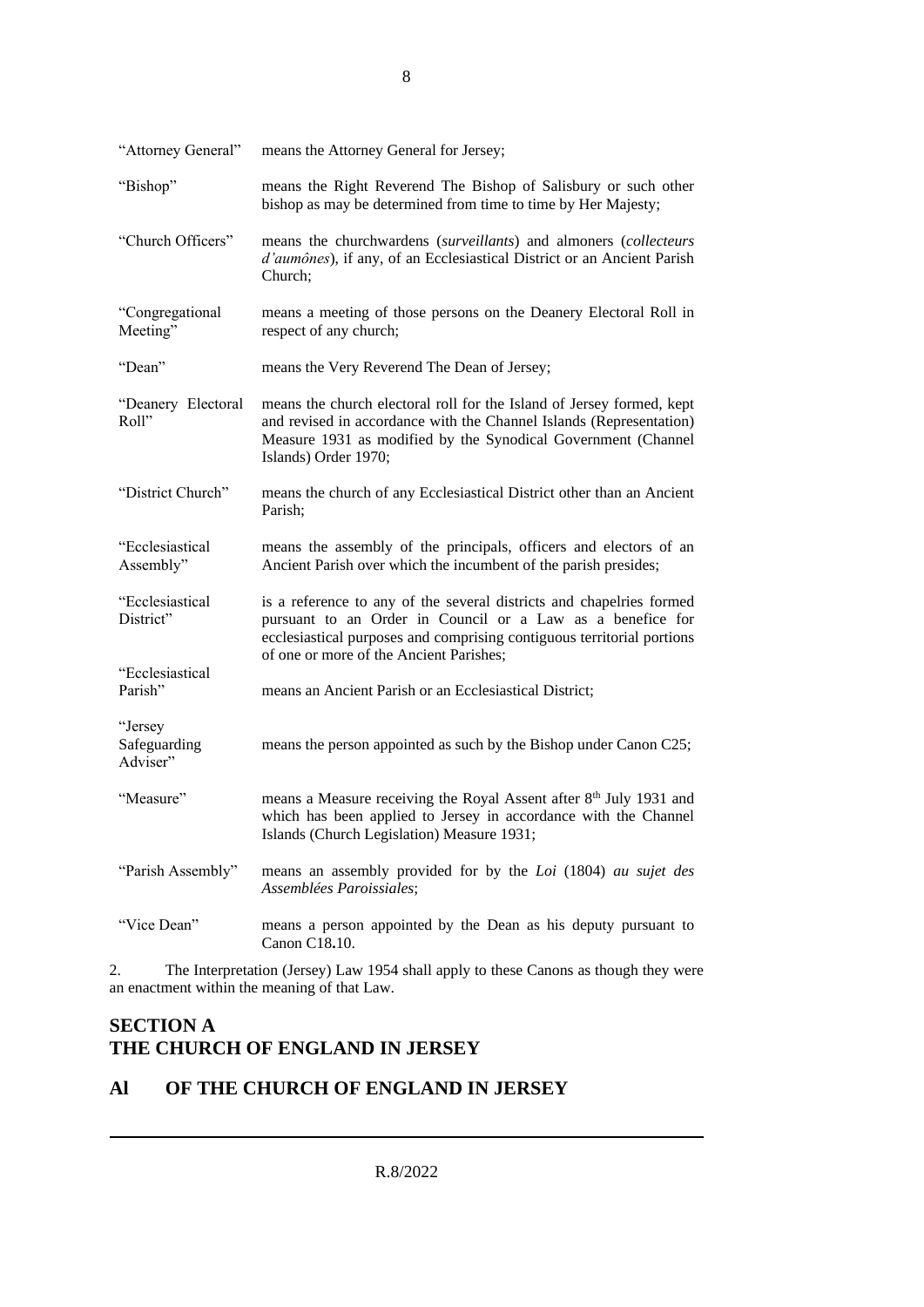The Church of England in Jersey, established according to the laws and customs of Jersey under the Queen's Majesty, belongs to the true and apostolic Church of Christ; and, as our duty to the said Church of England requires, we do constitute and ordain that no member thereof shall be at liberty to maintain or hold the contrary.

### <span id="page-8-0"></span>**A2 OF THE THIRTY-NINE ARTICLES OF RELIGION**

The Thirty-nine Articles are agreeable to the Word of God and may be assented unto with a good conscience by all members of the Church of England.

## <span id="page-8-1"></span>**A3 OF THE BOOK OF COMMON PRAYER**

1. The doctrine contained in *The Book of Common Prayer* and Administration of the Sacraments and other Rites and Ceremonies of the Church according to the Use of the Church of England is agreeable to the Word of God.

2. The form of God's worship contained in the said Book, forasmuch as it is not repugnant to the Word of God, may be used by all members of the Church of England with a good conscience.

## <span id="page-8-2"></span>**A4 OF THE FORM AND MANNER OF MAKING, ORDAINING, AND CONSECRATING OF BISHOPS, PRIESTS, AND DEACONS**

The Form and Manner of Making, Ordaining, and Consecrating of Bishops, Priests, and Deacons, annexed to *The Book of Common Prayer* and commonly known as the Ordinal, is not repugnant to the Word of God, and those who are so made, ordained or consecrated bishops, priests, or deacons, according to the said Ordinal, are lawfully made, ordained, or consecrated, and ought to be accounted, both by themselves and others, to be truly bishops, priests, or deacons.

## <span id="page-8-3"></span>**A5 OF THE DOCTRINE OF THE CHURCH OF ENGLAND**

The doctrine of the Church of England is grounded in the Holy Scriptures, and in such teachings of the ancient Fathers and Councils of the Church as are agreeable to the said Scriptures.

In particular such doctrine is to be found in the Thirty-nine Articles of Religion, *The Book of Common Prayer*, and the Ordinal.

## <span id="page-8-4"></span>**A6 OF THE GOVERNMENT OF THE CHURCH OF ENGLAND**

The government of the Church of England under the Queen's Majesty, by archbishops, bishops, deans, archdeacons, and the rest of the clergy and of the laity that bear office in the same, is not repugnant to the Word of God.

## <span id="page-8-5"></span>**A7 OF THE ROYAL SUPREMACY**

It is acknowledged that the Queen's Most Excellent Majesty, acting according to the laws and customs of Jersey, is the highest power under God in this Island, and has supreme authority over all persons in all causes, as well ecclesiastical as civil.

## <span id="page-8-6"></span>**A8 OF SCHISMS**

Forasmuch as the Church of Christ has for a long time past been distressed by separations and schisms among Christian people, so that the unity for which our Lord prayed is impaired and the witness to his gospel is grievously hindered, it is the duty of clergy and people to do their utmost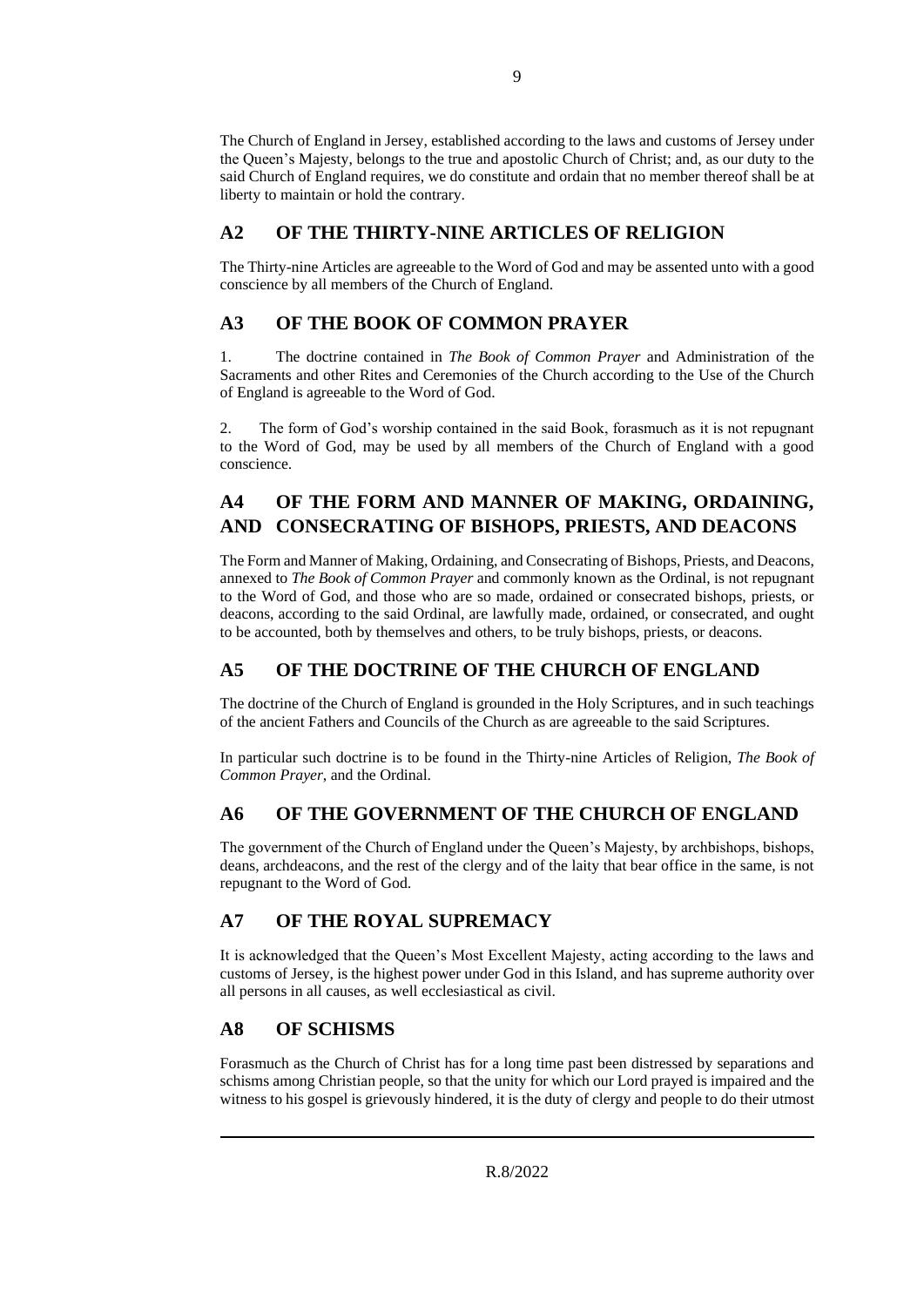not only to avoid occasions of strife but also to seek in penitence and brotherly charity to heal such divisions.

10

#### <span id="page-9-1"></span><span id="page-9-0"></span>**SECTION B DIVINE SERVICE AND THE ADMINISTRATION OF THE SACRAMENTS**

#### <span id="page-9-2"></span>**B1 OF CONFORMITY OF WORSHIP**

1. The following forms of service shall be authorised for use in the Church of England in Jersey –

- (a) the forms of service contained in *The Book of Common Prayer*;
- (b) the shortened forms of Morning and Evening Prayer which were set out in the Schedule to the Act of Uniformity Amendment Act 1872;
- (c) the form of service authorised by Royal Warrant for use upon the anniversary of the day of the accession of the reigning Sovereign; and
- (d) any forms of service approved under Canon B2 or Canon B4 subject to any amendments so approved, to the extent permitted by such approval.

2. Every minister shall use only the authorised forms of service aforesaid, except so far as he may exercise the discretion allowed to him by Canon B5. It is the minister's responsibility to have a good understanding of the forms of service used and the minister shall endeavour to ensure that the worship offered glorifies God and edifies the people.

#### <span id="page-9-3"></span>**B2 OF THE APPROVAL OF FORMS OF SERVICE**

It shall be lawful –

- (a) to use all forms of service approved by the General Synod of the Church of England;
- (b) to use forms of services for use in the Church of England in Jersey which have been approved for use in the Church of England by the General Synod, the Archbishop, the Bishop, or the Dean as his Commissary.

## <span id="page-9-4"></span>**B3 OF THE FORM OF SERVICE TO BE USED WHERE ALTERNATIVE FORMS ARE AUTHORISED**

1. Decisions as to which of the forms of service authorised by Canon B1, other than the services known as occasional offices, are to be used in any church in a parish shall be taken jointly by the minister and the Church Officers. In this Canon 'church' includes any building or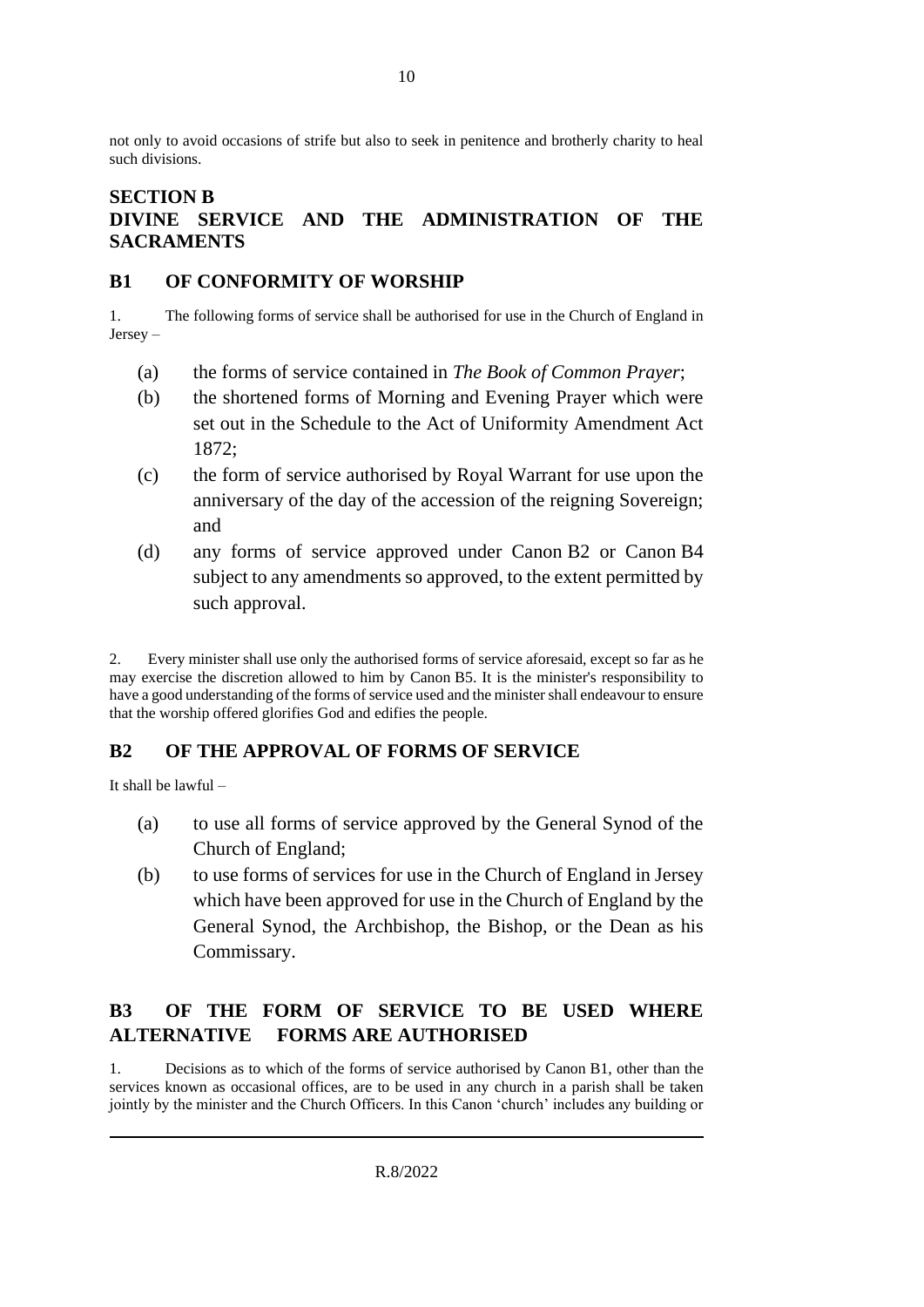part of a building licensed by the Dean for public worship according to the rites and ceremonies of the Church of England.

2. If there is disagreement as to which of the said forms of service are to be used in any such church, then the disagreement shall be referred to the Dean for a decision.

3. Where more than one form of any of the services known as occasional offices, other than the Order of Confirmation, is authorised by Canon B1 for use on any occasion the decision as to which form of service is to be used shall be made by the minister who is to conduct the service, but if any of the persons concerned objects beforehand to the use of the service selected by the minister and he and the minister cannot agree as to which form is to be used, the matter shall be referred to the Dean for his decision.

4. Where more than one form of service of ordination of deacons or priests or of the ordination or consecration of a bishop is authorised for use, the decision as to which form of service is to be used is to be made by the Bishop or the Archbishop, as the case may be, who is to conduct the service and, where more than one form of service of confirmation is so authorised, the decision as to which service is to be used shall be made by the Bishop or Archbishop, as the case may be, who is to conduct the service after consulting the minister of the church where the service is to be held.

## <span id="page-10-0"></span>**B4 OF FORMS OF SERVICE APPROVED BY THE CONVOCATIONS, ARCHBISHOPS OR ORDINARY FOR USE ON CERTAIN OCCASIONS**

The Convocation of Canterbury, the Archbishop, the Bishop or the Dean may approve forms of service for use in any church or elsewhere in Jersey on occasions for which no provision is made in *The Book of Common Prayer* or by the General Synod, being forms of service which in both words and order are in their opinion reverent and seemly and neither contrary to, nor indicative of any departure from, the doctrine of the Church of England in any essential matter.

#### <span id="page-10-1"></span>**B5 OF THE DISCRETION OF THE MINISTER IN CONDUCT OF PUBLIC PRAYER**

1. The minister who is to conduct the service may choose to make and use variations which are not of substantial importance in any form of service authorised by these Canons according to particular circumstances.

2. The minister may on occasions for which no provision is made in *The Book of Common Prayer* or by the General Synod under Canon B2 or by the Convocation, Archbishop, Bishop or Dean under Canon B4 use forms of service considered suitable by the minister for those occasions, and may permit another minister to use the said forms of service.

3. All variations in forms of service and all forms of service used under this Canon shall be reverent and seemly and shall be neither contrary to, nor indicative of any departure from, the doctrine of the Church of England in any essential matter.

4. If any question is raised concerning the observance of the provisions of the last preceding paragraph or whether a variation in a form of service is of substantial importance or not, it may be referred to the Dean in order that he may give such pastoral guidance, advice or directions as he may think fit, but such reference shall be without prejudice to the matter in question being made the subject-matter of disciplinary proceedings.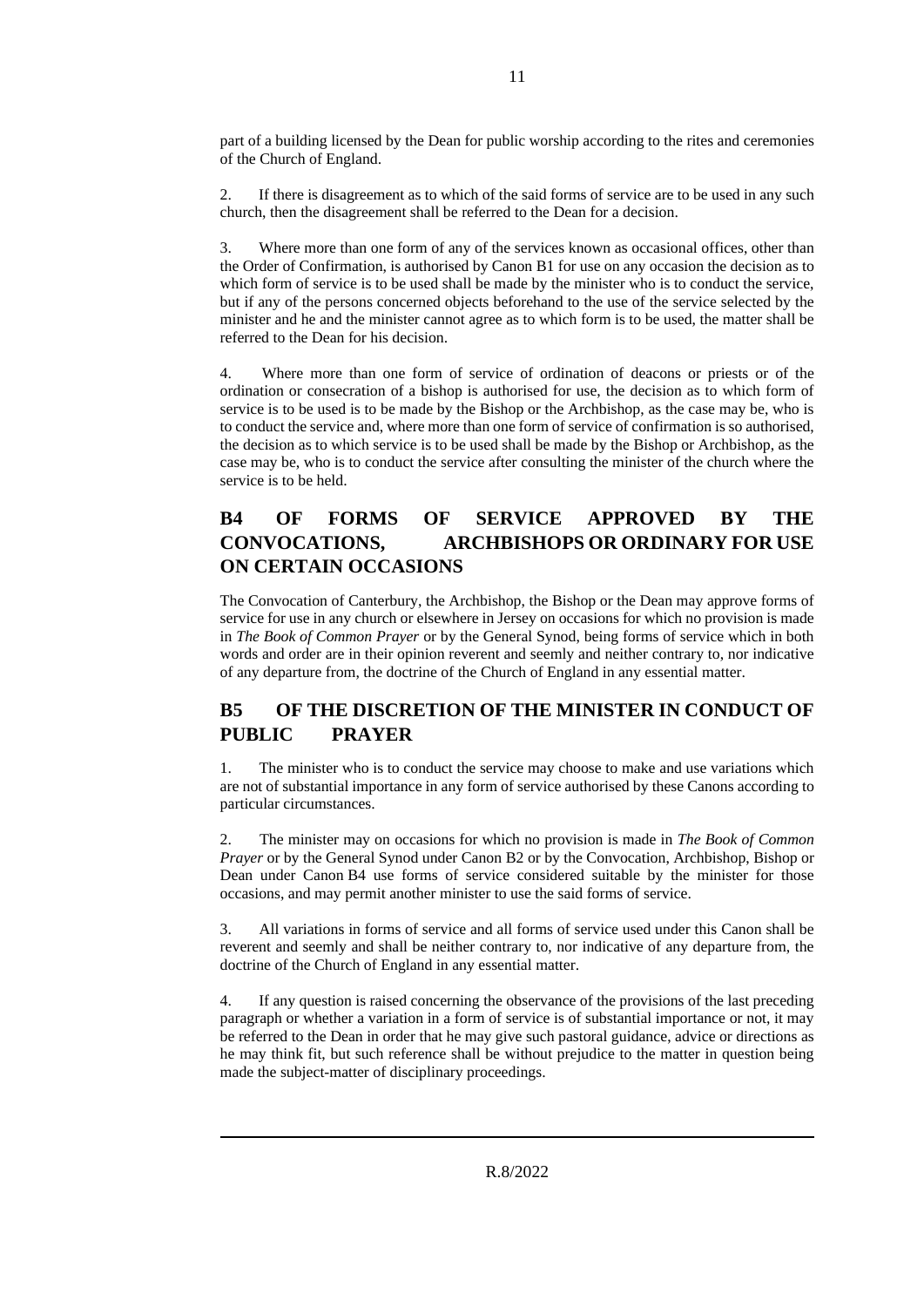## <span id="page-11-0"></span>**B6 OF SUNDAYS AND OTHER DAYS OF SPECIAL OBSERVANCE**

1. The Lord's Day, commonly called Sunday, is ever to be celebrated as a weekly memorial of our Lord's resurrection and kept according to God's holy will and pleasure, particularly by attendance at divine service, by deeds of charity, and by abstention from all unnecessary labour and business.

2. The principal feasts which are to be observed by the Church of England in Jersey are Christmas Day, Epiphany, the Annunciation of the Blessed Virgin Mary, Easter Day, Ascension Day, Whitsunday or Pentecost, Trinity Sunday and All Saints' Day.

3. The Days of Fasting or Abstinence and the Vigils which are to be observed in the Church of England in the Island of Jersey are set out in *The Book of Common Prayer*, whereof the forty days of Lent, particularly Ash Wednesday and the Monday to Saturday before Easter, ought specially to be observed.

4. Good Friday is ever to be observed by prayer with meditation on the death and Passion of our Lord and Saviour Jesus Christ, by self-discipline, and by attendance at divine service.

5. It is lawful for the Dean to approve Holy Days which may be observed locally.

## <span id="page-11-1"></span>**B7 OF THE GIVING NOTICE OF FEAST DAYS AND FAST DAYS**

The minister shall give adequate public notice every Sunday during the time of divine service, and by notice affixed at the church door or otherwise, so that the same may best be brought to the knowledge of the people, of the Feast Days and Fast Days which are to be observed in the week following, and of the times of the services thereon.

## <span id="page-11-2"></span>**B8 OF THE VESTURE OF ORDAINED MINISTERS DURING THE TIME OF DIVINE SERVICE**

1. The Church of England does not attach any particular doctrinal significance to the diversities of vesture permitted by this Canon, and the vesture worn by the minister in accordance with the provisions of this Canon is not to be understood as implying any doctrines other than those now contained in the formularies of the Church of England.

2. Notwithstanding the provisions of this Canon no minister shall change the form of vesture specified in this Canon which is in use in the church or chapel in which the minister officiates unless he has ascertained by consultation with the Church Officers that such changes will be acceptable.

3. At the Holy Communion the presiding minister shall wear either a surplice or alb with scarf or stole unless the minister has ascertained by consultation with the Church Officers that adopting some other form of dress will be acceptable and will benefit the mission of the Church in the parish. When a stole is worn other customary vestments may be added. The epistoler and gospeller (if any) may wear surplice or alb to which other customary vestments may be added.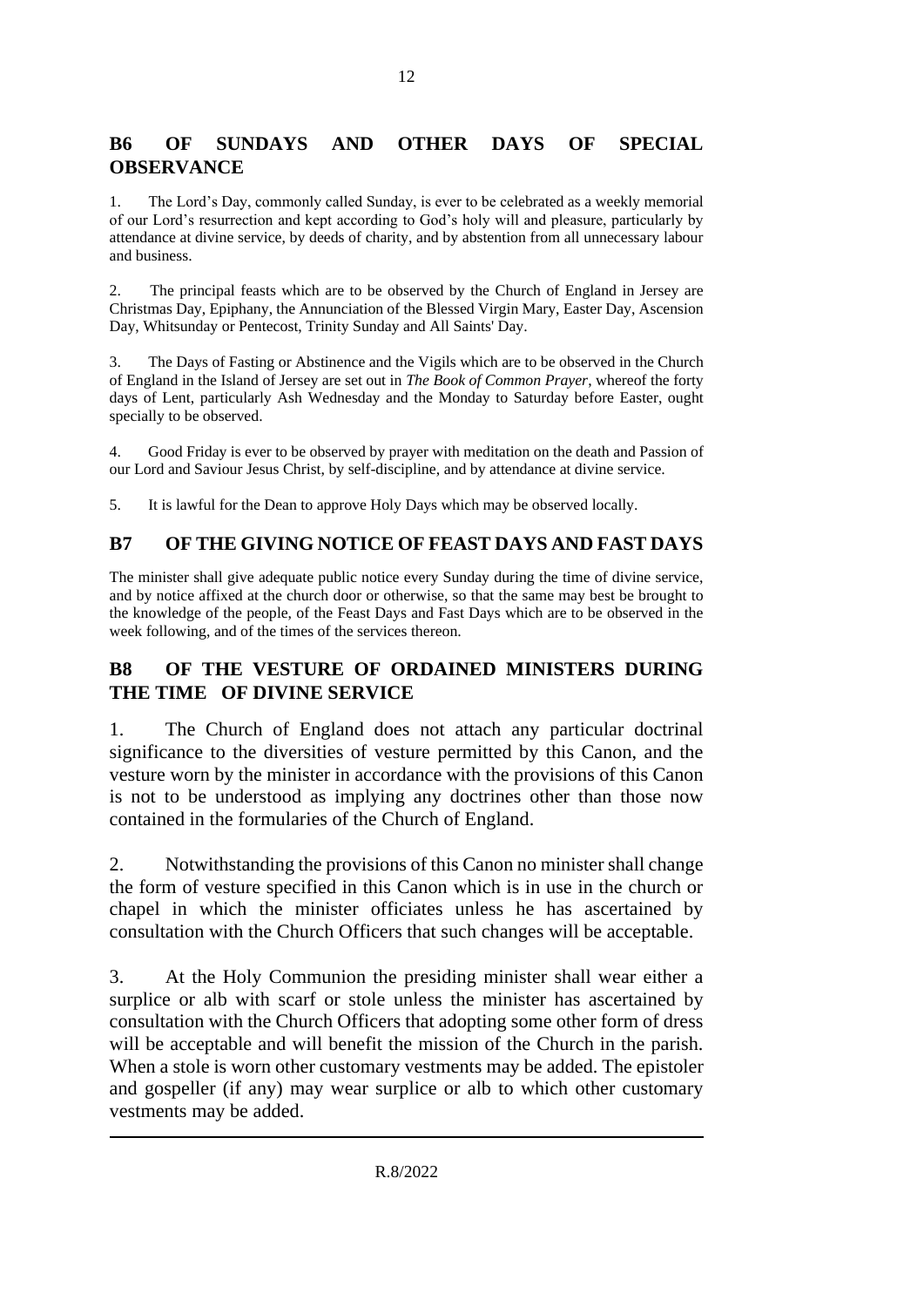4. At Morning and Evening Prayer on Sundays the minister shall normally wear a surplice or alb with scarf or stole; but the minister may adopt some other form of dress to wear on a general basis if the minister has ascertained by consultation with the Church Officers that doing so will be acceptable and will benefit the mission of the Church.

5. Where, in a case within paragraph 2, 3 or 4, there is a disagreement between the minister and the Church Officers, the minister shall refer the matter to the Dean, whose direction shall be obeyed.

6. At a service of Baptism that is not held at public worship or at the Solemnization of Matrimony or a service for the burial of the dead the minister shall wear a surplice or alb with scarf or stole or shall adopt such other form of dress as the minister agrees with the persons concerned.

7. Where a minister adopts a form of dress other than vesture of a form specified in this Canon, the form of dress so adopted must not be such as to indicate a departure from the doctrines now contained in the formularies of the Church of England.

### <span id="page-12-0"></span>**B9 OF THE REVERENCE AND ATTENTION TO BE USED IN THE TIME OF DIVINE SERVICE**

1. All persons present in the time of divine service shall audibly with the minister make the answers appointed and in due place join in such parts of the service as are appointed to be said or sung by all present.

2. They shall give reverent attention in the time of divine service, give due reverence to the name of the Lord Jesus and stand at the Creed and the reading of the Holy Gospel at the Holy Communion. When the prayers are read and Psalms, hymns and canticles are said or sung they shall have regard to the rubrics of the service and locally established custom in the matter of posture, whether of standing, kneeling or sitting.

## <span id="page-12-1"></span>**B10 OF MORNING AND EVENING PRAYER IN PARISH AND DISTRICT CHURCHES**

1. Except so far as may be otherwise authorised under paragraph 2, Morning and Evening Prayer shall be said or sung in a church in every parish at least on all Sundays and other principal Feast Days, and also on Ash Wednesday and Good Friday. Each service shall be said or sung distinctly, reverently, and in an audible voice.

2. The Dean, if satisfied that there is good reason to do so, may authorise the minister of any parish or district church within the Deanery to dispense with the reading within that church of Morning and Evening Prayer or either of them on any Sunday, or on any principal Feast Day or on Ash Wednesday or Good Friday, but before authorising the minister of a church to dispense with the reading within that church of either Morning or Evening Prayer on Sunday for a period of more than three months, the Dean shall consult with the Church Officers.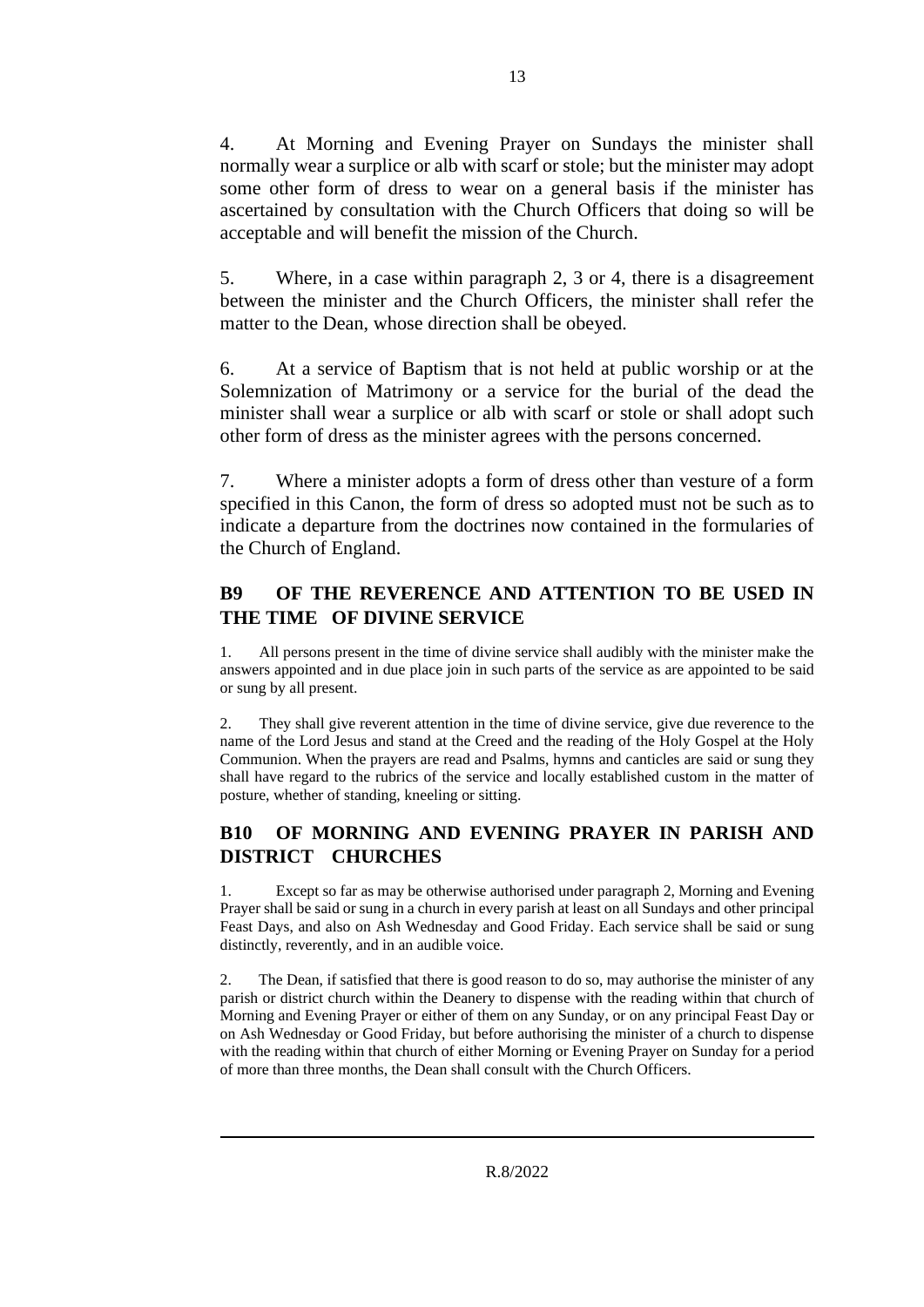3. On all other days the minister of the parish, together with all other ministers licensed to serve in the said parish, shall make such provision for Morning and Evening Prayer to be said or sung as may best serve to sustain the corporate spiritual life of the people.

4. Readers and such other lay persons as may be authorised by the Bishop may, at the invitation of the minister of the parish or, where the cure is vacant or the minister is incapacitated, at the invitation of the churchwardens, say or sing Morning or Evening Prayer (save for the Absolution); and in the case of need where no clerk in holy orders or reader or lay person authorised as aforesaid is available, the minister or (failing him) the churchwardens shall arrange for some suitable lay person to say or sing Morning or Evening Prayer (save for the Absolution).

#### <span id="page-13-0"></span>**B11 OF SERVICES IN CHURCHES AND OTHER PLACES OF WORSHIP**

The Dean may direct what services shall be held or shall not be required to be held in any church in any parish in Jersey.

#### <span id="page-13-1"></span>**B12 OF THE MINISTRY OF THE HOLY COMMUNION**

1. No person shall consecrate and administer the holy sacrament of the Lord's Supper unless he shall have been ordained priest by Episcopal ordination in accordance with the provisions of Canon C1.

2. Every minister, as often as he shall celebrate the Holy Communion, shall receive that sacrament himself.

3. No person shall distribute the holy sacrament of the Lord's Supper to the people unless he shall have been ordained in accordance with the provisions of Canon C1, or is otherwise authorised by Jersey Canon Law, or unless he has been specially authorised to do so by the Dean who may give such authority in the case of a person who has been baptized and confirmed and has the support of the incumbent and the Church Officers.

4. Subject to the general directions of the Dean, the Epistle and the Gospel and the Prayer of Intercession may at the invitation of the minister be read by a lay person at the celebration of the Holy Communion.

#### <span id="page-13-2"></span>**B13 OF HOLY COMMUNION IN PARISH AND DISTRICT CHURCHES**

1. In every church, except for some reasonable cause approved by the Dean, the Holy Communion shall be celebrated at least on all Sundays and principal Feast Days, and on Ash Wednesday and Maundy Thursday. It shall be celebrated, distinctly, reverently, and in an audible voice.

2. In churches and chapels dependent on a parish church, the Holy Communion shall be celebrated as regularly and frequently as may be convenient, subject to the direction of the Dean.

#### <span id="page-13-3"></span>**B14 OF THE RECEIVING OF HOLY COMMUNION**

1. It is the duty of all who have been confirmed to receive the Holy Communion regularly, and especially at the festivals of Christmas, Easter and Whitsun or Pentecost.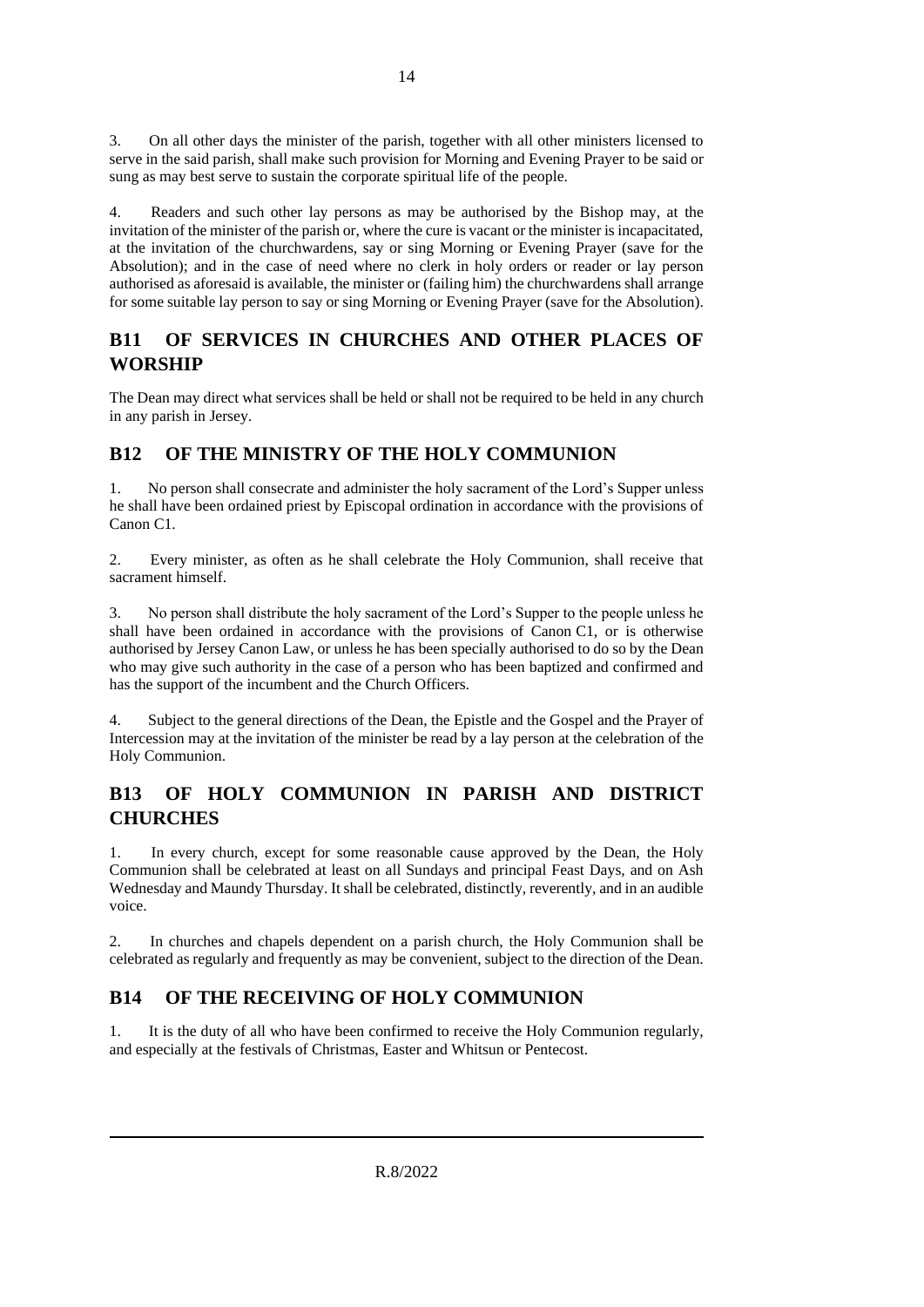### <span id="page-14-0"></span>**B15 OF THE ADMISSION TO HOLY COMMUNION**

- 1. There shall be admitted to the Holy Communion
	- (a) members of the Church of England who have been confirmed in accordance with the rites of that Church or are ready and desirous to be so confirmed or who have been otherwise episcopally confirmed with unction or with the laying on of hands except as provided by the next following Canon;
	- (b) baptised persons who are communicant members of other Churches which subscribe to the doctrine of the Holy Trinity, and who are in good standing in their own Church;
	- (c) any baptised person in immediate danger of death, and
	- (d) any other baptised person authorised to be admitted under Regulations made by the Deanery Synod.

2. If any person by virtue of sub-paragraph (b) above regularly receive the Holy Communion over a long period which appears likely to continue indefinitely, the minister shall set before him the normal requirements of the Church of England for communicant status in that Church.

3. Where any minister is in doubt as to the application of this Canon, he shall refer the matter to the Dean and follow his guidance thereon.

## <span id="page-14-1"></span>**B16 OF NOTORIOUS OFFENDERS NOT TO BE ADMITTED TO HOLY COMMUNION**

If a minister be persuaded that anyone of his cure who presents himself to be a partaker of the Holy Communion ought not be admitted thereunto by reason of malicious and open contention with his neighbours, or other grave and open sin without repentance, he shall give an account of the same to the Dean who shall give order and direction, but so as not to refuse the sacrament to any until in accordance with such order and direction he shall have called him and notified him that in any wise he presume not to come to the Lord's Table:

Provided that in case of grave and immediate scandal to the congregation the minister shall not admit such person, but shall give an account of the same to the Dean within seven days after at the furthest and therein obey his order and direction:

Provided also that before issuing his order and direction in relation to any such person, the Dean shall afford to him an opportunity for interview.

## <span id="page-14-2"></span>**B17 OF BREAD AND WINE FOR THE HOLY COMMUNION**

1. The churchwardens of every Ecclesiastical Parish, with the advice and direction of the minister, shall provide a sufficient quantity of bread and wine for the number of communicants that shall from time to time receive the same.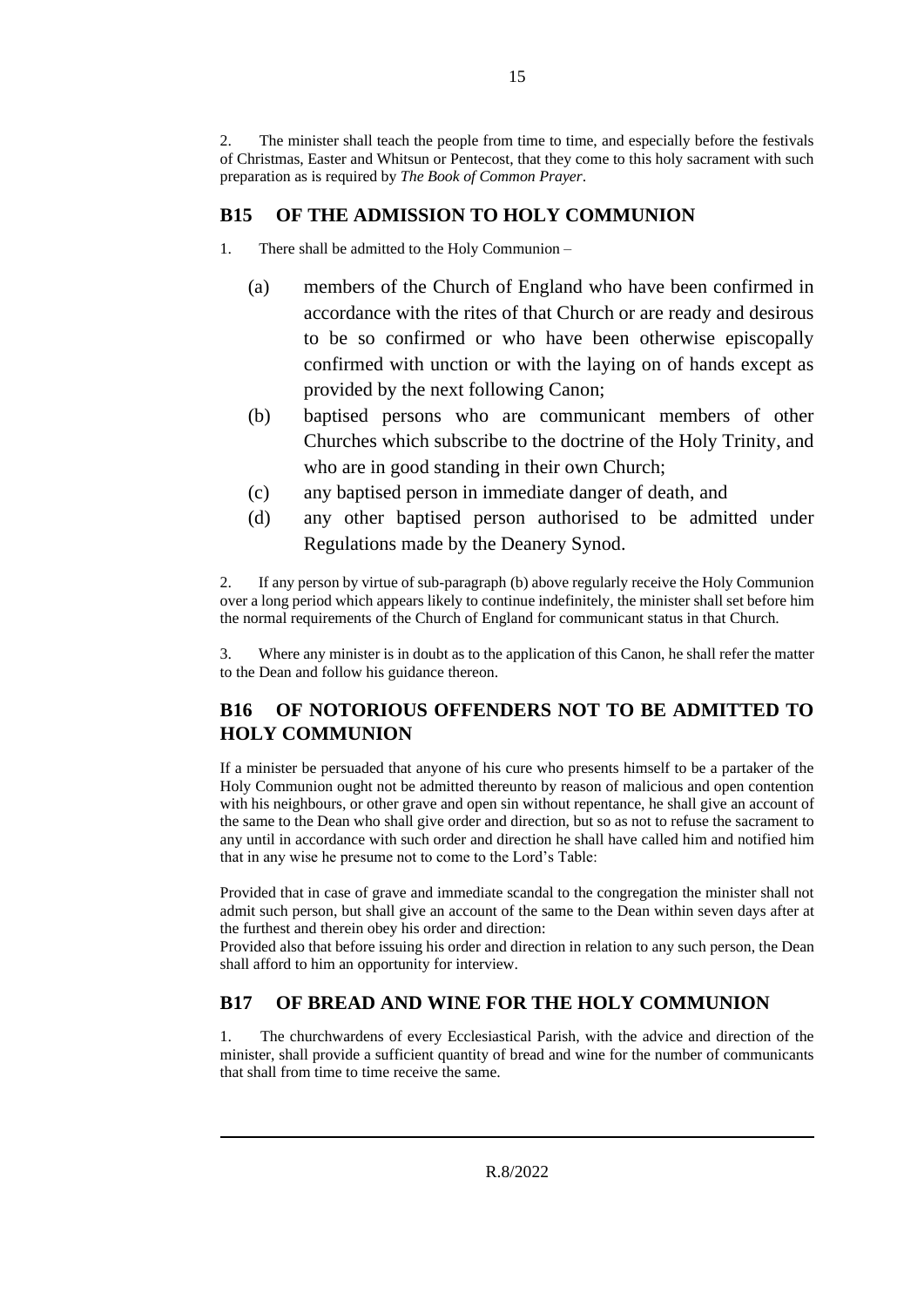2. The bread, whether leavened or unleavened, shall be of the best and purest wheat flour that conveniently may be gotten, and the wine the fermented juice of the grape, good and wholesome.

3. The bread shall be brought to the communion table in a paten or convenient box and the wine in a convenient cruet or flagon.

## <span id="page-15-0"></span>**B18 OF THE DISPOSITION OF THE ALMS AT HOLY COMMUNION**

Notwithstanding any rubric in *The Book of Common Prayer* moneys given or collected in church at Holy Communion shall be at the disposal of the incumbent and Church Officers.

#### <span id="page-15-1"></span>**B19 OF SERMONS IN PARISH AND DISTRICT CHURCHES**

1. In a church in every Ecclesiastical Parish a sermon shall be preached at least once each Sunday, except for some reasonable cause approved by the Dean.

The sermon shall be preached by a minister, deaconess, reader or lay worker duly authorized in accordance with Jersey Canon Law. At the invitation of the minister having the cure of souls another person may preach with the permission of the Dean.

3. The preacher shall endeavour with care and sincerity to minister the word of truth, to the glory of God and to the edification of the people.

#### <span id="page-15-2"></span>**B20 OF THE BIDDING PRAYER WHICH MAY BE USED BY A PREACHER BEFORE HIS SERMON**

Before any sermon, lecture, or homily, the preacher may move the people to join with him in prayer in this form or to this effect as briefly as is convenient, always concluding with the Lord's Prayer –

Ye shall pray for Christ's holy Catholic Church, that is, for the whole congregation of Christian people dispersed throughout the whole world, and especially for the Church of England.

And herein I require you most especially to pray for the Queen's Most Excellent Majesty our Sovereign Lady Elizabeth, by the grace of God of the United Kingdom of Great Britain and Northern Ireland, and of her other realms and territories, Queen, Head of the Commonwealth, Defender of the Faith, and ye shall also pray for the Prince of Wales and all the Royal Family.

Ye shall also pray –

for the ministers of God's holy word and sacraments, as well archbishops and bishops, as other pastors and curates;

for the Queen's most honourable Privy Council, the Lieutenant-Governor, the Bailiff and other Crown Officers, Jurats and other judges, the members of the States of Jersey, the principals and officers of each Parish;

for the Convocations of the Clergy, for the Synods of the Church of England;

that all and every of these, in their several callings, may serve truly and diligently, to the glory of God and the edifying and well governing of her people, remembering the strict and solemn account that they must one day make when they shall stand before the judgment seat of Christ.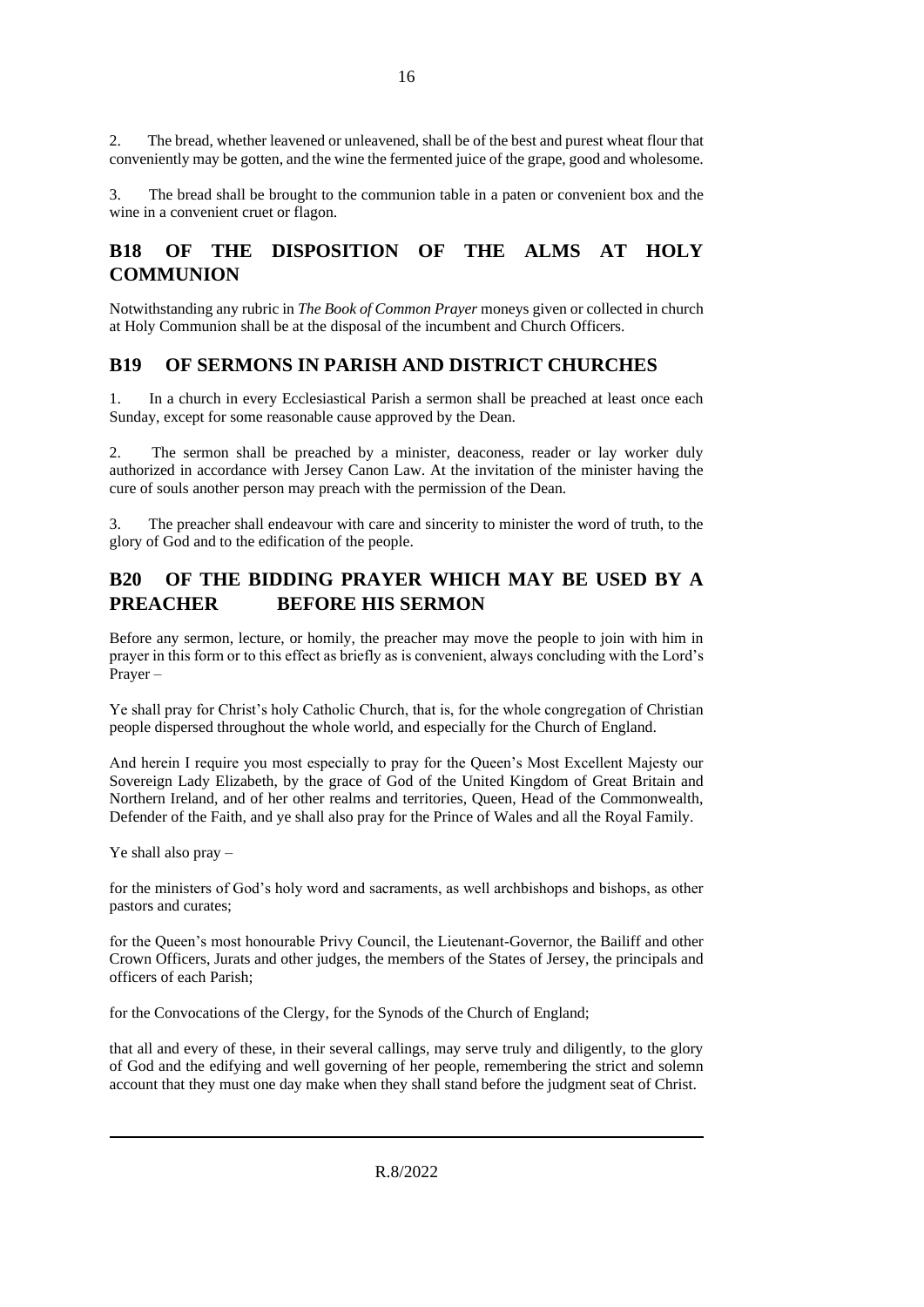And, that there may never be wanting a succession of persons duly qualified to serve God in Church and State, ye shall implore his blessing on all places of religious and useful learning; that in all places of education true religion and sound learning may for ever flourish and abound.

And more particularly (as in private duty bound) I ask your prayers for………

Also ye shall pray for the whole people of this realm, that they may live in the true faith and fear of God, in dutiful obedience to the Queen, and in brotherly charity one to another.

Finally, let us praise God for all those who are departed out of this life in the faith of Christ, and pray unto God that we may have grace to direct our lives after their good example; that, this life ended, we may be made partakers with them of the glorious resurrection in the life everlasting.

#### <span id="page-16-0"></span>**B21 OF THE MUSICIANS AND MUSIC OF THE CHURCH**

1. In all churches and chapels, the functions of appointing any organist or choirmaster (by whatever name called), and of terminating the appointment of any organist or choirmaster, shall be exercisable by the minister with the agreement of the Church Officers except that if the Dean in the case of termination of an appointment, considers that the circumstances are such that the requirement as to the agreement of the Church Officers should be dispensed with, the Dean may direct accordingly. Where the minister concerned is also the Dean the function of the Dean under this paragraph shall be exercisable by the Bishop.

2. Where there is an organist or choirmaster the minister shall pay due heed to his advice and assistance in the choosing of chants, hymns, anthems, and other settings and in the ordering of the music of the Church, but at all times the final responsibility and decision in these matters rests with the minister.

3. It is the duty of the minister to ensure that only such chants, hymns, anthems, and other settings are chosen as are appropriate, both the words and the music, to the solemn act of worship and prayer in the House of God as well as to the congregation, assembled for that purpose; and to banish all irreverence in the practice and in the performance of the same.

#### <span id="page-16-1"></span>**B22 OF HOLY BAPTISM**

It is desirable that every minister having a cure of souls shall normally administer the sacrament of Holy Baptism on Sundays at public worship when the most number of people come together, that the congregation there present may witness the receiving of them that be newly baptised into Christ's Church, and be put in remembrance of their own profession made to God in their baptism.

#### <span id="page-16-2"></span>**B23 OF THE BAPTISM OF INFANTS**

1. Due notice, normally of at least a week, shall be given before a child is brought to the church to be baptized.

The minister shall instruct the parents or guardians of an infant to be admitted to Holy Baptism that the same responsibilities rest on them as are in the service of Holy Baptism required of the godparents.

3. No minister shall refuse or, save for the purpose of preparing or instructing the parents or guardians or godparents, delay to baptize any infant within his cure that is brought to the church to be baptized, provided that due notice has been given and the provisions relating to godparents in these Canons are observed. In the event of any such refusal or delay, the parents or guardians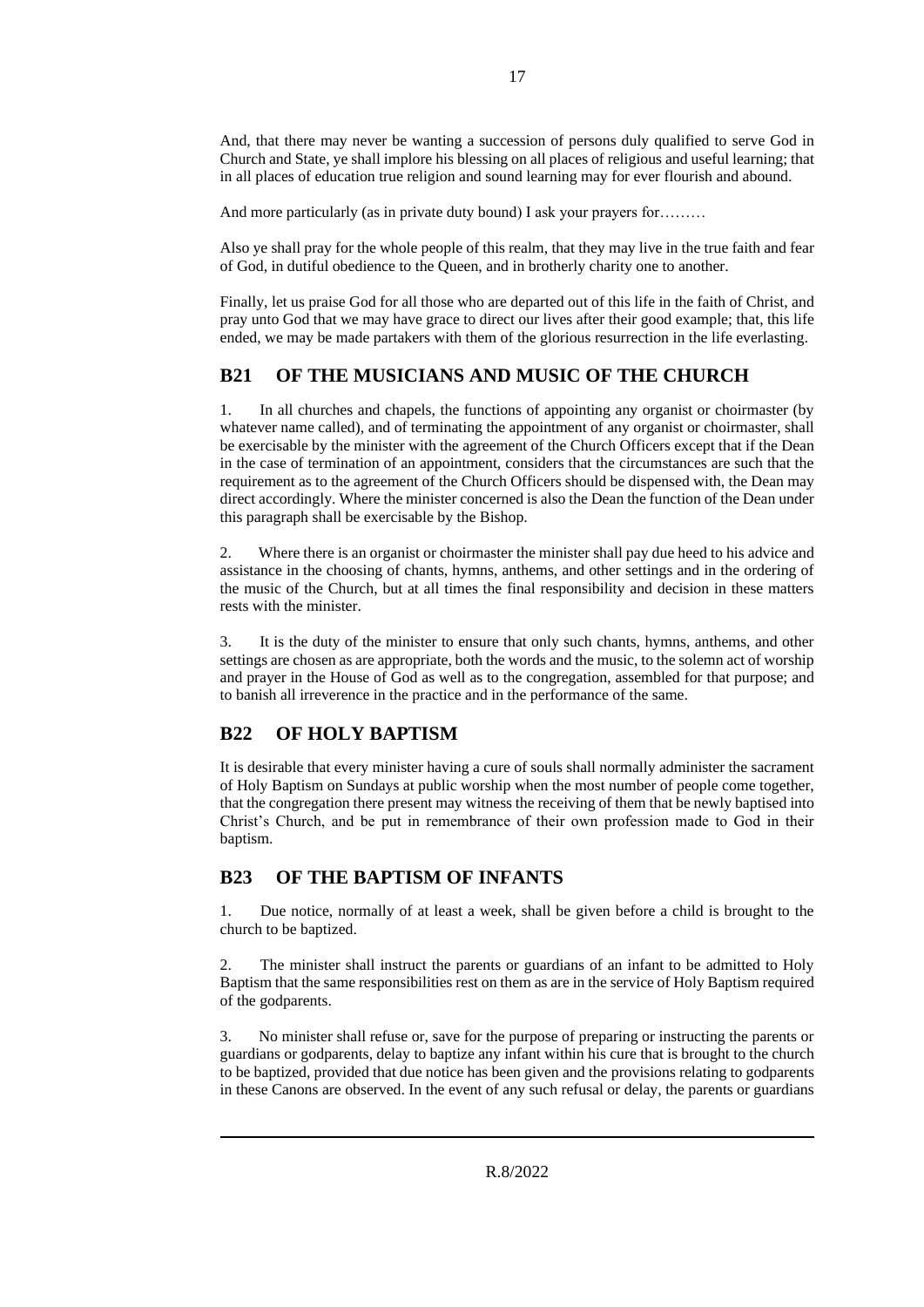may apply to the Dean, who shall, after consultation with the minister, give such directions as he thinks fit.

4. A minister who intends to baptize any infant whose parents are residing outside the boundaries of his cure, unless the names of such persons or of one of them be on the Deanery Electoral Roll in respect of the same, shall not proceed to the baptism without having sought the goodwill of the minister of the parish in which such parents reside.

5. No minister being informed of the weakness or danger of death of any infant within his cure and therefore desired to go to baptize the same shall either refuse or delay to do so.

6. A minister so baptizing a child in a hospital or nursing home, the parents of the child not being resident in his cure, nor their names on the Deanery Electoral Roll in respect of the same, shall send their names and address to the minister of the parish in which they reside.

7. If any infant which is privately baptized do afterwards live, it shall be brought to the church and there, by the minister, received into the congregation of Christ's flock according to the form and manner prescribed in and by the office for Private Baptism authorized by Canon B1.

8. The minister of every parish shall warn the people that without grave cause and necessity they should not have their children baptised privately in their houses.

## <span id="page-17-0"></span>**B24 OF GODPARENTS AND SPONSORS**

1. For every child to be baptized there shall be not fewer than three godparents, of whom at least two shall be of the same sex as the child and of whom at least one shall be of the opposite sex; save that, when three cannot conveniently be had, one godfather and godmother shall suffice. Parents may be godparents for their own children provided that the child have at least one other godparent.

2. The godparents shall be persons who will faithfully fulfil their responsibilities both by their care for the children committed to their charge and by the example of their own godly living.

3. When one who is of riper years is to be baptised he shall choose three, or at least two, to be his sponsors, who shall be ready to present him for baptism and afterwards put him in mind of his Christian profession and duties.

4. No person shall be admitted to be a sponsor or godparent who has not been baptised and confirmed. Nevertheless the minister shall have power to dispense with the requirement of confirmation in any case in which in his judgment need so requires.

#### <span id="page-17-1"></span>**B25 OF THE BAPTISM OF SUCH AS ARE OF RIPER YEARS**

1. When any such person as is of riper years and able to answer for himself is to be baptised, the minister shall instruct such person, or cause him to be instructed, in the principles of the Christian religion, and exhort him so to prepare himself with prayers and fasting that he may receive this holy sacrament with repentance and faith.

2. At least a week before any such baptism is to take place, the minister shall give notice thereof to the Dean.

3. Every person thus baptised shall be confirmed by the Bishop so soon after his baptism as conveniently may be; that so he may be admitted to the Holy Communion.

#### <span id="page-17-2"></span>**B26 OF THE SIGN OF THE CROSS IN BAPTISM**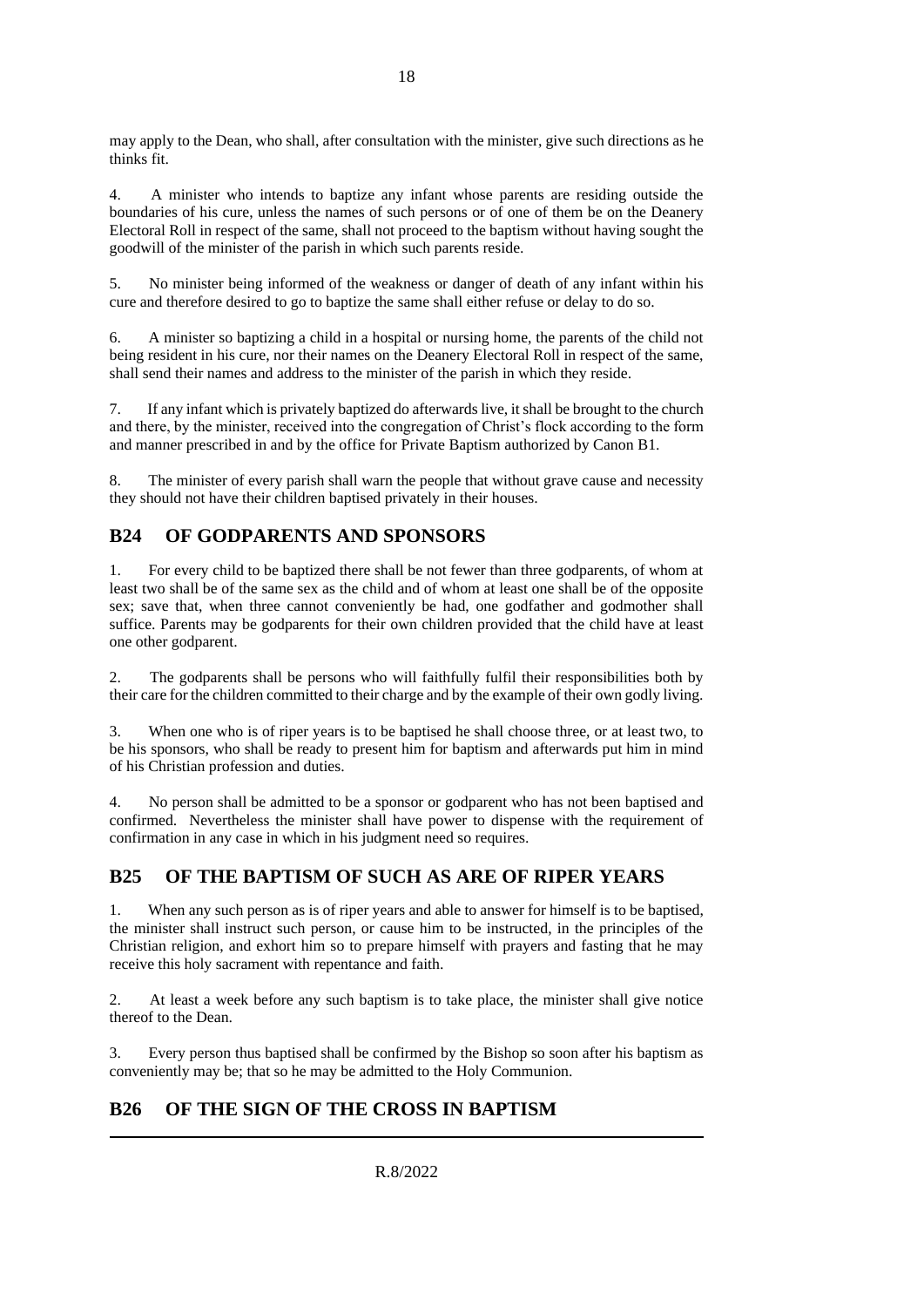The Church of England has ever held and taught, and holds and teaches still, that the sign of the Cross used in baptism is no part of the substance of the sacrament but, for the remembrance of the Cross, which is very precious to those that rightly believe in Jesus Christ, has retained the sign of it in baptism, following therein the primitive and apostolic Churches.

### <span id="page-18-0"></span>**B27 OF TEACHING THE YOUNG**

1. Every minister shall take care that the children and young people within his cure are instructed in the doctrine, sacraments, and discipline of Christ, as the Lord has commanded and as they are set forth in the holy Scriptures, in *The Book of Common Prayer*, and especially in the Church Catechism; and to this end he, or some godly and competent persons appointed by him, shall on Sundays or if need be at other convenient times diligently instruct and teach them in the same.

2. All parents, guardians and godparents shall take care that the children receive such instruction.

## <span id="page-18-1"></span>**B28 OF CONFIRMATION**

1. The Bishop shall himself minister (or cause to be ministered by some other bishop lawfully deputed in his stead) the rite of confirmation as often and in as many places as shall be convenient, laying his hands upon children and other persons, who have been baptised and instructed in the Christian faith.

2. Every minister who has a cure of souls shall diligently seek out children and other persons whom he shall think meet to be confirmed and shall use his best endeavours to instruct them in the Christian faith and life as set forth in the holy Scriptures, *The Book of Common Prayer*, and the Church Catechism.

3. The minister shall present none to the Bishop but such as are come to years of discretion and can say the Creed, the Lord's Prayer, and the Ten Commandments, and can also render an account of their faith according to the said Catechism.

4. The minister shall satisfy himself that those whom he is to present have been validly baptised, ascertaining the date and place of such baptism, and, before or at the time assigned for the confirmation, shall give to the Bishop their names, together with their age and the date of their baptism.

5. If the minister is doubtful about the baptism of a candidate for confirmation he shall conditionally baptise him in accordance with the form of service authorised by Canon B1 before presenting him to the Bishop to be confirmed.

#### <span id="page-18-2"></span>**B29 OF RECEPTION INTO THE CHURCH OF ENGLAND**

1. Any person desiring to be received into the Church of England, who has not been baptised or the validity of whose baptism can be held in question, shall be instructed and baptised or conditionally baptised, and such baptism, or conditional baptism, shall constitute the said person's reception into the Church of England.

2. If any such person has been baptised but not episcopally confirmed and desires to be formally admitted into the Church of England he shall, after appropriate instruction, be received by the rite of confirmation, or, if he be not yet ready to be presented for confirmation, he shall be received by the parish priest with appropriate prayers.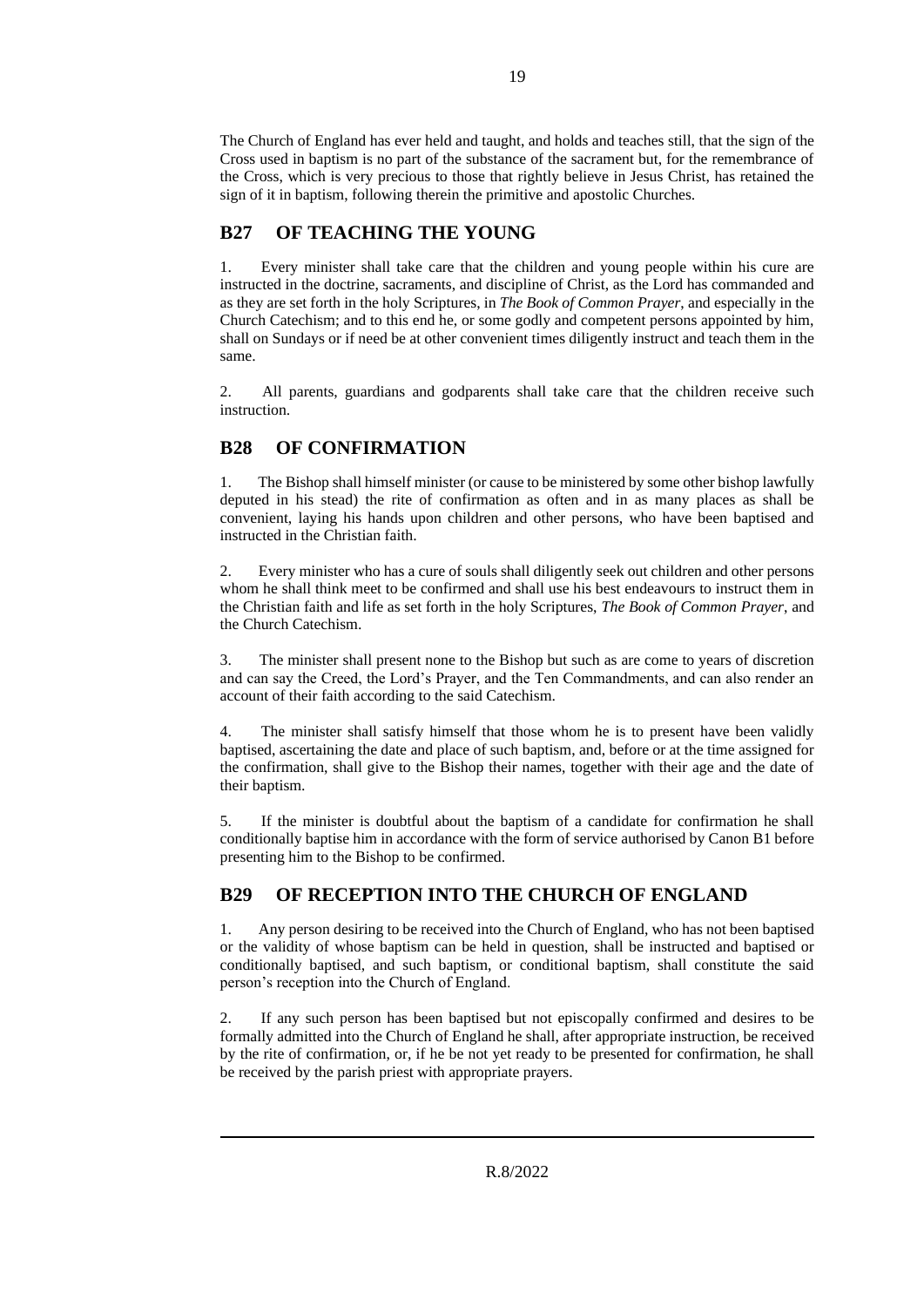3. If any such person has been episcopally confirmed with unction or with the laying on of hands he shall be instructed, and, with the permission of the Dean, received into the Church of England according to the Form of Reception approved by the General Synod, or with other appropriate prayers, and if any such person be a priest, or other Ordained minister, he shall be received into the said Church only by the Bishop or by the Dean as the Bishop's Commissary after consultation with the Bishop.

#### <span id="page-19-0"></span>**B30 OF THE MINISTRY OF ABSOLUTION**

1. It is the duty of baptised persons at all times to the best of their understanding to examine their lives and conversations by the rule of God's commandments, and whereinsoever they perceive themselves to have offended by will, act, or omission, there to bewail their own sinfulness and to confess themselves to Almighty God with full purpose of amendment of life, that they may receive of Him the forgiveness of their sins which He has promised to all who turn to Him with hearty repentance and true faith; acknowledging their sins and seeking forgiveness, especially in the general Confessions of the congregation and in Absolution pronounced by the priest in the services of the Church.

2. If there be any who by these means cannot quiet his own conscience, but requires further comfort or counsel, let him come to some discreet and learned minister of God's Word, that by the ministry of God's holy Word he may receive the benefit of absolution, together with spiritual counsel and advice, to the quieting of his conscience and avoiding of all scruple and doubtfulness.

3. In particular a sick person, if he feels his conscience troubled in any weighty matter, should make a special confession of his sins, that the priest may absolve him if he humbly and heartily desires it.

4. No priest shall exercise the ministry of absolution in any place without the permission of the minister having the cure of souls thereof unless he is by law authorised to exercise his ministry in that place without being subject to the control of the minister having the general cure of souls of the parish or district in which it is situated: Provided always that, notwithstanding the foregoing provisions of the Canon, a priest may exercise the ministry of absolution anywhere in respect of any person who is in danger of death or if there is some urgent or weighty cause.

5. Notwithstanding the foregoing, that if any man confess his hidden and secret sins to a minister, for the unburdening of his conscience, and to receive spiritual consolation and ease of mind from him; the minister is charged not at any time to reveal and make known to any person whatsoever any crime or offence so committed to his trust and secrecy, under pain of irregularity.

#### <span id="page-19-1"></span>**B31 OF HOLY MATRIMONY**

1. The Church of England affirms, according to Our Lord's teaching, that marriage is in its nature a union permanent and life-long, for better for worse, till death them do part, of one man with one woman, to the exclusion of all others on either side, for the procreation and nurture of children, for the hallowing and right direction of the natural instincts and affections, and for the mutual society, help and comfort which the one ought to have of the other, both in prosperity and adversity.

2. The teaching of Our Lord affirmed by the Church of England is expressed and maintained in the Form of Solemnisation of Matrimony contained in *The Book of Common Prayer*.

3. It shall be the duty of the minister, when application is made to him for matrimony to be solemnised in the church of which he is the minister, to explain to the two persons who desire to be married the Church's doctrine of marriage as herein set forth, and the need of God's grace in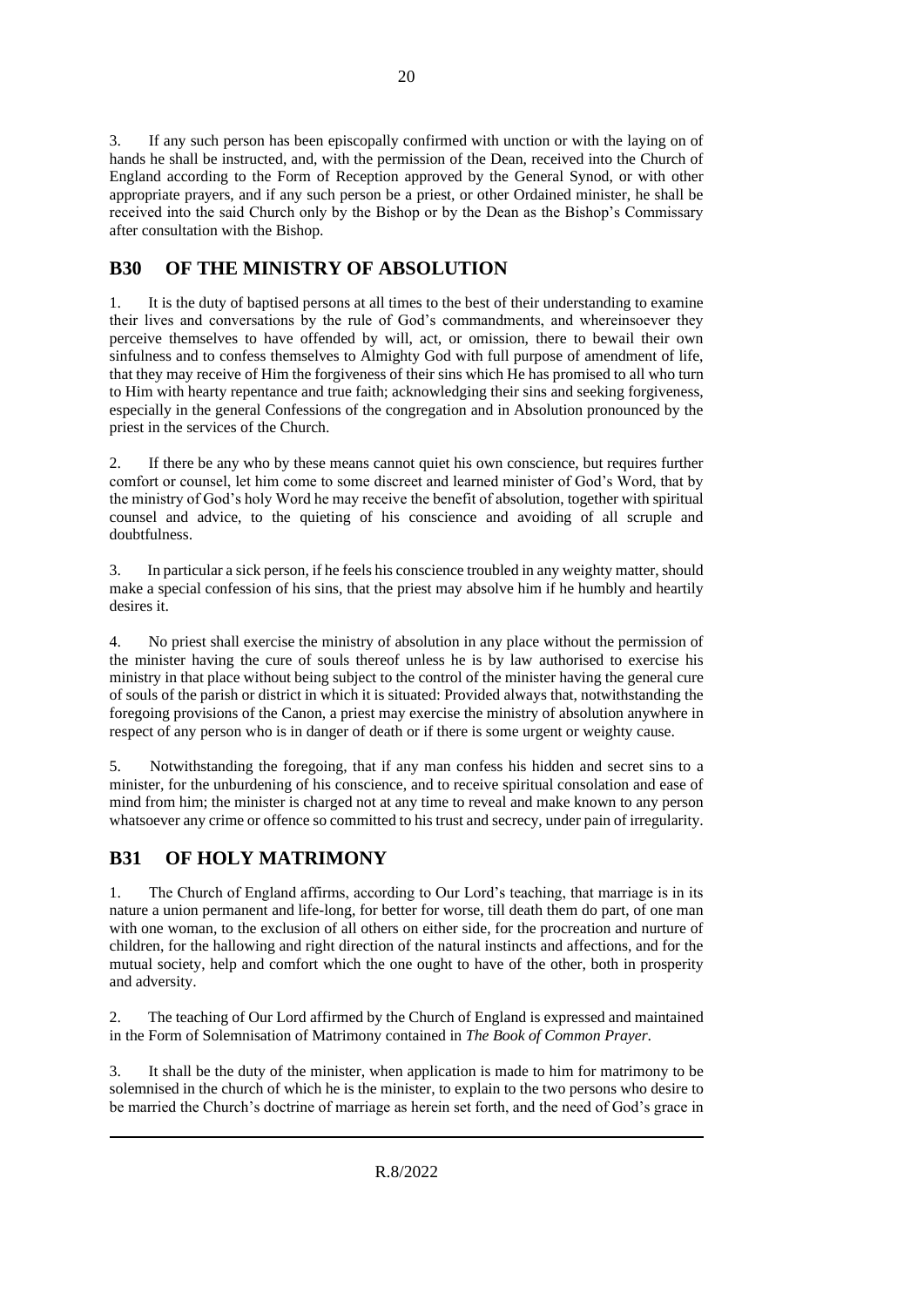order that they may discharge aright their obligations as married persons. Recognising the value of pastoral care, it shall be the duty of all clergy in their preparation of couples for marriage to tell them that the good offices of the clergy are always available.

#### <span id="page-20-0"></span>**B32 OF CERTAIN IMPEDIMENTS TO MARRIAGE**

1. No person who is under sixteen years of age shall marry, and all marriages purported to be made between persons either of whom is under sixteen years of age are void.

2. No person shall marry a person who is already lawfully married or if the marriage would otherwise be void at the time of the solemnization under the law relating thereto.

3. No person shall marry a person listed in the following Table, and any such purported marriage shall be void:

| A TABLE OF KINDRED AND AFFINITY |                             |  |  |  |
|---------------------------------|-----------------------------|--|--|--|
| A man may not marry his -       | A woman may not marry her - |  |  |  |
| mother                          | father                      |  |  |  |
| daughter                        | son                         |  |  |  |
| adopted daughter                | adopted son                 |  |  |  |
| father's mother                 | father's father             |  |  |  |
| mother's mother                 | mother's father             |  |  |  |
| son's daughter                  | son's son                   |  |  |  |
| daughter's daughter             | daughter's son              |  |  |  |
| sister                          | brother                     |  |  |  |
| wife's mother                   | husband's father            |  |  |  |
| wife's daughter                 | husband's son               |  |  |  |
| father's wife                   | mother's husband            |  |  |  |
| son's wife                      | daughter's husband          |  |  |  |
| father's father's wife          | father's mother's husband   |  |  |  |
| mother's father's wife          | mother's mother's husband   |  |  |  |
| wife's daughter's daughter      | husband's son's son         |  |  |  |
| wife's son's daughter           | son's daughter's son        |  |  |  |

R.8/2022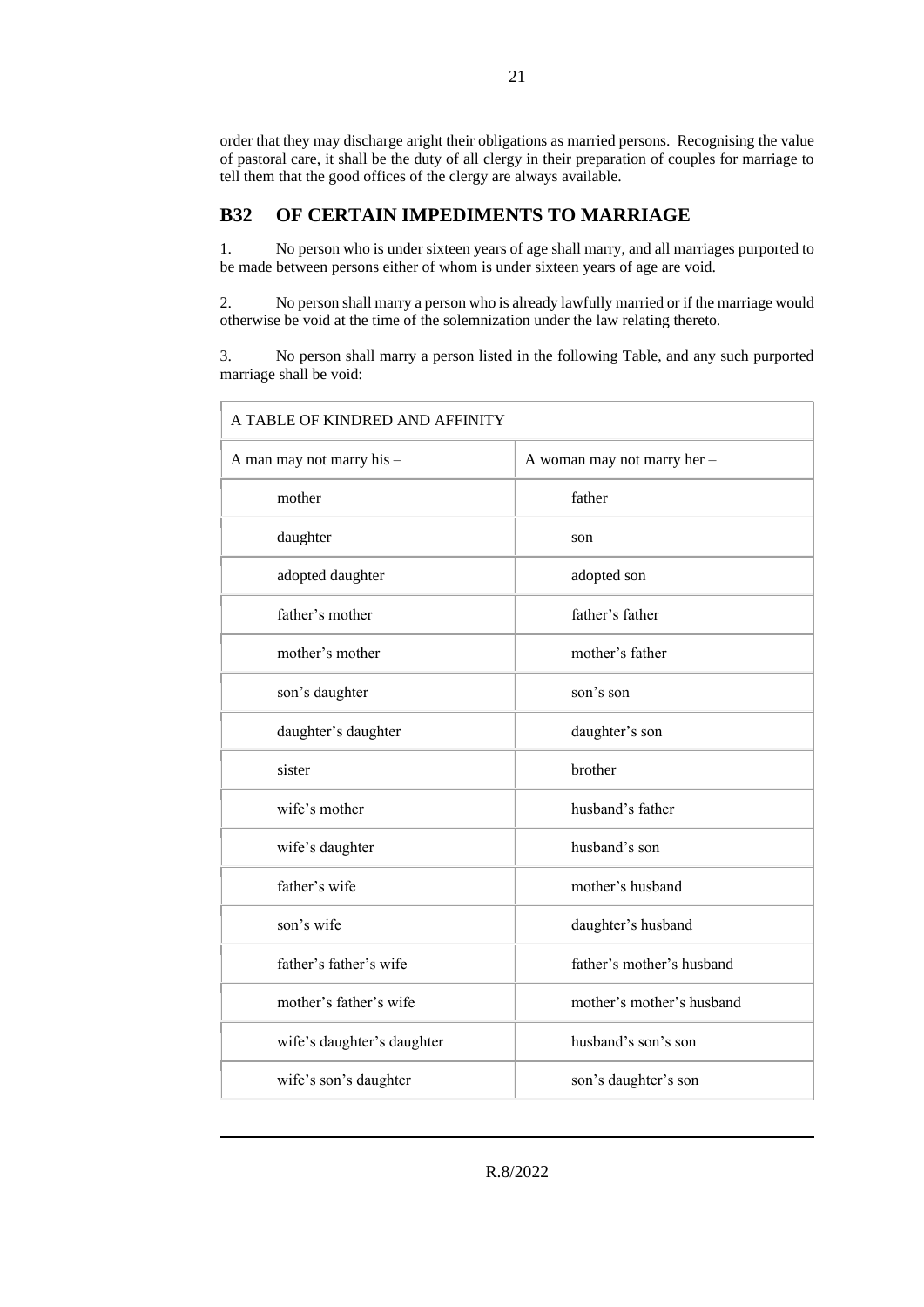| father's sister    | father's brother |
|--------------------|------------------|
| mother's sister    | mother's brother |
| brother's daughter | brother's son    |
| sister's daughter  | sister's son     |

In this Table the term "brother" includes a brother of the half-blood, and the term "sister" includes a sister of the half-blood.

4. Paragraph 3 is subject to the provisions of paragraphs (3) and (4) of Article 3 of the Marriage and Civil Status (Jersey) Law 2001.

5. No minister shall solemnize matrimony between two persons either of whom is under eighteen years of age otherwise than in accordance with the requirements of the law relating to the consent of parents or guardians in the case of the marriage of a person under eighteen years of age.

#### <span id="page-21-0"></span>**B33 OF THE DUTY OF THE MINISTER TO INQUIRE AS TO IMPEDIMENTS**

It shall be the duty of the minister, when application is made to him for matrimony to be solemnised in the church or chapel of which he is the minister, to inquire whether there be any impediment either to the marriage or to the solemnisation thereof.

#### <span id="page-21-1"></span>**B34 OF REQUIREMENTS PRELIMINARY TO THE SOLEMNISATION OF MATRIMONY**

A marriage according to the rites of the Church of England may be solemnised in Jersey –

- (a) after the publication of banns of marriage; or
- (b) on the authority of  $-$ 
	- (i) a *Dispense Ordinaire* (Ordinary Licence), or
	- (ii) a *Dispense Extraordinaire* (Special Licence),

granted by the Dean.

#### <span id="page-21-2"></span>**B35 OF RULES TO BE OBSERVED AS TO THE PRELIMINARIES AND TO THE SOLEMNISATION OF HOLY MATRIMONY**

1. In all matters pertaining to the granting of licences of marriage the Dean shall observe the law relating thereto.

2. In all matters pertaining to the publication of banns of marriage and to the solemnisation of matrimony every minister shall observe the law relating thereto, including, so far as they are applicable, the rules prescribed by the rubric prefixed to the office of Solemnisation of Matrimony in *The Book of Common Prayer*.

3. Every marriage shall be solemnised in the presence of two or more witnesses besides the minister who shall solemnise the same.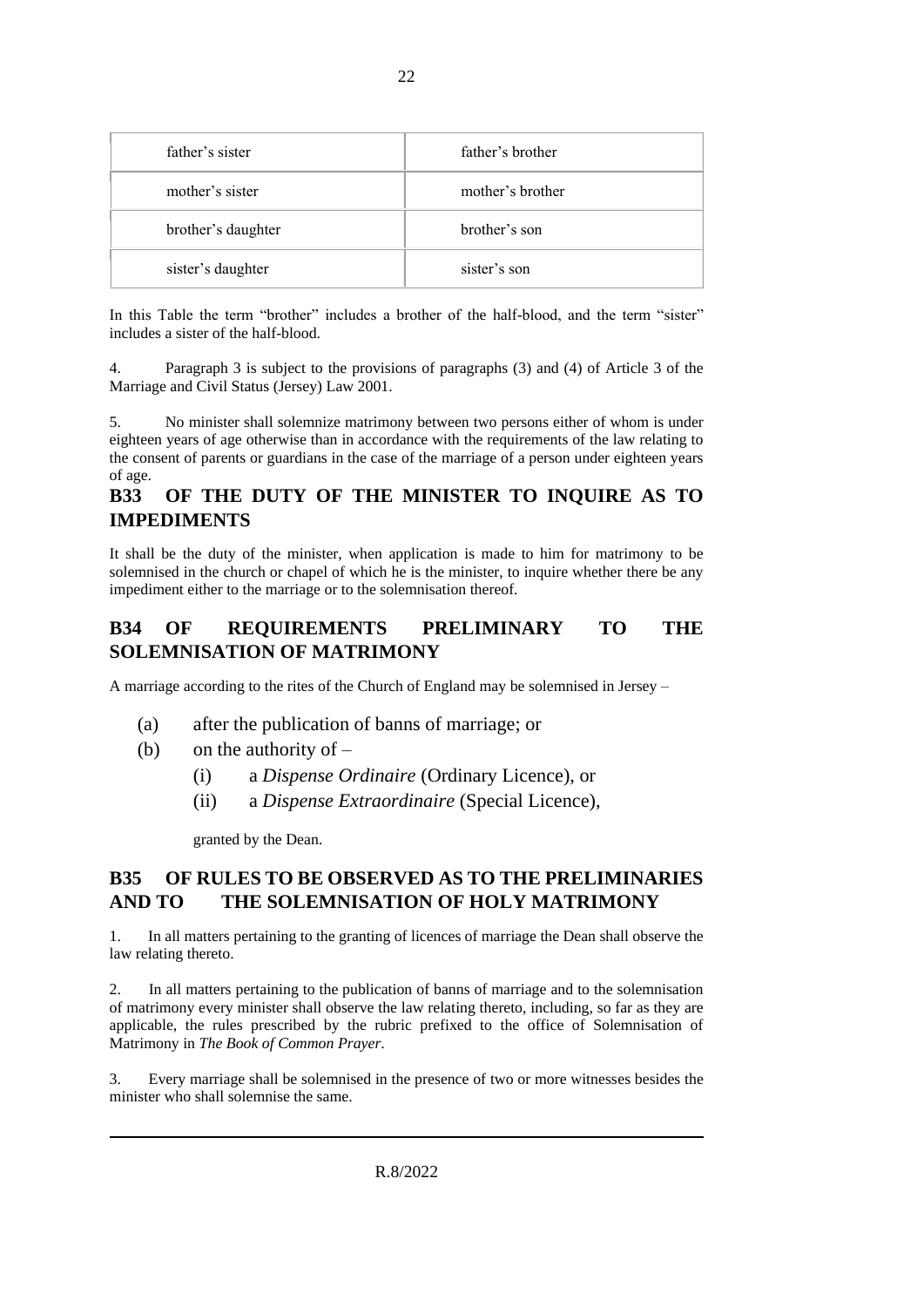4. When matrimony is to be solemnised in any church, it belongs to the minister of that church, in consultation with the persons to be married, to decide what music shall be played, what hymns or anthems shall be sung, or what furnishings or flowers should be placed in or about the church for the occasion.

### <span id="page-22-0"></span>**B36 OF A SERVICE AFTER CIVIL MARRIAGE**

1. If any persons have contracted marriage before the civil registrar under the provisions of the statute law, and shall afterwards desire to add thereto a service of Blessing and Thanksgiving for Matrimony, a minister may, if he see fit, use such form of service, as may be adopted under Canon B2, in the church or chapel in which he is authorised to exercise his ministry:

Provided firstly that the minister be duly satisfied that the civil marriage has been contracted, and secondly that in regard to this use of this service the minister do observe the Canons and any advice issued by the House of Bishops and the Bishop.

2. In connection with such a service there shall be no publication of banns nor any licence or certificate authorising a marriage: and no record of any such service shall be entered by the minister in the register books of marriages provided by the Superintendent Registrar.

## <span id="page-22-1"></span>**B37 OF THE MINISTRY TO THE SICK**

1. The minister shall use his best endeavours to ensure that he be speedily informed when any person is sick or in danger of death in the parish, and shall as soon as possible resort unto him to exhort, instruct, and comfort him in his distress in such manner as he shall think most needful and convenient.

2. When any person sick or in danger of death or so incapacitated that he cannot go to church is desirous of receiving the most comfortable sacrament of the Body and Blood of Christ, the priest, having knowledge thereof shall as soon as may be visit him, and unless there be any grave reason to the contrary, shall reverently minister the same to the said person at such place and time as may be convenient.

3. If any such person so desires, the priest may lay hands upon him and may anoint him with oil on the forehead with the sign of the Cross using a form of service authorised by Canon B1 and using pure olive oil consecrated by the Bishop or Dean or otherwise by the priest himself in accordance with such form of service.

## <span id="page-22-2"></span>**B38 OF THE BURIAL OF THE DEAD**

1. In all matters pertaining to the burial of the dead every minister shall observe the law from time to time in force in relation thereto, and, subject to this paragraph in general, the following paragraphs of this Canon shall be obeyed.

2. No minister shall refuse to bury, according to the rites of the Church of England, the corpse or ashes of any person deceased within his cure or of any parishioners whether deceased within his cure or elsewhere that is brought to a church or burial ground or cemetery under his control in which the burial or interment of such corpse or ashes may lawfully be effected, due notice being given.

3. Cremation of a dead body is lawful in connection with Christian burial.

4. (a) When a body is to be cremated, the burial service may precede, accompany, or follow the cremation; and may be held either in the church or at the crematorium: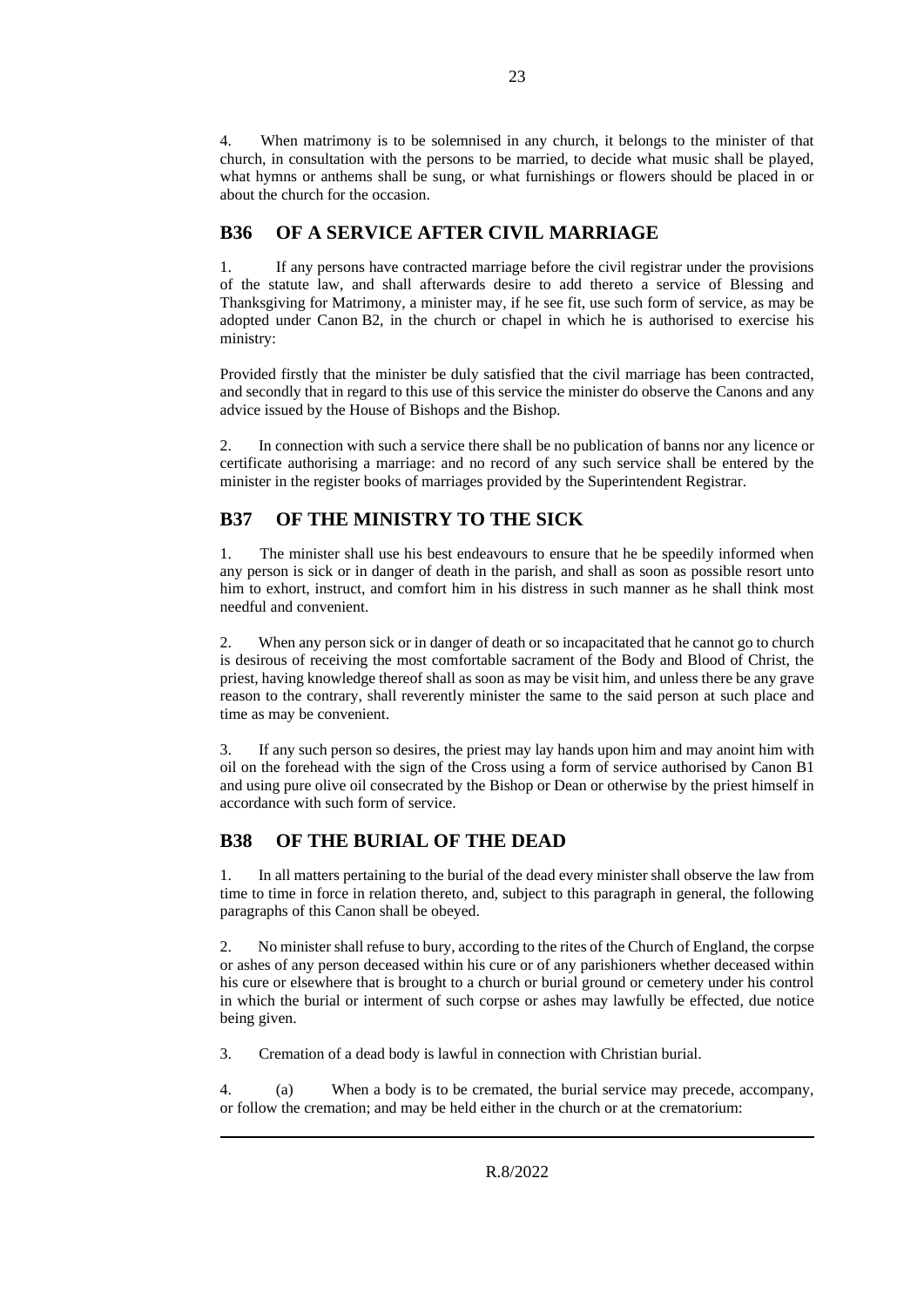Provided that no incumbent shall be under any obligation to perform a funeral service within the grounds of any burial authority, but, on his refusal so to do, any clerk in Holy Orders, not being prohibited under ecclesiastical censure, may, with the permission of the Dean and at the request of the person having charge of the cremation or interment of the cremated remains, perform such service within such grounds.

(b) Save for good and sufficient reason the ashes of a cremated body should be interred or deposited, by a minister, in consecrated ground or at sea.

5. When a body is to be buried according to the rites of the Church of England in any unconsecrated ground, the officiating minister, on coming to the grave, shall first bless the same.

6. If any doubts shall arise whether any person deceased may be buried according to the rites of the Church of England, the minister shall refer the matter to the Dean as the Bishop's Commissary and obey his order and direction.

#### <span id="page-23-0"></span>**B39 OF THE REGISTRATION OF BAPTISMS, CONFIRMATIONS, MARRIAGES AND BURIALS**

1. In all matters pertaining to the registration of baptisms, marriages, and burials every minister shall observe the law from time to time in force relating thereto.

2. When any person is presented for confirmation, the minister presenting the said person shall record and enter the confirmation in the relevant register book of confirmations, together with any change of name.

#### <span id="page-23-1"></span>**B40 OF HOLY COMMUNION ELSEWHERE THAN IN CONSECRATED BUILDINGS**

No minister shall celebrate the Holy Communion elsewhere than in a consecrated building within his cure or other building licensed for the purpose, except he have permission so to do from the Dean:

Provided that at all times he may celebrate the Holy Communion as provided by Canon B37 in any private house wherein there is any person sick or dying or so incapacitated that be cannot go to church.

#### <span id="page-23-2"></span>**B41 OF DIVINE SERVICE IN PRIVATE CHAPELS**

1. No chaplain, ministering in any house where there is a chapel dedicated and allowed by the ecclesiastical laws of Jersey shall celebrate the Holy Communion in any other part of the house but in such chapel, and shall do the same seldom upon Sunday and other greater Feast Days, so that the residents in the said house may resort to their parish church and there attend divine service.

2. The Bishop may license a minister to perform such offices and services of the Church of England as may be specified in the licence in any school, hospital, or public premises or in any charitable institution.

3. The performance of offices and services in accordance with any such licence shall not require the consent or be subject to the control of the minister of the parish in which they are performed.

#### <span id="page-23-3"></span>**B42 OF THE LANGUAGE OF DIVINE SERVICE**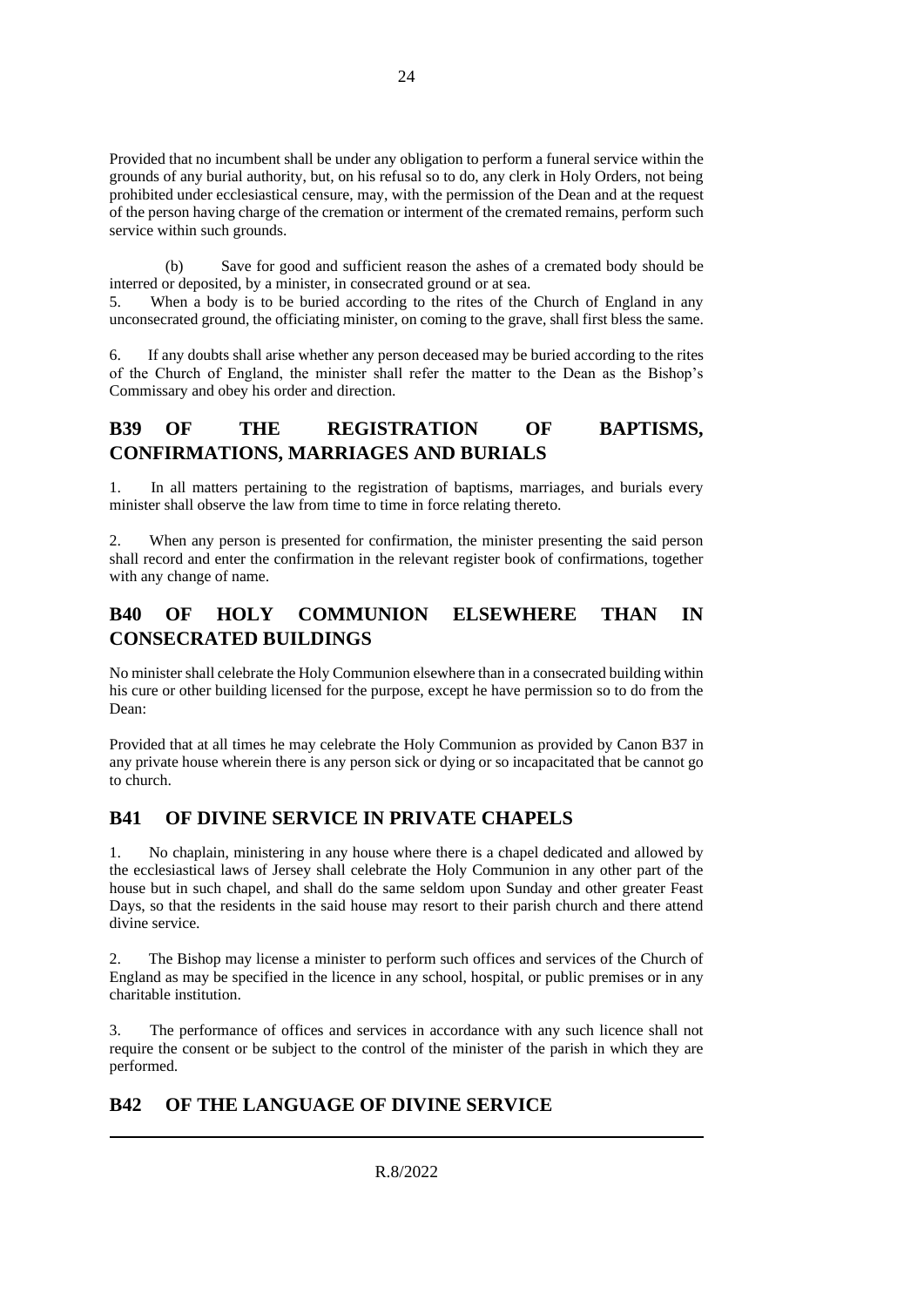The Morning and Evening Prayer, and all other prayers and services prescribed in and by *The Book of Common Prayer*, shall be said or sung in the vulgar tongue.

#### <span id="page-24-0"></span>**B43 OF ECUMENICAL RELATIONS**

1.(1) A minister or lay person who is a member in good standing of a Church to which this Canon applies and is a baptised person may, subject to the provisions of this Canon, be invited to perform all or any of the following duties –

- (a) to say or sing Morning and Evening Prayer or the Litany;
- (b) to read the Holy Scriptures at any service;
- (c) to preach at any service;
- (d) to lead the Intercessions at the Holy Communion and to lead prayers at other services;
- (e) to assist at Baptism or the Solemnisation of Matrimony or conduct a Funeral Service;
- (f) to assist in the distribution of the Holy Sacrament of the Lord's Supper to the people at the Holy Communion,

if the minister or lay person is authorised to perform a similar duty in his or her own Church.

(2) A person who is a minister or lay member of a Church to which this Canon applies, but who is not baptised, may be invited to perform any of the duties under sub-paragraph (1)(b) or (d) (including in connection with a service of ordination or confirmation) in a parish church, district church or other place of worship in the Deanery.

(3) A person who is a minister or lay member of a Church which subscribes to the Holy Trinity, but which is not otherwise a Church to which this Canon applies, may be invited to perform any relevant duty under subparagraph (1)(b) or (d) (including in connection with a service of ordination or confirmation) in a parish church, district church or other place of worship in the Deanery.

(4) A person who is a member of the Salvation Army may be invited to preach at any service (including a service of ordination or confirmation) in a parish church, district church or other place of worship in the Deanery.

(5) An invitation to perform in a parish church, district church or other place of worship in the Deanery any of the duties mentioned in sub-paragraph (1) above, other than duties in connection with a service of ordination or confirmation, may be given only by the incumbent and may be given only if –

- (a) in the case of  $-$ 
	- (i) any duty mentioned in sub-paragraph (l)(f) above, or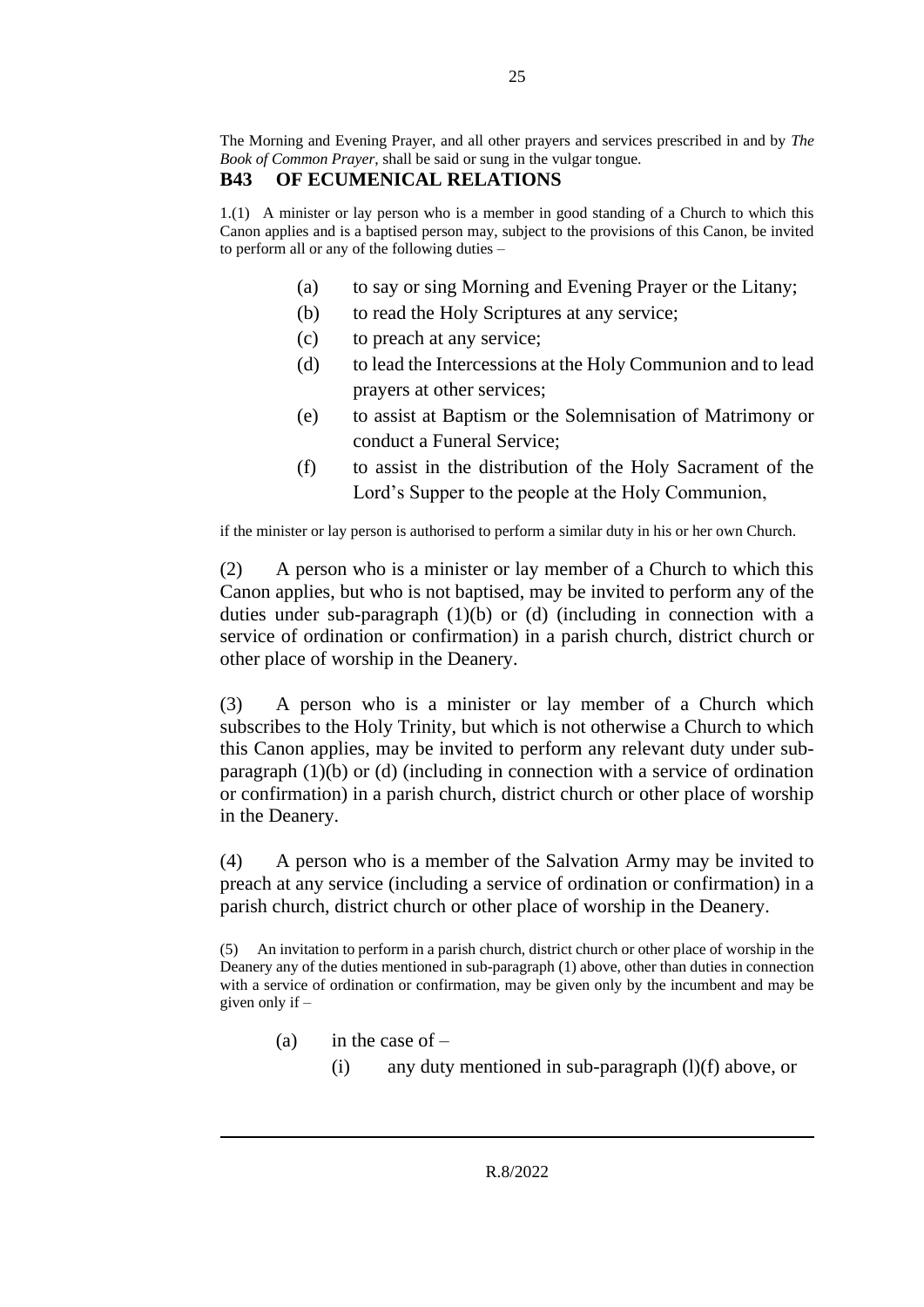(ii) any duty mentioned in sub-paragraph  $(l)(a)$ ,  $(c)$  or  $(e)$ above, which is to be performed on a regular basis,

the approval of the Dean has been obtained; and

- (b) in the case of any duty mentioned in sub-paragraph  $(i)(e)$ above, the persons concerned have requested the incumbent to give the invitation; and
- (c) in the case of any duty mentioned in sub-paragraph  $(l)(a)$ ,  $(c)$ or (f) above, the approval of Church Officers has been obtained.

(6) An invitation to perform in a parish church or other place of worship in the Deanery any duty in connection with a service of ordination or confirmation may be given only by the Bishop in consultation with the Dean and the incumbent.

2. Notwithstanding any provision of any Canon, a bishop who receives from a person authorised by a Church to which this Canon applies an invitation to take part in a service may in the course of that service perform any duty assigned to him if –

- (a) the duty assigned to him is or is similar to a duty which he is authorised to perform in the Church of England; and
- (b) he has before accepting the invitation obtained
	- (i) the approval of the incumbent of the parish in which the service is to take place, and
	- (ii) in the case of an invitation to take part in the ordination or consecration of a minister of a Church to which this Canon applies, to take part in a service of confirmation or to preside at the Holy Communion, the approval of the Archbishop.

3. Notwithstanding any provision of any Canon, a priest or deacon of the Church of England who receives from a person authorised by a Church to which this Canon applies an invitation to take part in a service may in the course of that service perform any duty assigned to him if –

- (a) the duty assigned to him is or is similar to a duty which he is authorised to perform in the Church of England; and
- (b) he has before accepting the invitation obtained
	- (i) the approval of the incumbent of the parish in which the service is to take place, and
	- (ii) in the case of an invitation to take part in the ordination or consecration of a minister of a Church to which this Canon applies or to preside at the Holy Communion, the approval of the Bishop, and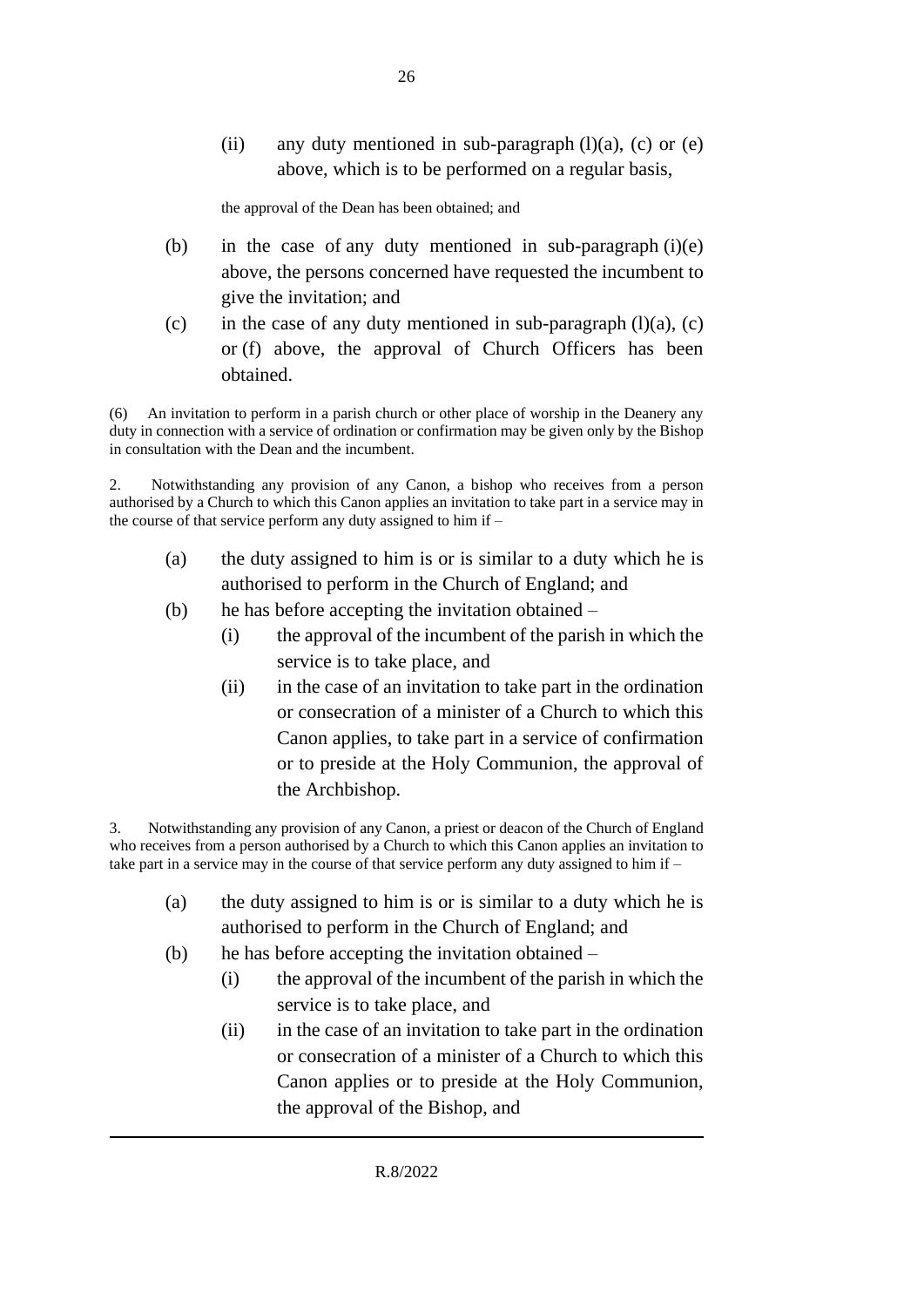## (iii) in the case of an invitation to take part in any service on a regular basis, the approval of both the Dean and the Church Officers of the parish in which the service is to take place.

4. In the case of an invitation to preside at the Holy Communion, the Archbishop shall not give his approval under paragraph 2 above, and the Bishop shall not give his approval under paragraph 3 above unless the Archbishop or the Bishop, as the case may be, is satisfied that there are special circumstances which justify acceptance of the invitation and that the rite and the elements to be used are not contrary to, nor indicative of any departure from, the doctrine of the Church of England in any essential matter.

5. A bishop or priest who has accepted an invitation to take part in the ordination or consecration of a minister of a Church to which this Canon applies may not, by the laying on of hands or otherwise, do any act which is a sign of the conferring of Holy Orders, unless that Church is an Episcopal Church with which the Church of England has established intercommunion.

6. Notwithstanding any provision of any Canon, a deaconess, lay worker or reader of the Church of England who receives from a person authorised by a Church to which this Canon applies an invitation to take part in a service may in the course of that service perform any duty assigned to him or her if –

- (a) the duty so assigned is or is similar to a duty which he is authorised to perform in the Church of England; and
- (b) he has before accepting the invitation obtained the approval of the incumbent of the parish in which the service is to take place and also, in the case of an invitation to take part in a service on a regular basis, the approval of both the Dean and the Church Officers of that parish.

7. Where, on an application under paragraph 3 or 6 above for the approval of an incumbent, that approval is withheld, the applicant may appeal to the Bishop and if, after considering the views of the applicant, the incumbent and the Dean, the Bishop determines that approval has been unreasonably withheld, the Bishop may authorise the applicant to take part in the service in question and where the Bishop so determines then he shall inform the incumbent in writing of the reasons for that determination.

8. Where the approval of the Church Officers is required for the giving of or accepting of an invitation under the preceding provisions of this Canon, that approval may be given in respect of the performance of such duties as may be specified in the approval by such person or persons, or such class of persons, as may be so specified and may either be given generally for an unlimited period or given subject to such limitation, whether as to duration or occasion, as may be so specified.

9. The incumbent of a parish may, with the approval of the Church Officers and the Dean, invite members of another Church to which this Canon applies to take part in joint worship with the Church of England or to use a church in the parish for worship in accordance with the forms of service and practice of that other Church on such occasions as may be specified in the approval given by the Dean.

R.8/2022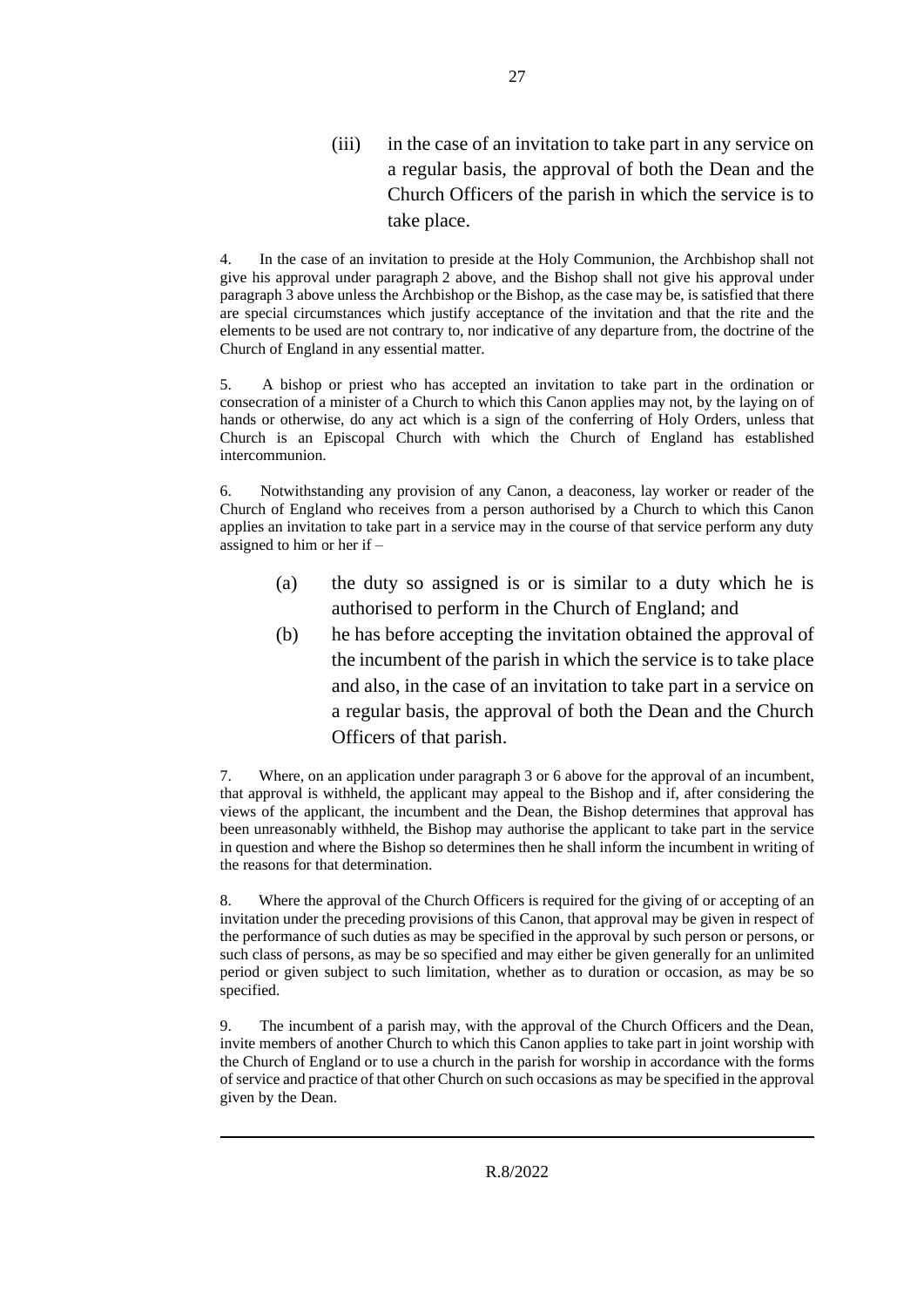10. Any approval required by this Canon to be obtained from the Dean, the Bishop or the Archbishop shall be in writing.

11. This Canon applies to every Church to which the Church of England (Ecumenical Relations) Measure 1988 applies.

## <span id="page-27-0"></span>**B44 OF LOCAL ECUMENICAL PROJECTS**

1.(1) The Dean may enter into an agreement with the appropriate authority of each participating Church with regard to the participation of the Church of England in a local ecumenical project established or to be established for an area comprising any parish or part of such a parish.

(2) The Dean shall not enter into any agreement under this paragraph as respects any parish or part of a parish unless the participation of the Church of England in the project in respect of the parish concerned has been approved by –

- (a) the Bishop;
- (b) the incumbent of that parish; and
- (c) a simple majority of those present and voting at a Congregational Meeting of the parish convened for that purpose.

2.(1) The Dean may at any time revoke any agreement made under the foregoing provisions of this Canon after consultation with the appropriate authority of each participating Church and the Bishop.

(2) Any agreement made under the foregoing provisions of this Canon shall be in writing.

3. The powers of the Dean under this Canon may be exercised only in respect of a local ecumenical project in which every other Church participating in the project is a Church to which the Sharing of Church Buildings (Jersey) Law 1973 applies.

#### <span id="page-27-2"></span><span id="page-27-1"></span>**SECTION C MINISTERS, THEIR ORDINATION, FUNCTION, AND CHARGE**

#### <span id="page-27-3"></span>**C1 OF HOLY ORDERS IN THE CHURCH OF ENGLAND**

1. The Church of England holds and teaches that from the Apostles' time there have been these orders in Christ's Church: bishops, priests, and deacons; and no man shall be accounted or taken to be a lawful bishop, priest, or deacon in the Church of England, or suffered to execute any of the said offices, except he be called, tried, examined, and admitted thereunto according to the Ordinal or any form of service alternative thereto approved under Canon B2, or has had formerly episcopal consecration or ordination in some Church whose orders are recognised and accepted by the Church of England.

2. No person who has been admitted to the order of bishop, priest, or deacon can ever be divested of the character of his order, but a minister may either by legal process voluntarily relinquish the exercise of his orders and use himself as a layman, or may by legal and canonical process be deprived of the exercise of his orders or deposed therefrom.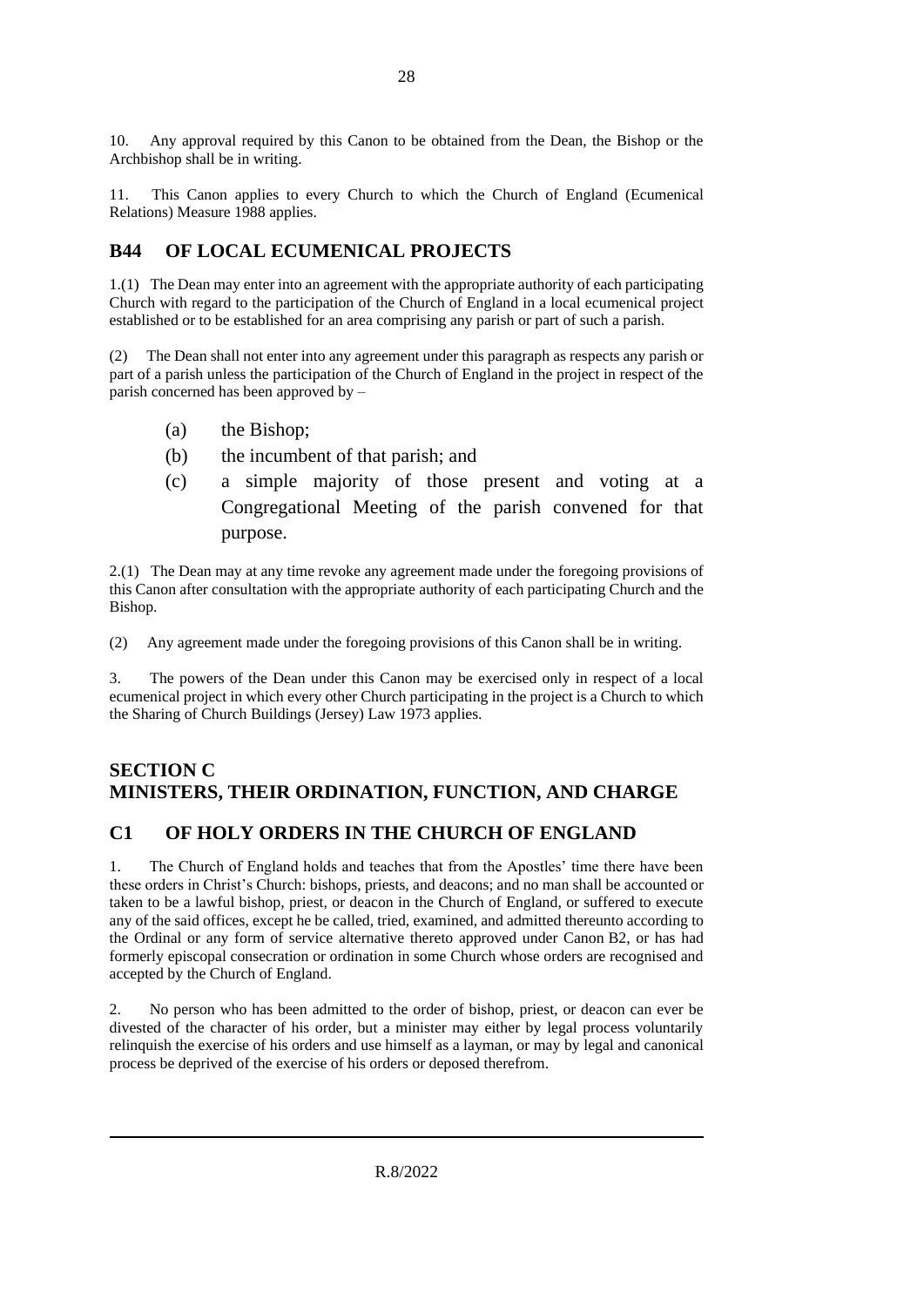3. According to the ancient law and usage of the Church of England, priests and deacons who have received authority to minister in Jersey owe canonical obedience in all things lawful and honest to the Bishop.

#### <span id="page-28-0"></span>**C2 OF THE CONSECRATION OF BISHOPS**

1. A man or a woman may be consecrated to the office of bishop.

2. No person shall be consecrated to the office of bishop by fewer than three bishops present together and joining in the act of consecration, of whom one shall be the archbishop of the province or a bishop appointed to act on his behalf.

3. The consecration of a bishop shall take place upon some Sunday or Holy Day, unless the archbishop, for urgent and weighty cause, shall appoint some other day.

4. No person shall be consecrated bishop except he shall be at least thirty years of age.

5. No person shall be refused consecration as bishop on the ground that he was born out of lawful wedlock.

6. In the forms of service contained in *The Book of Common Prayer* or in the Ordinal words importing the masculine gender in relation to bishops are construed as including the feminine.

#### <span id="page-28-1"></span>**C3 OF THE ORDINATION OF PRIESTS AND DEACONS**

1. Ordination to the office of priest or deacon shall take place upon the Sundays immediately following the Ember Weeks, or upon St Peter's Day, Michaelmas Day or St Thomas's Day, or upon a day within the week immediately following St Peter's Day, Michaelmas Day or St Thomas's Day, or upon such other day, being a Sunday, a Holy Day or one of the Ember Days, as the Bishop on urgent occasion shall appoint.

2. Ordination of priests and deacons shall be in the cathedral church of the diocese, or other church or chapel at the discretion of the Bishop.

3. The Dean or a Vice Dean or such other persons as by ancient custom have the right so to do, shall present to the Bishop every person who is to be ordained.

4. The priests taking part in an ordination shall together with the Bishop lay their hands upon the head of every person who receives the order of priesthood.

5. Any form of service of Holy Communion which is authorized by Canon B1 may be used at an ordination.

6. No person shall be made deacon, except he be at least twenty-three years of age, unless he have a faculty from the Archbishop.

7. No person shall be ordained priest, except he be at least twenty-four years of age, unless being over the age of 23 he have a faculty from the Archbishop.

8. No person shall be ordained both deacon and priest upon one and the same day, unless he have a faculty from the Archbishop.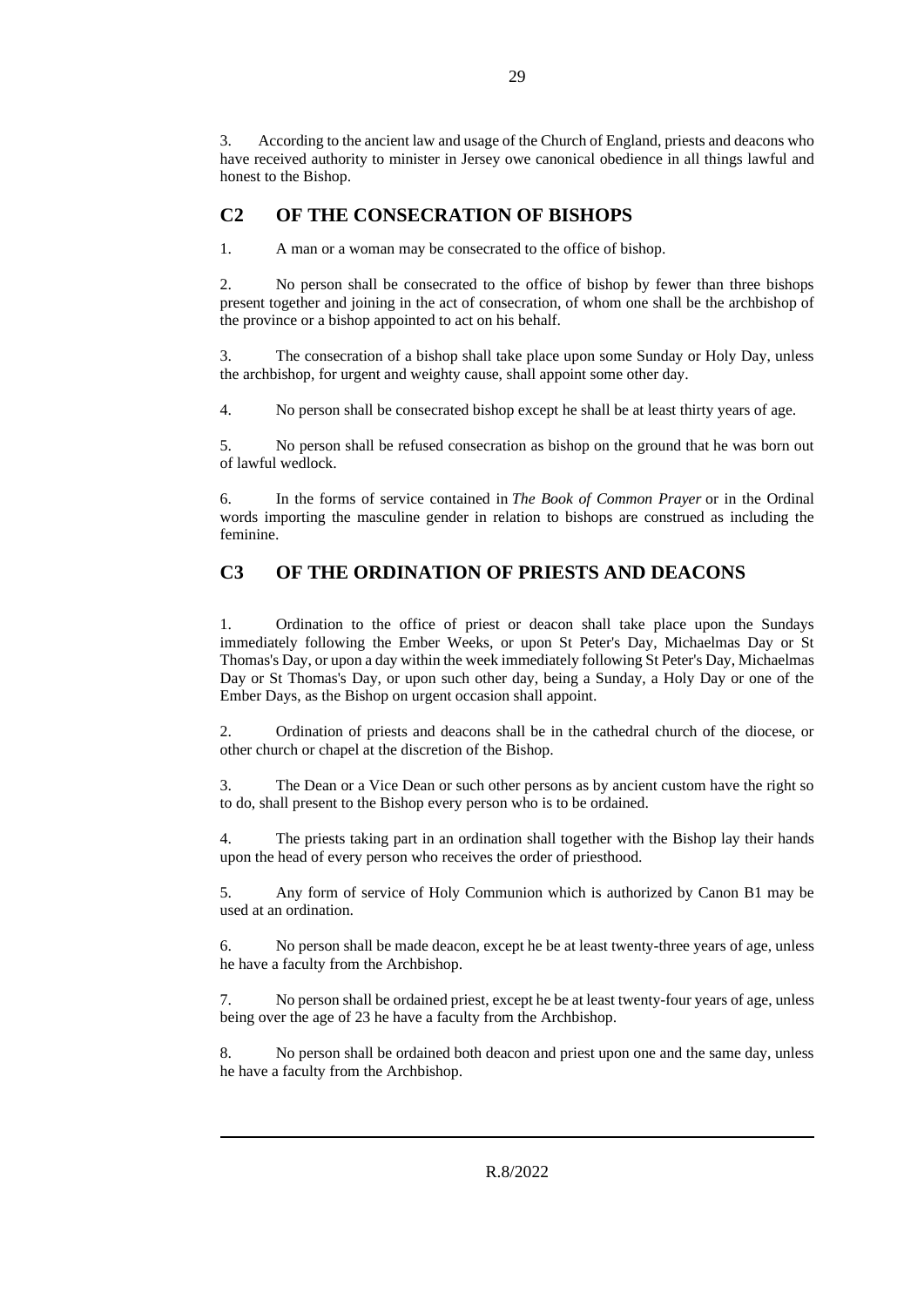9. A deacon shall not be ordained to the priesthood for at least one year, unless the Bishop shall find good cause for the contrary, so that trial may be made of his behaviour in the office of deacon before he be admitted to the order of priesthood. During a vacancy of the see, the power of the Bishop under this paragraph shall be exercisable by the Archbishop.

## <span id="page-29-0"></span>**C4 OF THE QUALITY OF SUCH AS ARE TO BE ORDAINED DEACONS OR PRIESTS**

1. A man or a woman may be ordained to the office of priest or deacon.

2. Every bishop shall take care that he admit no person into holy orders but such as he knows either by himself, or by sufficient testimony, to have been baptized and confirmed, to be sufficiently instructed in Holy Scripture and in the doctrine, discipline, and worship of the Church of England, and to be of virtuous conversation and good repute and such as to be a wholesome example and pattern to the flock of Christ.

3. No person shall be admitted into holy orders who is suffering, or who has suffered, from any physical or mental infirmity which in the opinion of the Bishop will prevent him from ministering the word and sacraments or from performing the other duties of the minister's office.

4. Subject to paragraph 5 no person shall be admitted into holy orders who has remarried and, the other party to that marriage being alive, has a former spouse still living; or who is married to a person who has been previously married and whose former spouse is still living.

5. The archbishop of the province, on an application made to him by the bishop of a diocese on behalf of a person who by reason of paragraph 4 could not otherwise be admitted into holy orders, may grant a faculty for the removal of the impediment imposed by that paragraph to the admission of that person into holy orders, and any request made to a bishop for an application to be made on his behalf under this paragraph shall be made and considered, and any application made by the bishop to the archbishop shall be made and determined, in accordance with directions given from time to time by the Archbishops of Canterbury and York acting jointly.

6. No person shall be refused ordination as deacon or priest on the ground that he was born out of lawful wedlock.

7. A deaconess who is licensed or holds a bishop's permission to officiate, and in either case satisfies the requirements of this Canon as to the persons to be ordained as deacons, may apply to a bishop for his or her consent to her ordination as a deacon for service in the diocese of that bishop, and the bishop may give that consent notwithstanding –

- (a) that she has not after applying to be so ordained been further examined concerning her knowledge of Holy Scripture or of the doctrine, discipline and worship of the Church of England; or
- (b) that she has not exhibited to the bishop any certificate or other document which is required to be so exhibited under Canon C7.

8. The Archbishops of Canterbury and York may jointly authorize forms of service for deaconesses to be ordained deacon, being forms of service which in both words and order are in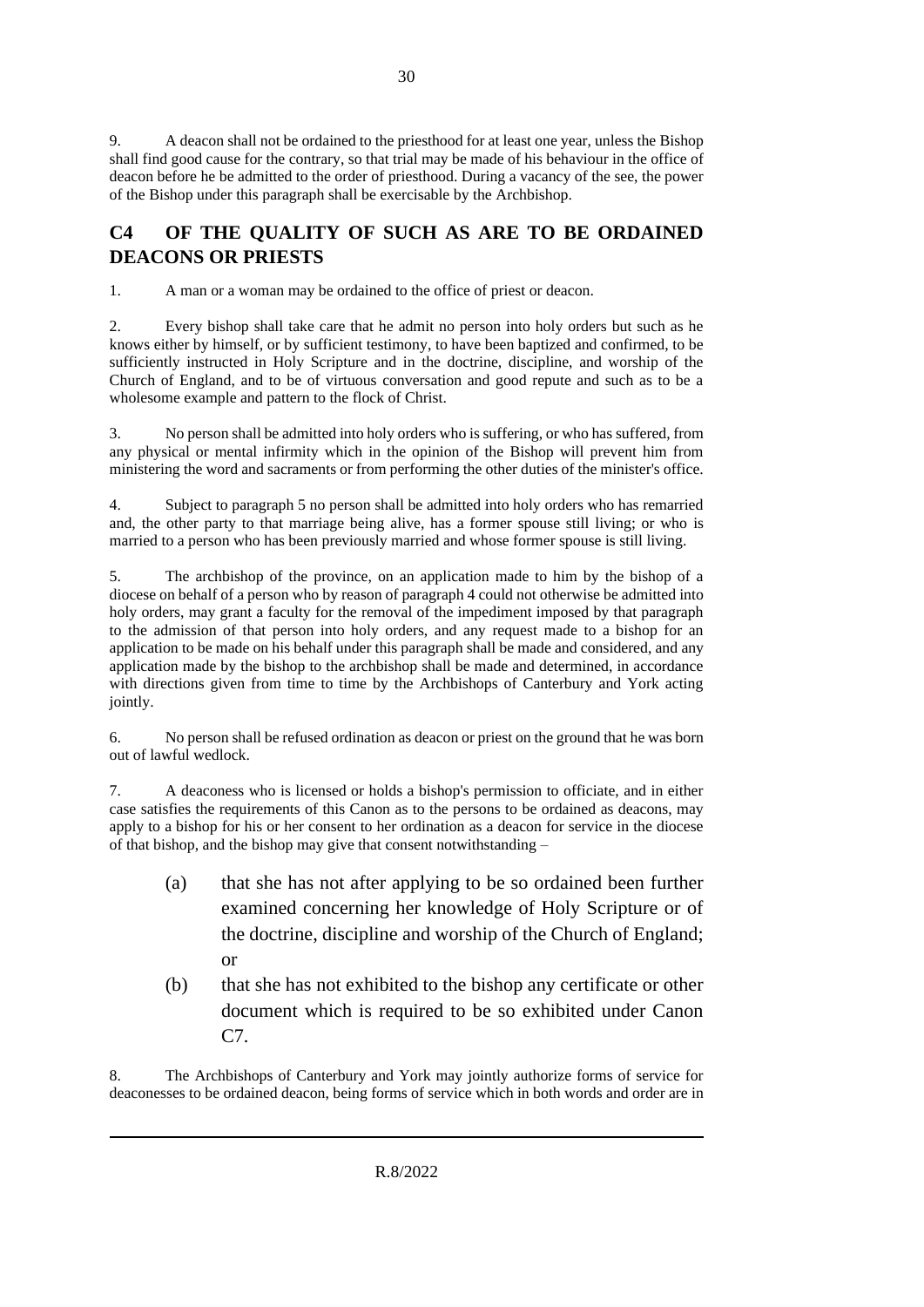their opinion reverent and seemly and neither contrary to, nor indicative of any departure from, the doctrine of the Church of England in any essential matter.

9. In the forms of service contained in *The Book of Common Prayer* or the Ordinal words importing the masculine gender in relation to priests or deacons are construed as including the feminine.

### <span id="page-30-0"></span>**C5 OF THE HOUSE OF BISHOPS' DECLARATION ON THE MINISTRY OF BISHOPS AND PRIESTS**

- 1. Subject to the following provisions of this Canon
	- (a) so much of the Scheme set out in the Schedule to the Women Priests (Channel Islands) Order 1999 as enabled a Congregational Meeting to pass either or both of the resolutions set out as Resolution A and Resolution B in Part 1 of Schedule 1 to the Priests (Ordination of Women) Measure 1993 is affirmed; but
	- (b) no such resolution shall have effect after the expiry of twentyfour months immediately following the coming into force of these Canons.

2. Subject to procedures prescribed by Regulations made by the Deanery Synod under Canon C24, a Congregational Meeting may pass a resolution to take advantage of arrangements (for which the House of Bishops' declaration on the Ministry of Bishops and Priests makes provision) available to those who on grounds of theological conviction are unable to receive the ministry of women bishops or priests.

3. Where a Congregational Meeting has passed the requisite resolution it is the responsibility of the Bishop to put the arrangements in place after consultation with the minister and the Church Officers. The purpose of the consultation is to enable the Bishop to ascertain the nature of the theological conviction underlying the resolution so that the resolution can be implemented effectively.

4. At least four weeks' notice must be given of the Congregational Meeting to pass such a resolution, and the resolution will read as follows:

"The Congregational Meeting of [ ] Church requests, on grounds of theological conviction, that arrangements be made for the Church in accordance with the House of Bishops' Declaration on the Ministry of Bishops and Priests."

or to like effect as may be prescribed by Regulations made by the Deanery Synod under Canon C24.

5. The resolution shall not be passed by a Congregational Meeting unless the meeting is attended by at least one third of the persons entitled to attend, and passed by a simple majority of those attending.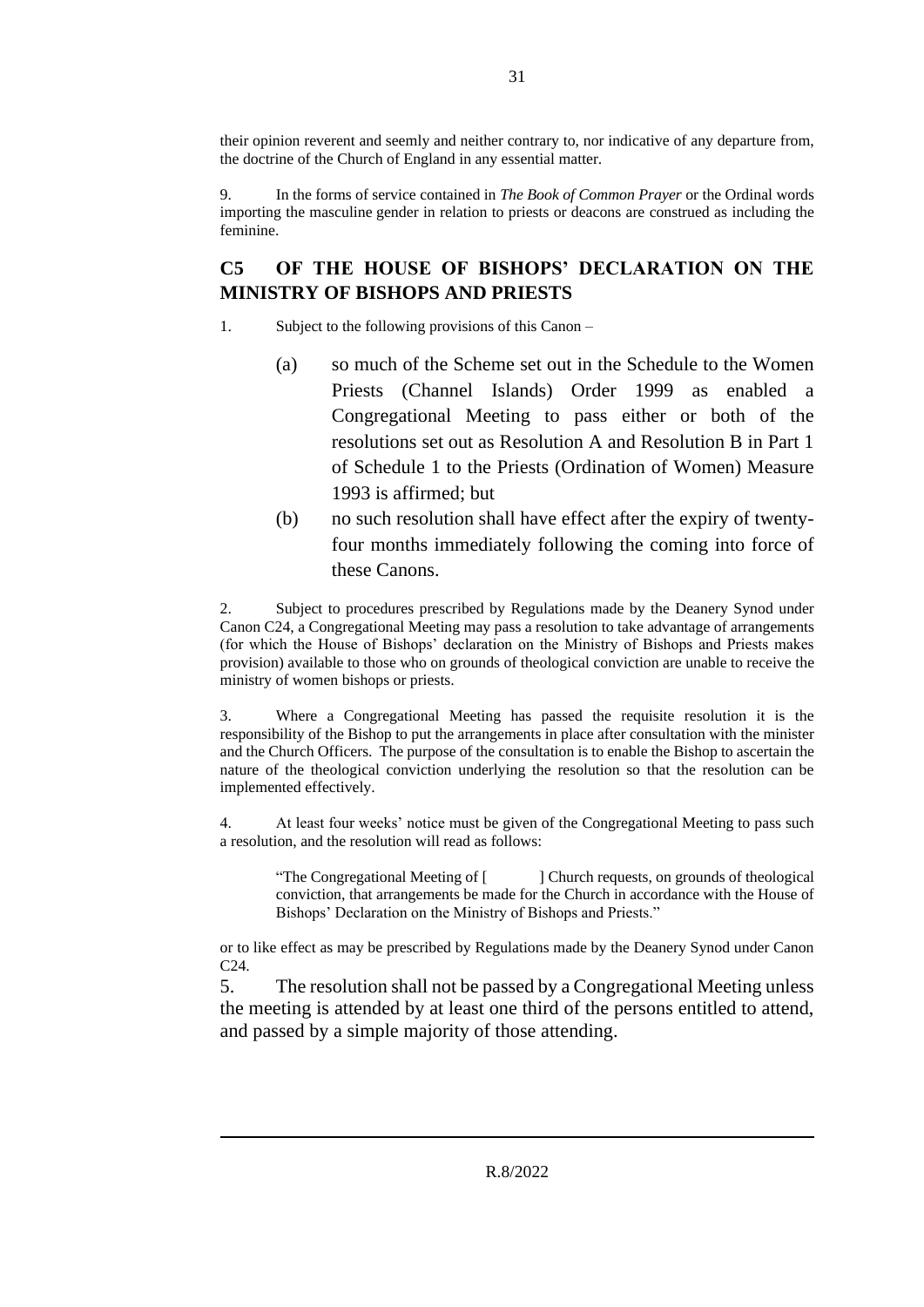6. A copy of any resolution passed by a Congregational Meeting shall be sent to the Bishop and to the Dean, and to such other persons as shall be prescribed by Regulations made by the Deanery Synod under Canon C24.

7. A Congregational Meeting which has passed a resolution under paragraph 2 may rescind it at any time, subject to the same requirements as apply to the passing of such a resolution.

## <span id="page-31-0"></span>**C6 OF THE TITLES OF SUCH AS ARE TO BE ORDAINED DEACONS OR PRIESTS**

No person shall be admitted into holy orders by any bishop other than the bishop of the diocese in which he is to exercise his ministry, except he shall bring with him Letters Dimissory from the bishop of such diocese.

## <span id="page-31-1"></span>**C7 OF THE CERTIFICATES AND TESTIMONY TO BE EXHIBITED TO THE BISHOP BY SUCH AS ARE TO BE ORDAINED DEACONS OR PRIESTS**

- 1. Every person who is to be made a deacon shall exhibit to the bishop
	- (a) a certificate or other sufficient evidence of the date and place of his birth;
	- (b) testimony of his former good life and behaviour from persons specified by the bishop.
- 2. Every person who is to be ordained priest shall exhibit to the bishop
	- (a) his Letters of Orders;
	- (b) testimony of his former good life and behaviour from persons specified by the bishop.

#### <span id="page-31-2"></span>**C8 OF EXAMINATION FOR HOLY ORDERS**

No bishop shall admit any person into holy orders, except such person on careful and diligent examination, wherein the bishop shall have called to his assistance the Dean and other ministers appointed for this purpose, be found to possess a sufficient knowledge of Holy Scripture and of the doctrine, discipline, and worship of the Church of England as set forth in the Thirty-nine Articles of Religion, *The Book of Common Prayer*, and the Ordinal: and to fulfil the requirements as to learning and other qualities which, subject to any directions given by the General Synod, the bishop deems necessary for the office of deacon.

#### <span id="page-31-3"></span>**C9 OF MINISTERS EXERCISING THEIR MINISTRY**

1. Every minister shall exercise his ministry in accordance with the provisions of this Canon.

2. A minister duly ordained priest or deacon may officiate in any place only after he has received authority to do so: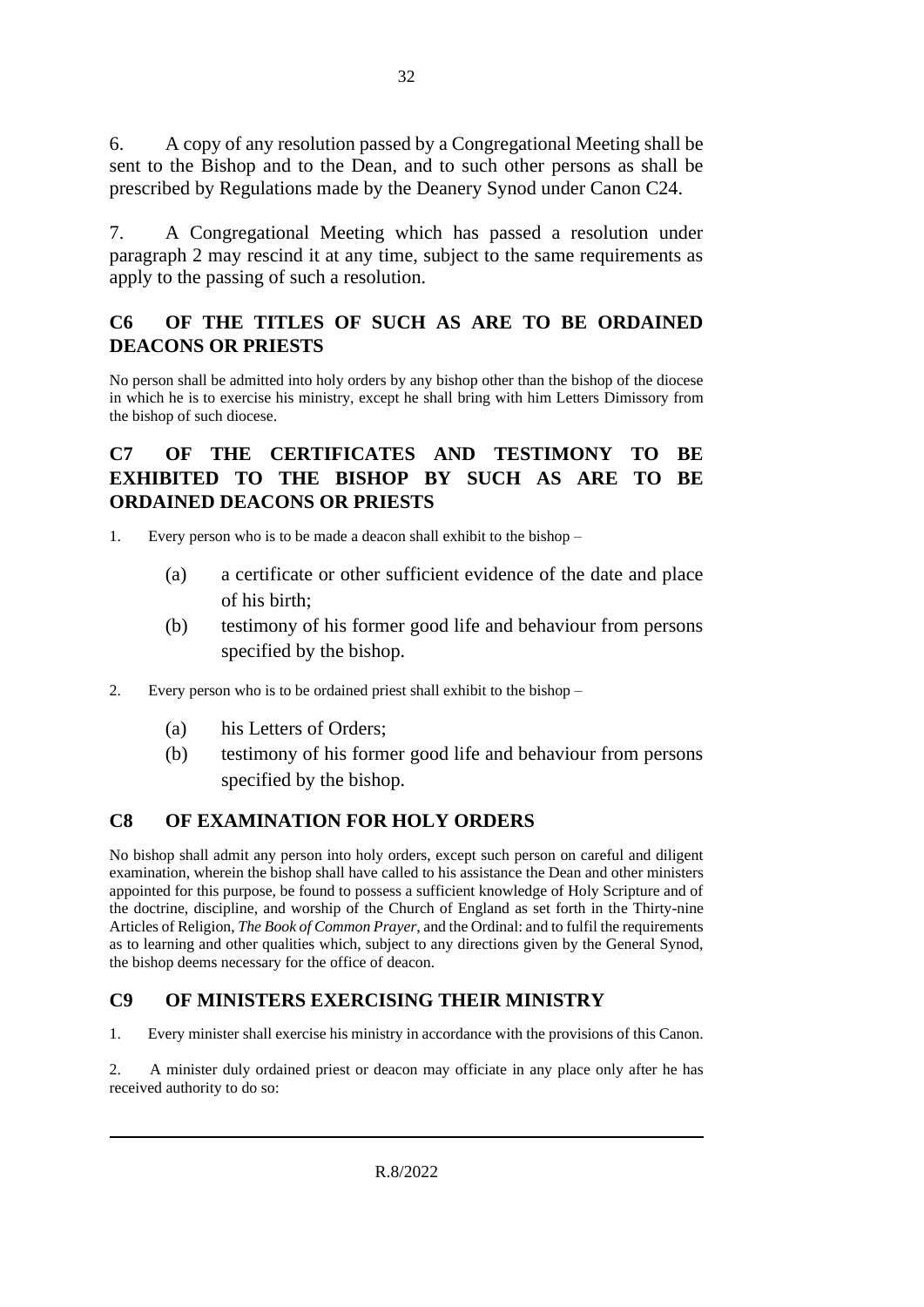Save that a minister having the cure of souls of a church or chapel may allow a minister, concerning whom he is satisfied either by actual personal knowledge or by good and sufficient evidence that he is of good life and standing and that he has lawful authority to officiate in a diocese of the Church of England (whether in that or another diocese), to minister within his church or chapel for a period of not more than seven days within three months without reference to the Bishop, provided that he shall notify the Dean at least 48 hours beforehand.

3. Such authority is conferred on a minister by the Bishop or the Dean as his Commissary by instituting the minister to a benefice, or, in the case of the Bishop, by admitting the minister to serve in the diocese by licence under his hand and seal, or by giving him written permission to officiate in the same.

4. No minister who has such authority to exercise his ministry in any diocese shall do so therein in any place in which he has not the cure of souls without the permission of the minister having such cure, except at the homes of persons whose names are entered on the Deanery Electoral Roll in respect of the Ecclesiastical Parish or proprietary chapel in Jersey which he serves, and in a school, hospital, or public or charitable institution in which he is licensed to officiate as provided by Canon B41.

5.(1) A minister who has authority to officiate in Jersey in accordance with this Canon shall participate in such arrangements as the Bishop approves for the provision of training in matters relating to the safeguarding of children and vulnerable adults.

(2) In this Canon –

"child" means a person aged under 18, and

"vulnerable adult" means a person aged 18 or over whose ability to protect himself or herself from violence, abuse, neglect or exploitation is significantly impaired through physical or mental disability or illness, old age, emotional fragility or distress, or otherwise; and for that purpose, the reference to being impaired is to being temporarily or indefinitely impaired.

6. Authority may be conferred by the Dean, after consulting with the Bishop, on a minister or duly ordained priest or deacon to officiate in any place within the Deanery for a period of not more than three months.

7. Authority to officiate in Jersey in accordance with this Canon may be conferred upon an overseas clergyman only after he has obtained the written permission of the Archbishop to do so.

8. A minister who has authority to officiate in Jersey in accordance with this Canon shall be under a duty to have due regard to the House of Bishops' guidance, and to the Jersey law and practice, on safeguarding children and vulnerable adults.

9. Nothing in this Canon affects the appointment of and discharge of functions by a *Ministre Desservant* at customary law.

#### <span id="page-32-0"></span>**C10 OF COLLATION AND PRESENTATION**

1. A vacancy or impending vacancy in any benefice shall be notified by the Dean to the Bishop, to the patron and to the Church Officers, and the provisions of the law of Jersey from time to time in force relating to the filling of such vacancy shall be complied with.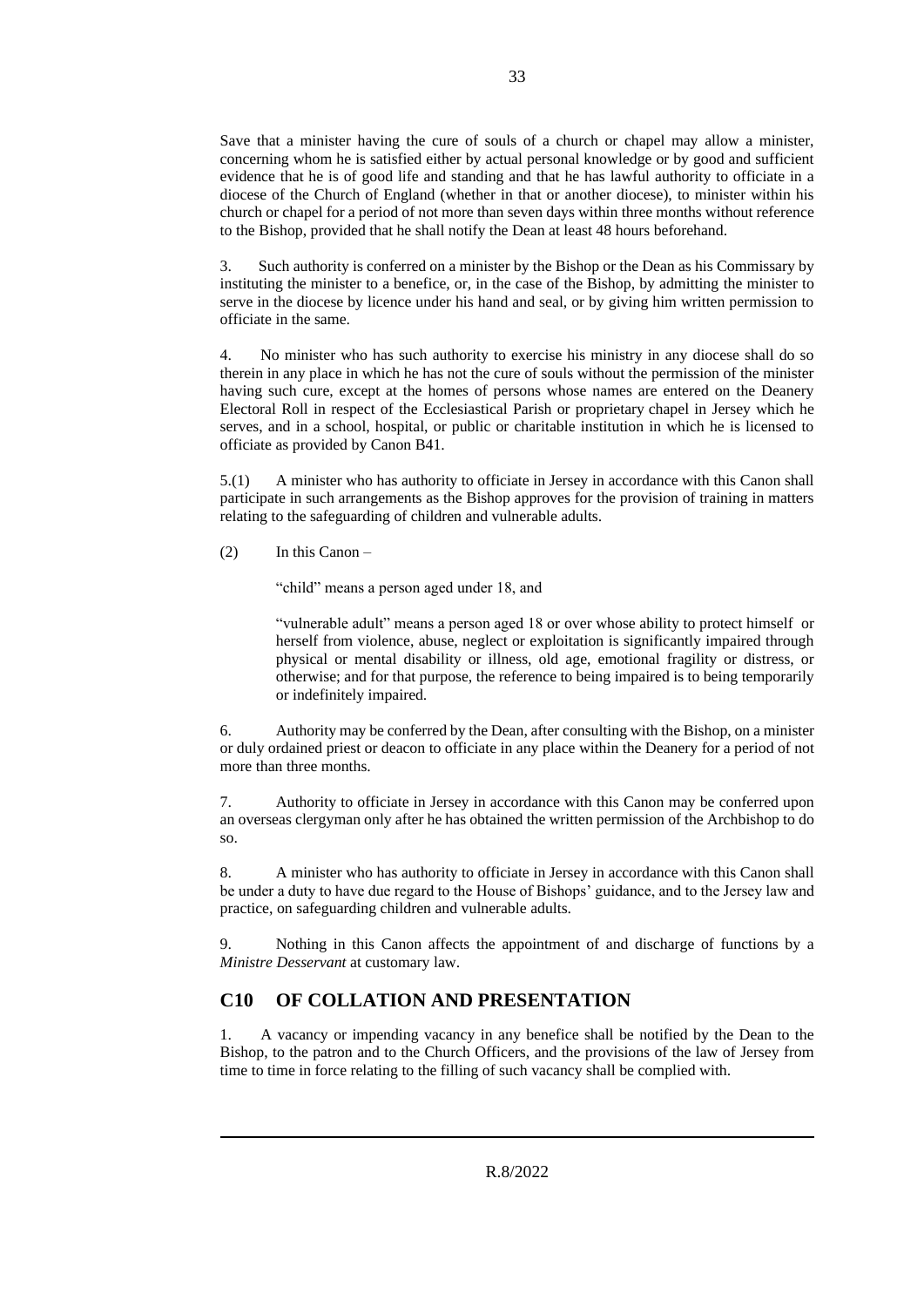2. The Bishop shall have twenty-eight days' space to inquire and inform himself of the sufficiency and qualities of every minister, after he has been presented to him to be instituted to any benefice.

#### <span id="page-33-0"></span>**C11 OF ADMISSION AND INSTITUTION**

1. No person shall be admitted or instituted to any benefice before such time as he shall have been ordained priest by episcopal ordination in accordance with the provisions of Canon Cl.

2. The Bishop shall not admit or institute to a benefice any priest who has been ordained by any bishop, except such priest first show unto him his Letters of Orders or other sufficient evidence that he has been ordained, and bring him sufficient testimony, if the Bishop shall require it, of his former good life and behaviour, and lastly, shall appear on due examination to be of sufficient learning.

3. The Bishop may refuse to admit or institute any priest to a benefice in Jersey on the ground that at the date of presentation not more than three years have elapsed since the priest who has been presented to him was ordained deacon, or that the said priest is unfit for the discharge of the duties of a benefice by reason of physical or mental infirmity or incapacity, pecuniary embarrassment of a serious character, grave misconduct or neglect of duty in an ecclesiastical office, evil life, having by his conduct caused grave scandal concerning his moral character since his ordination.

4. The Bishop shall not admit or institute any priest to a benefice until the expiration of two weeks after notice that he proposes to institute such priest has been served on the churchwardens of the parish; which notice shall be published by the churchwardens in the customary manner.

5. After the expiration of one month from the serving of such notice on the churchwardens of the parish, the Bishop shall, as speedily as may be, proceed to give institution to the priest to whom he has collated the benefice, or who has been presented to him to be instituted thereto, in accordance with the laws and statutes in that behalf provided; which institution he shall use his best endeavours to give in the parish church of the benefice.

6. The Bishop, or the Dean as his Commissary, when he gives institution, shall read the words of institution from a written instrument having the episcopal seal appended thereto.

7. The provisions of this Canon are without prejudice to any right of a patron or a presentee to appeal to the Archbishop, against the refusal of the Bishop to institute.

8. No person shall hold two Rectorial Benefices together.

#### <span id="page-33-1"></span>**C12 OF INDUCTION**

1. The Bishop, or the Dean as his Commissary, after giving institution to any priest, shall issue directions for induction to the Dean or to a Vice Dean, as the case may be, who shall thereupon induct the said priest into possession of the temporalities of the benefice.

2. The Dean or the Vice Dean, as the case may be, when he makes the induction, shall take the priest who is to be inducted by the hand and lay it upon the key or upon the ring of the church door, or if the key cannot be had and there is no ring on the door, or if the church be in ruins, upon any part of the wall of the church or churchyard, at the same time reading the words of induction, after which the priest who has been inducted shall toll the bell to make his induction public and known to the people.

#### <span id="page-33-2"></span>**C13 OF THE LICENSING OF MINISTERS UNDER SEAL**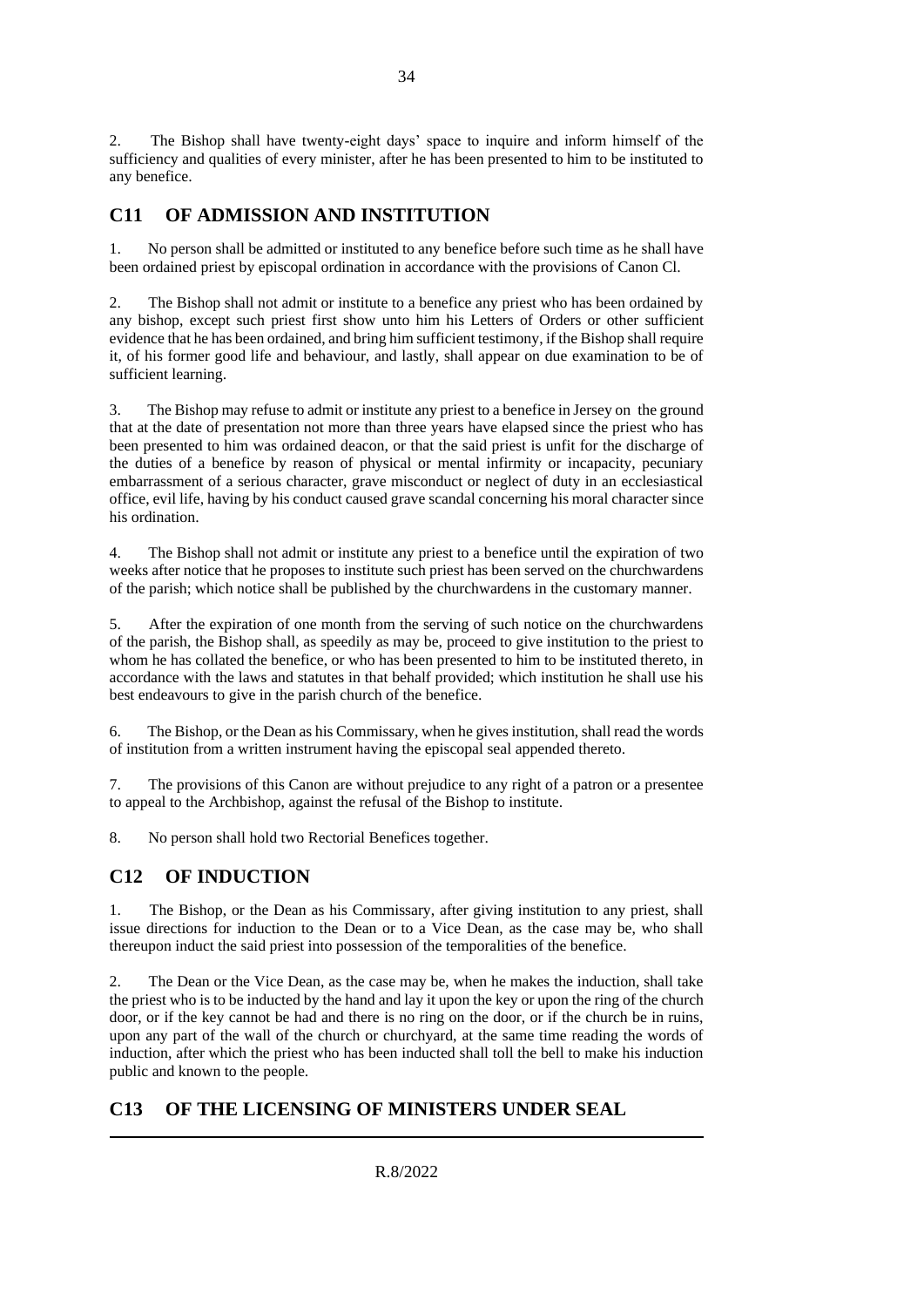1. A licence, granted by the Bishop under his hand and seal to any minister to serve within his diocese, shall be in the form either –

- (a) of a general licence to preach or otherwise to minister subject to the provisions of paragraph 4 of Canon C9 in any parish or Ecclesiastical District; or
- (b) of a licence to perform some particular office,

and a licence granted to an assistant curate may be in a form which specifies the term of years in which the licence shall have effect.

2. The Bishop shall not grant any such licence to any minister who has come from another diocese, except such minister first show unto him Letters of Orders or other sufficient evidence that he is ordained, and bring him testimony, from the bishop of the diocese whence he has come, of his honesty, ability, and conformity to the doctrine, discipline, and worship of the Church of England.

3. After consultation with the Dean, the Bishop may by notice in writing revoke summarily, and without further process, any licence granted to any minister for any cause which appears to him to be good and reasonable after having given the minister sufficient opportunity of showing reason to the contrary and the notice shall notify the minister that he may, within twenty-eight days from the date on which he receives the notice, appeal to the Archbishop.

4. On such an appeal the Archbishop may either hear the appeal himself or appoint a person holding the office of diocesan bishop or suffragan bishop in his province (otherwise than in the Bishop's diocese) to hear the appeal in his place; and, after hearing the appeal or, if he has appointed a bishop to hear the appeal in his place, after receiving a report in writing from that bishop, the Archbishop may confirm, vary or cancel the revocation of the licence as he considers just and proper, and there shall be no appeal from the decision of the Archbishop.

5. An appeal under paragraph 4 shall be conducted in accordance with rules approved by the Archbishop; and any such rules may provide for the appointment of one or more persons to advise the Archbishop or bishop hearing such an appeal on any question of law arising in the course thereof.

6. Where the Bishop has granted a licence to an assistant curate to minister for a term of years specified in the licence, the Bishop may revoke that licence under paragraph 3 before the expiration of that term, and where he does so that curate shall have the like right of appeal as any other minister whose licence is revoked under that paragraph.

#### <span id="page-34-0"></span>**C14 OF THE OATH OF ALLEGIANCE**

1. Every person who is to be ordained priest or deacon, or to be instituted to any benefice, or to be instituted, installed, licensed or admitted to any office in the Church of England in Jersey shall first, in the presence of the Bishop or his commissary by whom he is to be ordained, instituted or licensed, take and subscribe the Oath of Allegiance in the form following –

"I, A B, do swear that I will be faithful and bear true allegiance to Her Majesty Queen Elizabeth II, her heirs and successors, according to law: So help me God".

2. The aforesaid Oath of Allegiance shall not be required to be taken –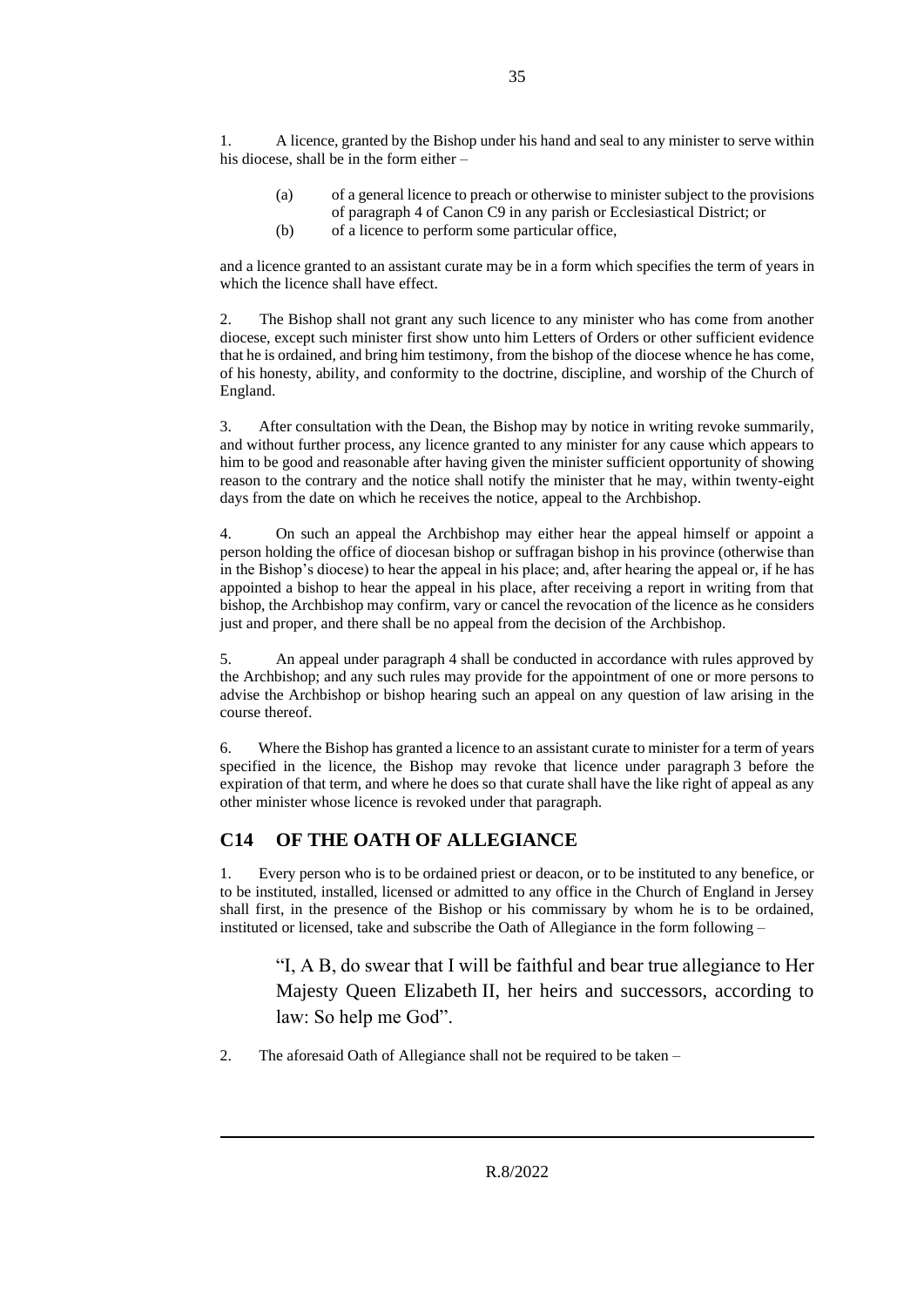- (a) by any subject or citizen of a foreign state whom either archbishop, calling to assist him such bishops as he thinks fit, shall consecrate to officiate as a bishop in any foreign state; or
- (b) by any overseas clergyman to whom section 2 of the Overseas and Other Clergy (Ministry and Ordination) Measure 1967 applies or any other person ordained under section 5 of that Measure for ministry overseas, if the Bishop dispenses with the said oath.

3. Instead of taking the aforesaid Oath of Allegiance a solemn affirmation may be made in the circumstances mentioned in Article  $1(1)(a)$ of the Solemn Affirmations (Jersey) Law 1963 in the form following:

"I, A B, do solemnly, sincerely and truly declare and affirm that I will be faithful and bear true allegiance to Her Majesty Queen Elizabeth II, her heirs and successors, according to law."

#### <span id="page-35-0"></span>**C15 OF THE OATHS OF OBEDIENCE**

1. Every person who is to be ordained priest or deacon, or to be instituted to any benefice, or to be instituted, installed, licensed or admitted to any office in the Church of England in Jersey, or to serve in any place in Jersey shall first take the Oath of Canonical Obedience to the Bishop in the presence of the Bishop or his commissary, and in the form following –

"I, A B, do swear by Almighty God that I will pay true and canonical obedience to [*insert appropriate reference to the Bishop*] and his successors in all things lawful and honest: So help me God".

2. Instead of taking the aforesaid Oath of Canonical Obedience a solemn affirmation may be made in the circumstances mentioned in Article  $1(1)(a)$  of the Solemn Affirmations (Jersey) Law 1963 in the form following:

"I, Α B, do solemnly, sincerely and truly declare and affirm that I will pay true and canonical obedience to the [*insert appropriate reference to the Bishop*] and his successors in all things lawful and honest."

3. Every bishop, priest or deacon who is to be translated, instituted, installed, licensed or admitted to any office in the Church of England or otherwise to serve in any place shall reaffirm the Oath of Canonical Obedience or his solemn affirmation taken at his ordination or consecration to the archbishop of the province or the bishop of the diocese (as the case may be) by whom he is to be instituted, installed, licensed or admitted in the presence of the said archbishop or bishop or his commissary in the form set out in this Canon.

#### <span id="page-35-1"></span>**C16 OF THE DECLARATION OF ASSENT**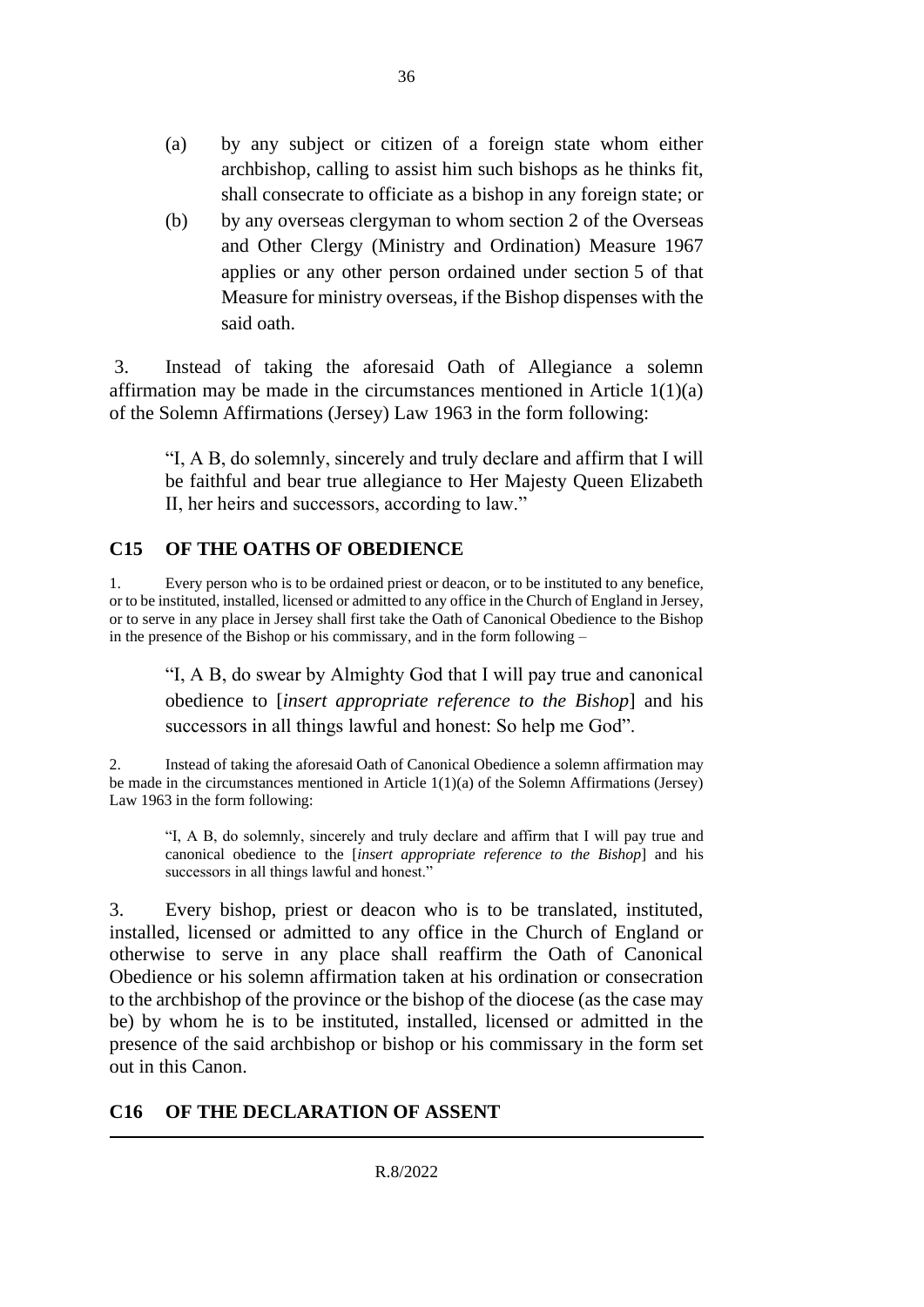## PREFACE

The Church of England is part of the One, Holy, Catholic and Apostolic Church worshipping the one true God, Father, Son and Holy Spirit. It professes the faith uniquely revealed in the Holy Scriptures and set forth in the catholic creeds, which faith the Church is called upon to proclaim afresh in each generation. Led by the Holy Spirit, it has borne witness to Christian faith in its historic formularies, the Thirty-nine Articles of Religion, *The Book of Common Prayer* and the Ordering of Bishops, Priests and Deacons. In the declaration you are about to make will you affirm your loyalty to this inheritance of faith as your inspiration and guidance under God in bringing the grace and truth of Christ to this generation and making Him known to those in your care?

## DECLARATION OF ASSENT

"I, A B, do so affirm, and accordingly declare my belief in the faith which is revealed in the Holy Scriptures and set forth in the catholic creeds and to which the historic formularies of the Church of England bear witness; and in public prayer and administration of the sacraments, I will use only the forms of service which are authorised or allowed by Canon."

(2) The preface which precedes the Declaration of Assent in the form set out above shall be spoken by the archbishop or bishop or commissary in whose presence the Declaration is to be made in accordance with the following provisions of this paragraph and shall be spoken by him before the making of the Declaration.

(3) Every person who is to be ordained priest or deacon shall before ordination make and subscribe the Declaration of Assent in the presence of the archbishop or bishop by whom he is to be ordained.

(4) Every person who is to be instituted or admitted to any benefice or other ecclesiastical preferment or licensed to any lectureship shall first make and subscribe the Declaration of Assent in the presence of the bishop by whom he is to be instituted or licensed or of the bishop's commissary.

(5) Every person who is to be licensed to any curacy shall first make and subscribe the Declaration of Assent in the presence of the Bishop by whom he is to be licensed or of the Bishop's commissary unless he has been ordained the same day and has made the Declaration.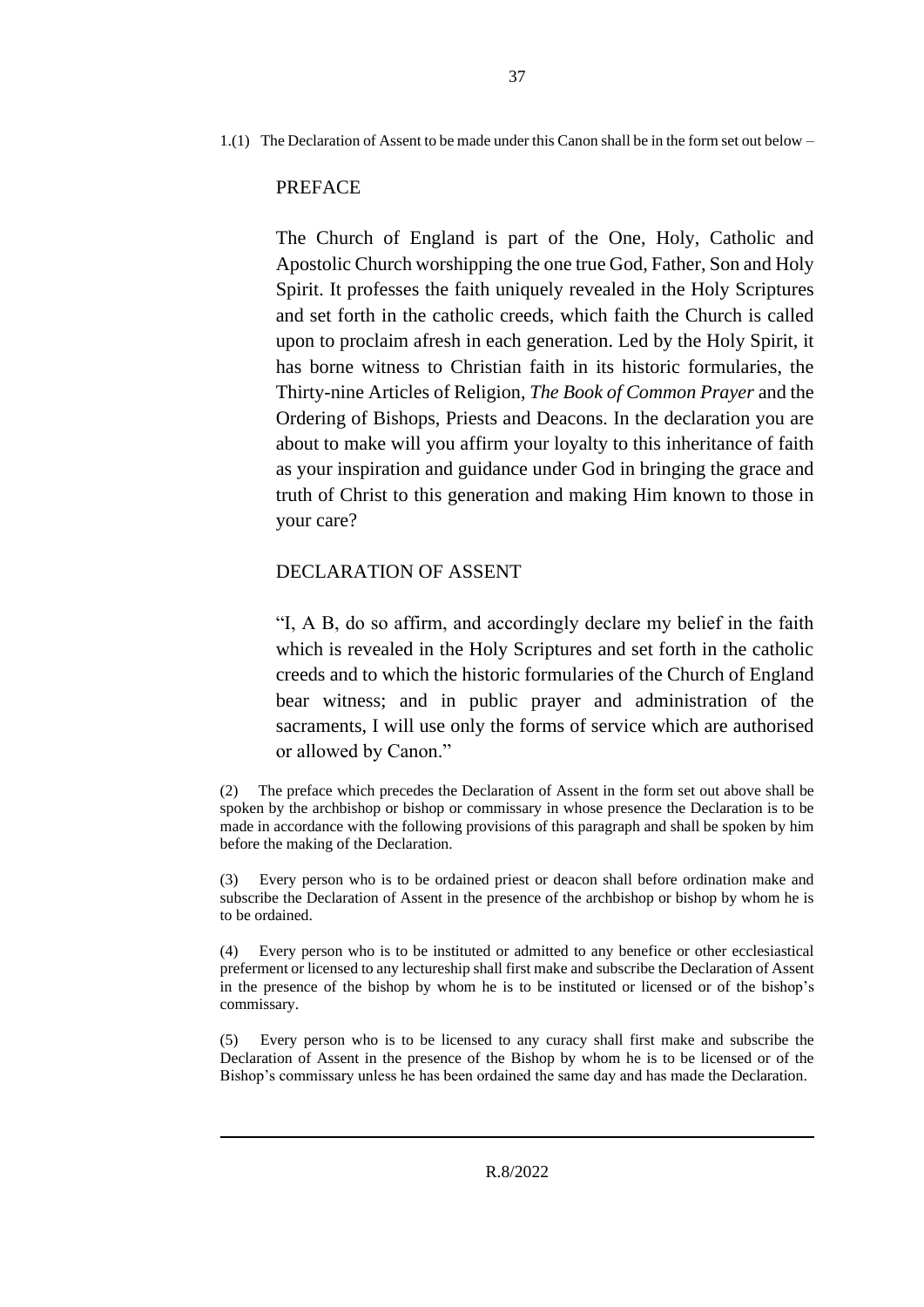(6) Where any bishop, priest or deacon ceases to hold office in the Church of England or otherwise ceases to serve in any place the Declaration made under this Canon shall continue to have effect in so far as he continues to minister in the Church.

2. Every minister licensed to a curacy shall on the first Lord's Day on which he officiates in the church or one of the churches in which he is licensed to serve, publicly and openly make the Declaration of Assent at the time of divine service in the presence of the congregation there assembled.

Before the minister makes the Declaration the preface which precedes the Declaration in the form set out in paragraph 1(1) shall be spoken by the incumbent or another priest having a cure of souls.

3. Any person who in pursuance of a request and commission from a bishop of any diocese in England is ordained by an overseas bishop within the meaning of the Overseas and Other Clergy (Ministry and Ordination) Measure 1967, or a bishop in a church not in communion with the Church of England whose orders are recognised or accepted by the Church of England, shall be deemed to be ordained by a bishop of a diocese in England and accordingly shall make the Declaration of Assent.

# **C17 OF THE BISHOP**

1. The Bishop is the chief pastor of all that are within Jersey, as well laity as clergy, and their father in God; it appertains to his office to teach and to uphold sound and wholesome doctrine, and to banish and drive away all erroneous and strange opinions; and, himself an example of righteous and godly living, it is his duty to set forward and maintain quietness, love, and peace among all people.

2. The Bishop has jurisdiction as Ordinary except in places and over persons exempt by Jersey law or custom.

3. Such jurisdiction is exercised by the Bishop himself or by the Dean as Commissary General in accordance with the Letters Patent and the Bishop's Commission.

# **C18 OF THE DEAN**

1. The Dean shall be an episcopally ordained Minister of the Word of God, who is well qualified to hold the office, devout in his religion and steadfast in his service of God and who has completed no less than six years in priests' orders.

2. The Dean shall exercise his jurisdiction in accordance with the terms of his Letters Patent, the Bishop's Commission, these canons and local law and custom.

3. The Dean shall carry out his duties under the Bishop and shall assist the Bishop in his pastoral care and office, and he shall in particular see that anyone holding any ecclesiastical office within the Deanery is performing their duties with due diligence bringing to the Bishop's attention any matters which call for correction or merit praise.

4. The Dean shall as Commissary of the Bishop usually institute and induct into the possession of the temporalities (though he may direct a Vice Dean to perform the induction), or promulgate the licence of, all clergy appointed or licensed to a benefice.

5. The Dean as Commissary of the Bishop shall have jurisdiction over all matters which concern the service of God, the preaching of the Word, the administration of the sacraments.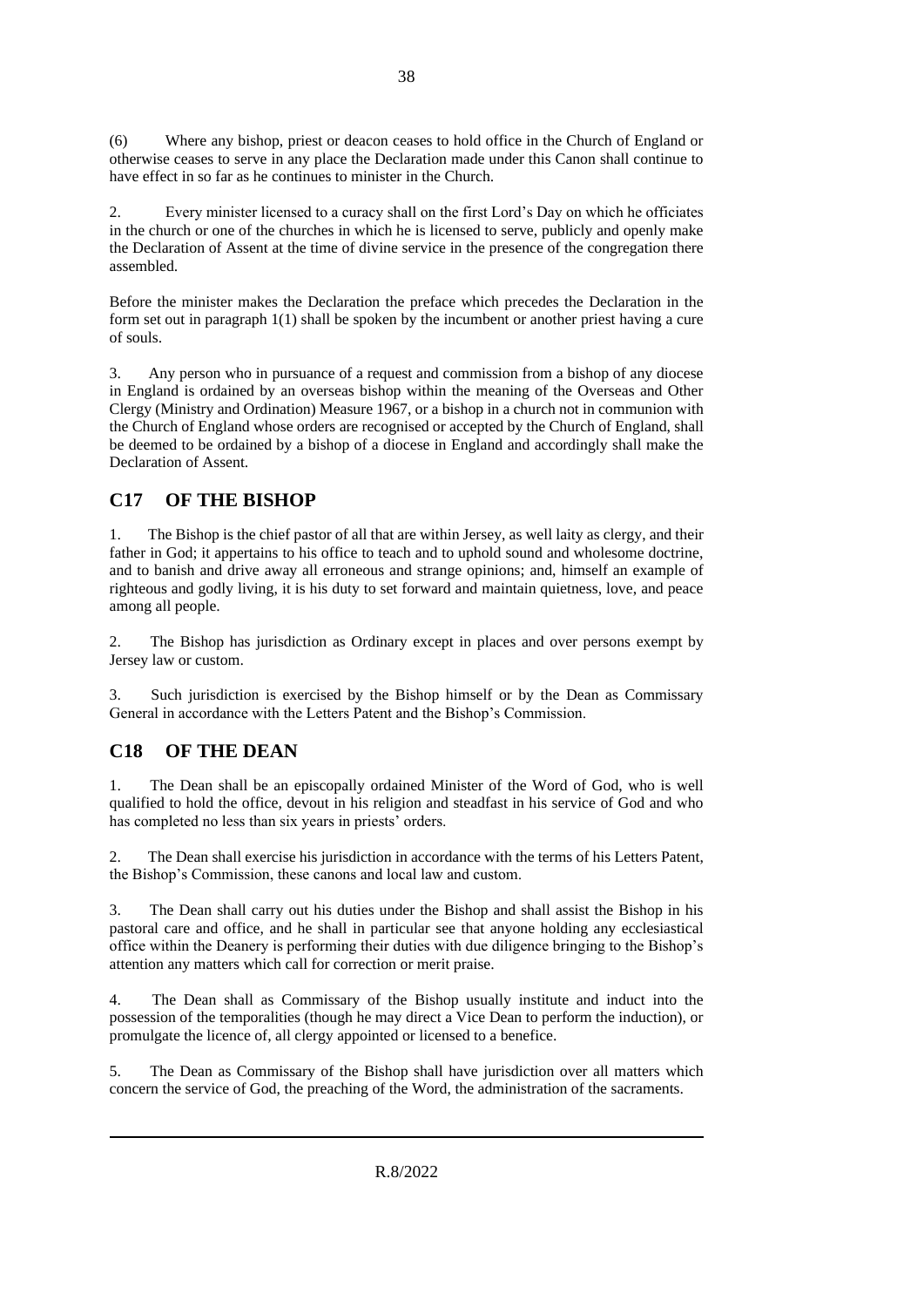6. The Dean or his deputy or Vice Dean shall at least once every three years visit every Ecclesiastical Parish in person and at his option may give an address to the congregation as he thinks fit; which Visitation shall be made for the purpose of ensuring that all things appertaining to the church, the Service of God, and the Administration of the Sacraments, are being satisfactorily provided by the churchwardens and that the Church, Churchyard and parsonagehouse are being maintained and repaired and the churchwardens, or (if they should fail in doing their duty) the Minister shall advise the Dean of any matters requiring his attention whether it relates to the Minister himself, the Church Officers or to other members of the congregation of that church in order that the Dean may take appropriate action in accordance with the provisions of these Canons. These Visitations shall be in addition to the Dean's General Visitation at which all Clergy and Church Officers shall be cited to appear before him at such time and place as the Dean may direct.

7. When the Dean shall issue a summons advising of his visitation, he shall also deliver or cause to be delivered to the minister or churchwardens of the parish to be visited, details of such matters on which he shall require the minister and churchwardens to address him on the visitation day.

8. In the case of a vacancy of a benefice, if within twelve months of the vacancy arising the Patron does not present some person to the Bishop, or in the vacancy of the See to the Archbishop, to be admitted and instituted to the said benefice, then the Dean shall give notice to the Bishop so that the Bishop may give order for collating to the benefice.

9. The Dean shall be joint Chair, together with the Chair of the House of Laity, of the Deanery Synod.

10. The Dean may from time to time appoint one or more deputies or Vice Deans who may perform the duties of the Dean insofar as his Commission shall extend of which there shall be an Authentic Act registered in the Rolls of the Ecclesiastical Court.

11. The Bishop may from time to time delegate to the Dean such of his powers and duties as he may think fit.

# **C19 OF PRIESTS HAVING A CURE OF SOULS**

1. Every priest having a cure of souls shall provide that, except for some reasonable cause, Morning and Evening Prayer daily, and on appointed days the Litany, shall be said in the church, or one of the churches, of which he is the minister.

2. Every priest having a cure of souls shall, except for some reasonable cause approved by the Dean celebrate, or cause to be celebrated, the Holy Communion on all Sundays and other greater Feast Days and on Ash Wednesday, and shall diligently administer the sacraments and other rites of the Church.

3. Every priest having a cure of souls shall, except for some reasonable cause approved by the Dean preach, or cause to be preached, a sermon in his church at least once each Sunday.

4. He shall instruct the parishioners of the benefice, or cause them to be instructed, in the Christian faith; and shall use such opportunities of teaching or visiting in the schools within his cure as are open to him.

5. He shall carefully prepare, or cause to be prepared, all such as desire to be confirmed and, if satisfied of their fitness, shall present them to the Bishop for confirmation.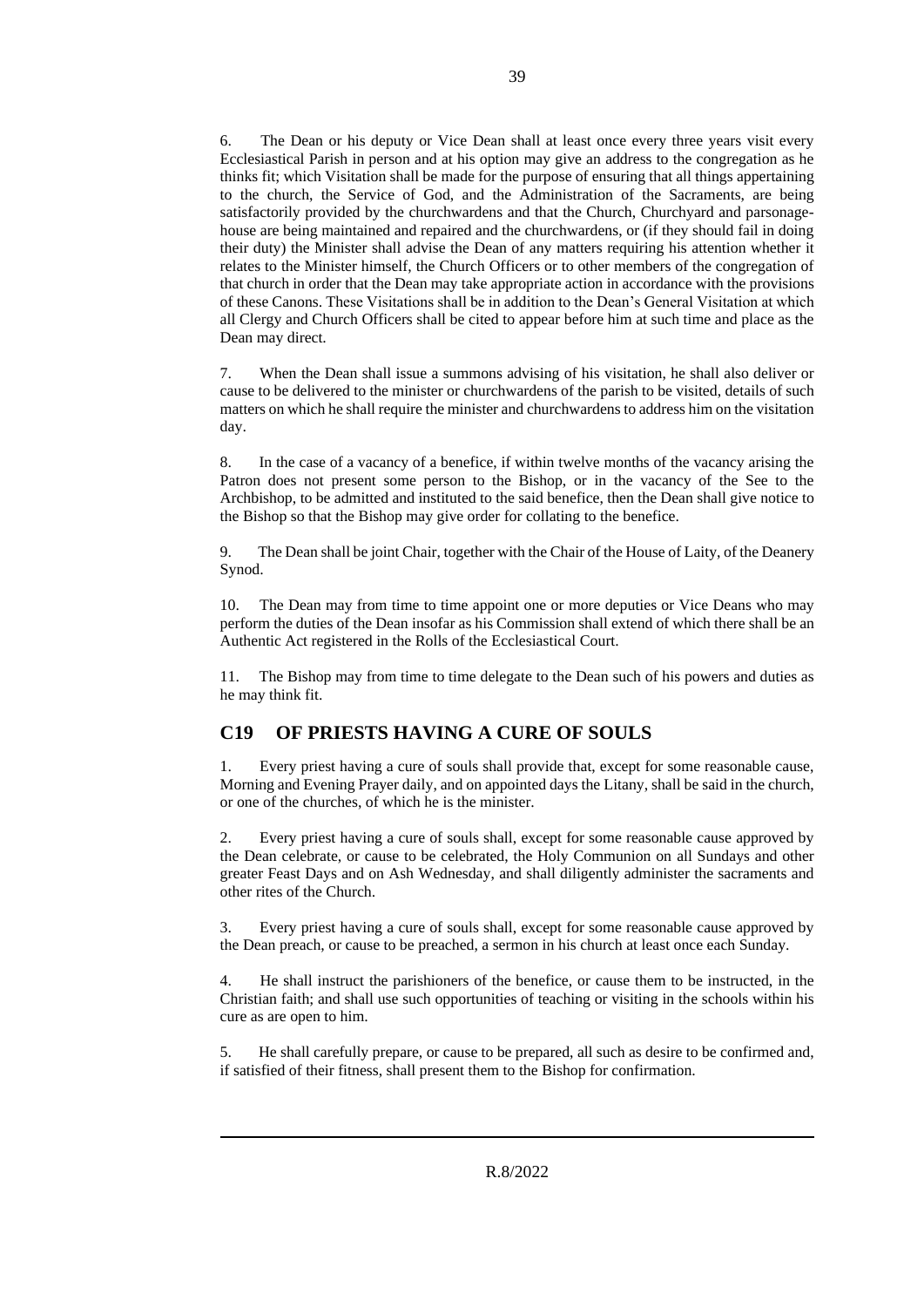6. He shall be diligent in visiting his parishioners, particularly those who are sick and infirm; and he shall provide opportunities whereby any of his parishioners may resort unto him for spiritual counsel and advice.

7. He and the Congregational Meeting shall consult together on matters of general concern and importance to the Ecclesiastical Parish.

8. If at any time he shall be unable to discharge his duties whether from non-residence or some other cause, he shall provide for his cure to be supplied by a priest licensed or otherwise approved by the Bishop.

# **C20 OF THE RESIDENCE OF PRIESTS ON THEIR BENEFICES**

1. Every beneficed priest shall, except for some reasonable cause, keep residence on his benefice, or on one of them if he shall hold two or more in plurality, and in the house of residence (if any) belonging thereto.

2. No beneficed priest shall be absent from his benefice, or from the house of residence belonging thereto, for a period exceeding the space of three months together, or to be accounted at several times in any one year, except he have a licence to be so absent, granted by the Dean after consultation with the Bishop subject to the statutory provisions in this behalf for the time being in force, if any, or be otherwise legally exempt from residence.

3. Any beneficed priest, within one month after refusal of any such licence, may appeal to the Archbishop, who shall confirm such refusal or direct the Dean to grant a licence, as shall seem to the Archbishop just and proper.

4. In the case of any benefice in which there is no house, or no fit house of residence, the priest holding that benefice may be licensed by the Dean to reside in some fit and convenient house, although not belonging to that benefice.

# **C21 OF THE MANNER OF LIFE OF MINISTERS**

1. Every priest and deacon is under obligation, not being prevented by sickness or some other urgent cause, to say daily the Morning and Evening Prayer, either privately or openly, and to celebrate the Holy Communion, or be present thereat on all Sundays and other principal Feast Days. He is also to be diligent in daily prayer and intercession, in examination of his conscience, and in the study of the Holy Scriptures and such other studies as pertain to his ministerial duties.

2. A minister shall not give himself to such occupations, habits, or recreations as do not befit his sacred calling, or may be detrimental to the performance of the duties of his office, or tend to be a just cause of offence to others; and at all times he shall be diligent to frame and fashion his life and that of his family according to the doctrine of Christ, and to make himself and them, as much as in him lies, wholesome examples and patterns to the flock of Christ.

# **C22 OF THE DRESS OF MINSTERS**

The apparel of a priest or deacon shall be suitable to his office; and, save for purposes of recreation and other justifiable reasons, shall be such as to be a sign and mark of his holy calling and ministry as well to others as to those committed to his spiritual charge.

# **C23 OF THE OCCUPATIONS OF MINISTERS**

1. No minister holding ecclesiastical office shall engage in trade or any other occupation in such manner as to affect the performance of the duties of his office, except so far as he be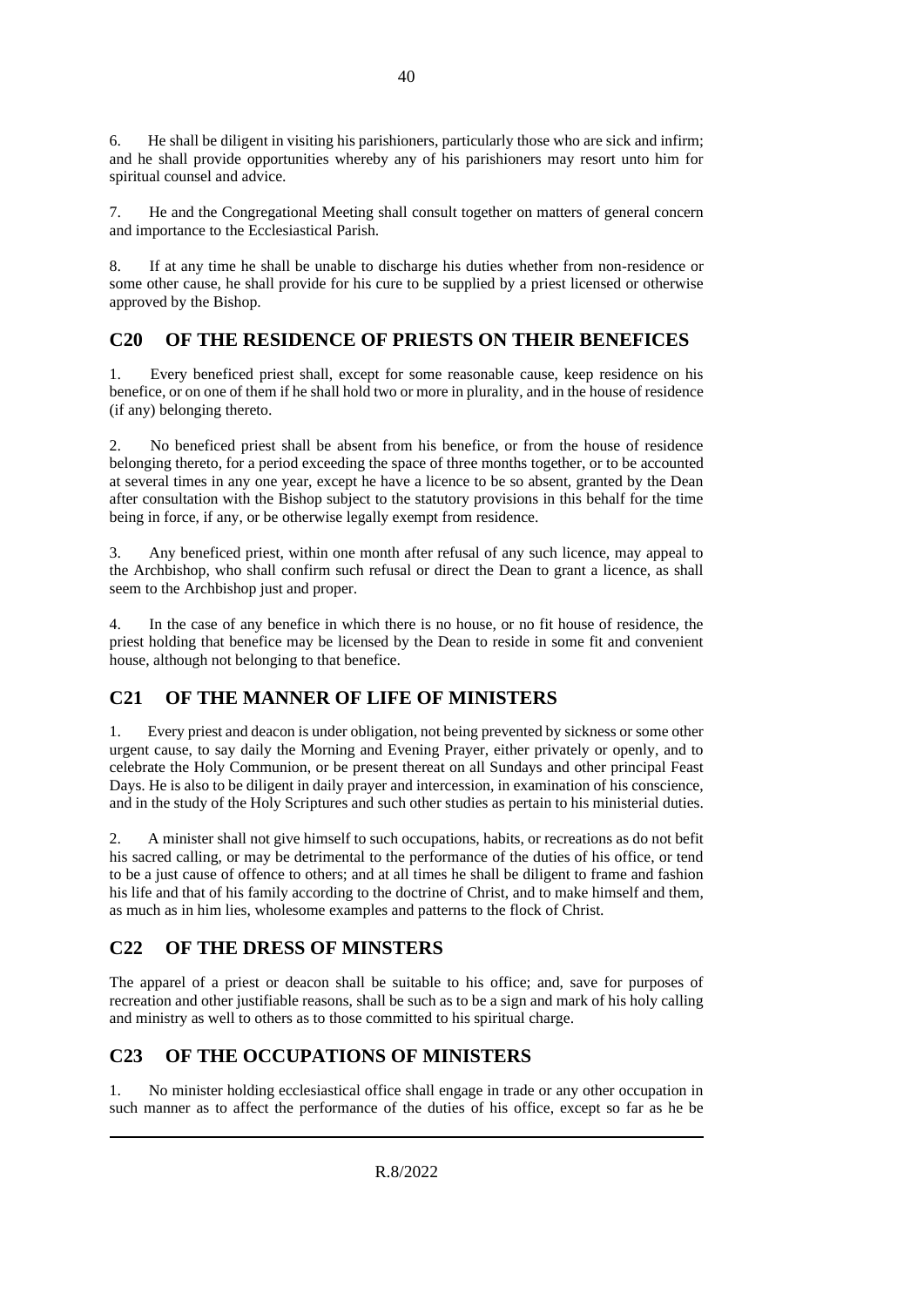authorised so to do under the statutory provisions in this behalf for the time being in force if any or he have a licence so to do granted by the Dean.

The Dean shall have power to grant or refuse such a licence after consultation with the Church Officers of the parish in which the minister holds office and with the Bishop.

3. If the Dean shall refuse such a licence, the minister may within one month of such refusal appeal to the Bishop, who shall confirm or overrule such refusal.

4. During a vacancy of the see, the powers of the Bishop under paragraph 3 shall be exercisable by the Archbishop.

# **C24 OF PROCEDURES UNDER THE HOUSE OF BISHOPS' DECLARATION ON THE MINISTRY OF BISHOPS AND PRIESTS**

1. The Deanery Synod shall make Regulations prescribing a procedure to resolve disputes arising from any resolution under Canon C5 intended to take advantage of arrangements for which the House of Bishops' declaration on the Ministry of Bishops and Priests makes provision.

2. Regulations under this Canon are subject to Section G7 of these Canons and shall be consistent in substance with the House of Bishops' declaration.

## **C25 OF SAFEGUARDING CHILDREN AND VULNERABLE ADULTS**

1.(1) The Bishop shall appoint a Diocesan Safeguarding Adviser for Jersey (in these Canons referred to as "the Jersey Safeguarding Adviser").

(2) It is the function of the Jersey Safeguarding Adviser to advise the Bishop and the Dean on matters relating to the safeguarding of children and vulnerable adults in the Deanery and to discharge all other functions of the Jersey Safeguarding Adviser under these Canons.

(3) The Bishop, in consultation with the Dean, shall appoint a person to be the Deanery Safeguarding Officer.

(4) The duties of the Deanery Safeguarding Officer are to ensure that Deanery safeguarding policy is carried out in Jersey and, in doing so –

- (a) to report all safeguarding concerns to the Jersey Safeguarding Adviser;
- (b) to furnish advice on the formulation of Deanery safeguarding policy in relation to Jersey;
- (c) to ensure that all parishes are familiar with current safeguarding requirements; and
- (d) to liaise with Diocesan safeguarding officers, to ensure that training is carried out.

2.(1) The Archbishop may, in a case where the Archbishop is satisfied that it is justified in all the circumstances to do so, direct a bishop who holds office in the Archbishop's province, or has authority to officiate in the diocese, to undergo a risk assessment.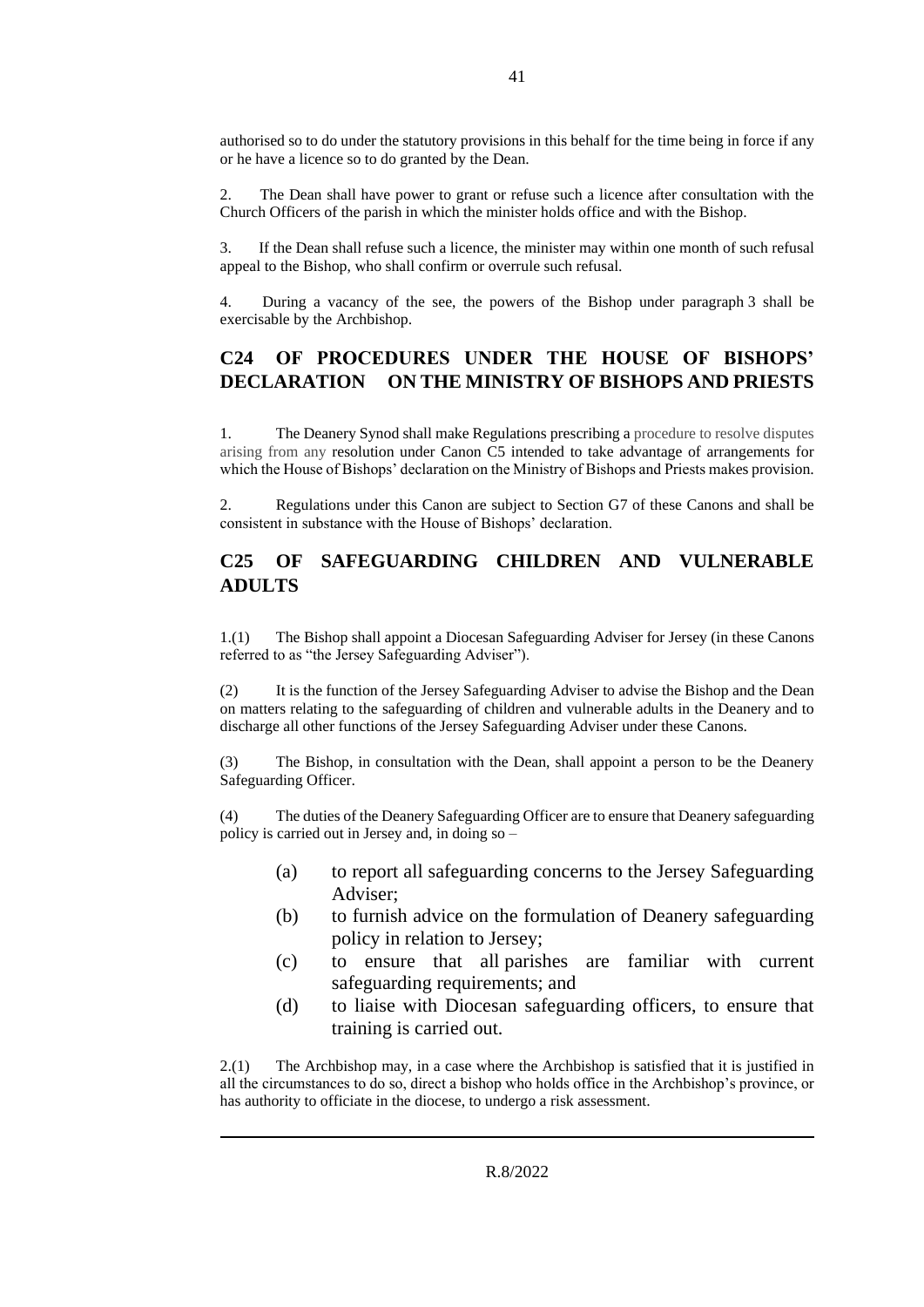(2) The Bishop may, in a case where the Bishop is satisfied that it is justified in all the circumstances to do so, direct the Dean or a priest or deacon who has authority to officiate in the diocese in accordance with Canon C9 to undergo a risk assessment.

(3) A "risk assessment", in relation to the Dean, or a bishop, priest or deacon, is an assessment of whether there is a significant risk that the Dean or a bishop, priest or deacon may –

- (a) harm a child or vulnerable adult;
- (b) cause a child or vulnerable adult to be harmed;
- (c) put a child or vulnerable adult at risk of harm;
- (d) attempt to harm a child or vulnerable adult;
- (e) incite another person to harm a child or vulnerable adult.

(4) A direction under this paragraph must be in writing and accompanied by a written explanation of the reasons why it is being given.

(5) The Dean, or a bishop, priest or deacon to whom a direction under this paragraph is given, may request the President of the Disciplinary Division to review the decision.

(6) A request under sub-paragraph (5) must be in writing and must be made before the end  $of -$ 

- (a) twenty-one days beginning with the day on which the direction is given; or
- (b) such longer period as the President of the Disciplinary Division may permit on an application by the Dean, or a bishop, priest or deacon.

(7) In response to a request under sub-paragraph (5), the President of the Disciplinary Division may  $-$ 

- (a) uphold the direction to which the request relates; or
- (b) if the President considers the direction to be plainly wrong, revoke it.

(8) A failure to comply with a direction under this paragraph without reasonable excuse is to be regarded as a failure to do an act required by the ecclesiastical laws of Jersey.

(9) The Archbishop may revoke a direction which the Archbishop has given under this paragraph; and the Bishop may revoke a direction which the Bishop has given under this paragraph.

3.(1) The Deanery Synod shall by Regulations consistent with the principles applicable in any regulations made by the House of Bishops make provision about the carrying out of a risk assessment; the Regulations must, in particular, make provision as to –

(a) the persons who may carry out a risk assessment;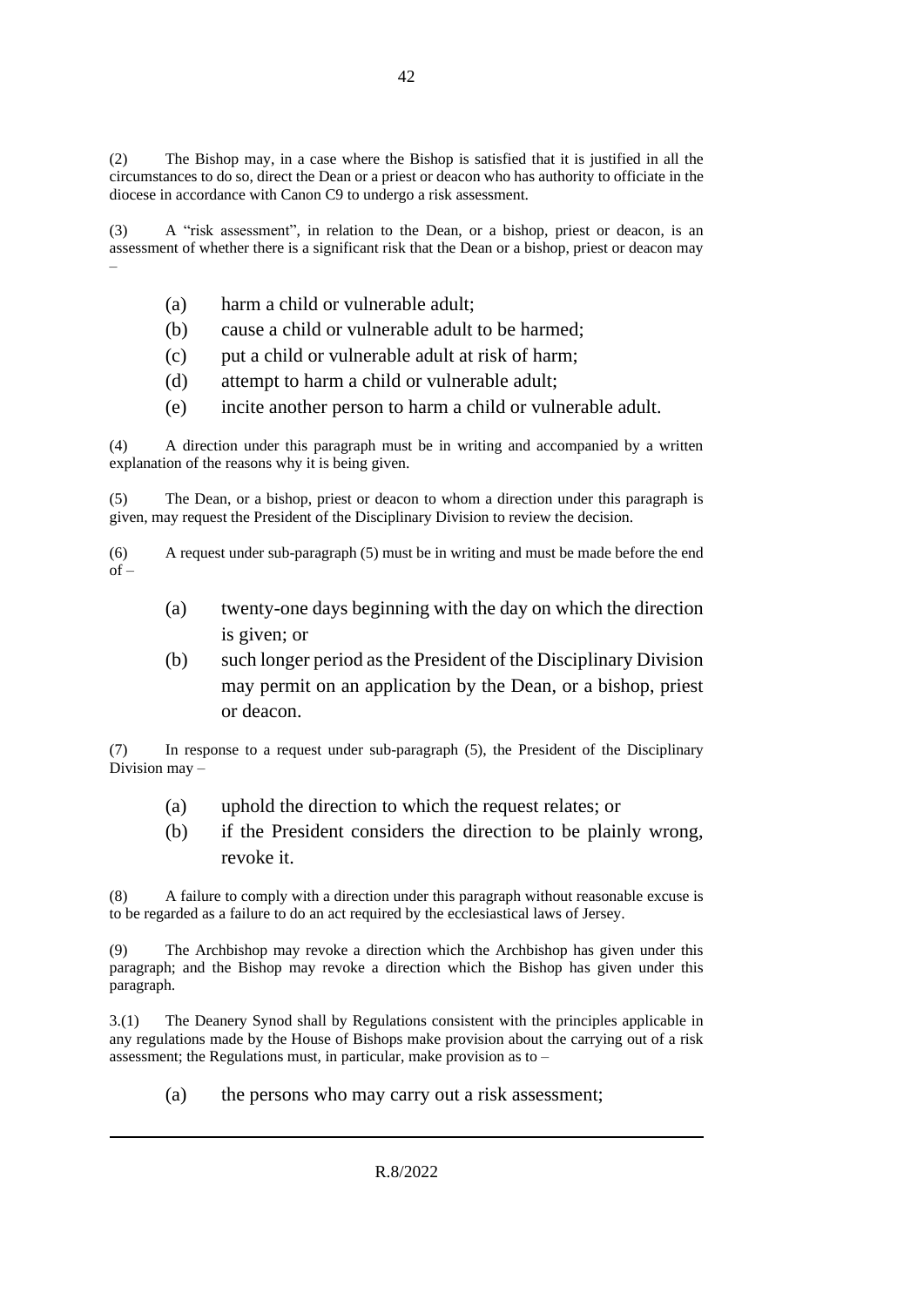- (b) the procedure for carrying out a risk assessment; and
- (c) the procedure for challenging the outcome of a risk assessment.

(2) The Deanery Synod may by Regulations amend or revoke any Regulations made under this paragraph, subject to the same obligation of consistency with the principles applicable in any regulations made by the House of Bishops as set out above.

4. Regulations under this Canon may confer a discretion.

5. A reference in this Canon to the President of the Disciplinary Division is a reference to the President of the Disciplinary Division of the Ecclesiastical Court as described in Canon F3 below, and the provisions of that Canon authorising the delegation of functions apply to the functions of the President under this Canon.

6. In this Canon –

"child" means a person under the age of 18; and "vulnerable adult" has the same meaning as in Canon C9 above.

## **SECTION D THE LAY OFFICERS OF THE CHURCH**

## **D1 OF CHURCHWARDENS (***SURVEILLANTS)*

1.(1) Each of the Ancient Parishes shall elect two churchwardens at an Ecclesiastical Assembly of the parish to be held at a convenient time and place prior to the  $31<sup>st</sup>$  May in each year.

(2) Each of the District Churches shall elect two churchwardens at a Congregational Meeting to be held at a convenient time and place prior to the  $31<sup>st</sup>$  May in each year.

(3) For the avoidance of doubt a churchwarden need not be resident in the Ecclesiastical Parish which he serves in that capacity, but shall be on the Deanery Electoral Roll.

(4) If there shall be more than two persons standing for election as churchwardens in any Ecclesiastical Parish, the incumbent shall have power to name one churchwarden and there shall be an election for the remaining position of churchwarden.

2. The oaths of office shall be administered to all churchwardens by the Ecclesiastical Court as soon as conveniently possible after the  $1<sup>st</sup>$  June in each year.

3. The churchwardens so chosen and sworn in shall continue in office until they, or others as their successors, be sworn in by a subsequent Ecclesiastical Court or until they are dismissed by a resolution to that effect duly passed by an Ecclesiastical Assembly (in the case of the Ancient Parishes) or a Congregational Meeting (in the case of the District Churches) as the case may be. Any churchwarden who has been dismissed may appeal to the Ecclesiastical Court (Ordinary Division) which may confirm the dismissal, reinstate the churchwarden to office, or make such other order as it thinks fit. The incumbent of the Ecclesiastical Parish which has dismissed the churchwarden shall not sit in the Ecclesiastical Court for the purposes of any such appeal.

4.(1) The churchwardens when admitted are officers of the Dean as Commissary of the Bishop and are accountable to the Dean and to the Ecclesiastical Court.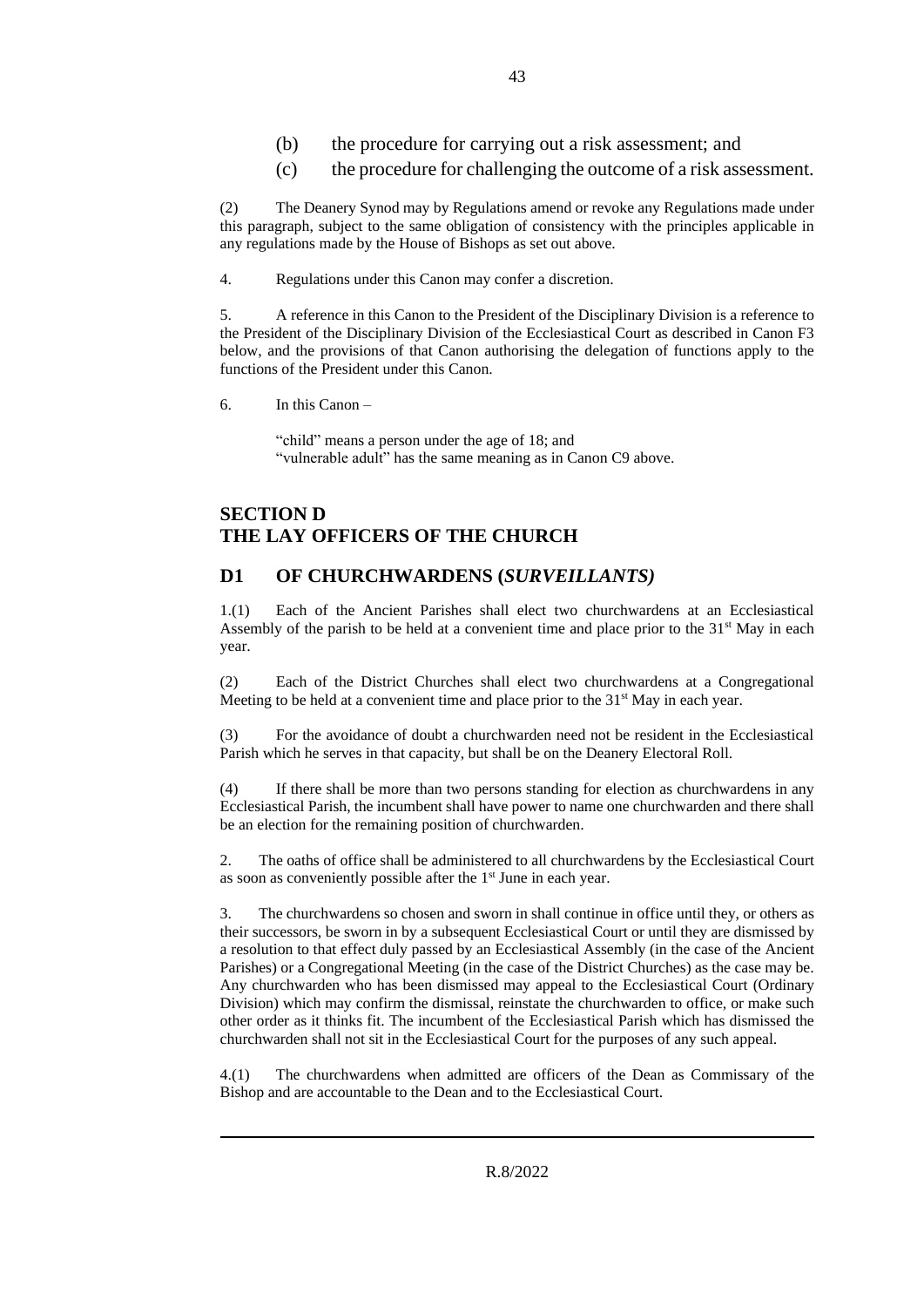(2) The churchwardens shall be under a duty to have due regard to the House of Bishops' guidance, and to the Jersey law and practice, on safeguarding children and vulnerable adults.

(3) The churchwardens shall discharge such duties as are by law and custom assigned to them. They shall be foremost in representing the laity and in co-operating with the incumbent; and shall endeavour by example and precept –

- (a) to encourage the parishioners in the practice of true religion; and
- (b) to promote unity and peace among them.

(4) It shall be the duty of the churchwardens to maintain order and decency in the church and churchyard, especially during the time of divine service; and to keep the accounts of the church and each year present to the Ecclesiastical Assembly or Congregational Meeting, or both, a set of accounts for the preceding calendar year signed by them and by the incumbent, and reviewed by such third party as shall have been nominated by the relevant Congregational Meeting for such purpose.

(5) In the event that the accounts so presented shall not be approved by the Assembly or by the Meeting, as the case may be, the matter shall be remitted forthwith to the Ecclesiastical Court which may make such order as it thinks fit.

(6) The incumbent of the Ecclesiastical Parish the accounts of which are to be considered by the Ecclesiastical Court shall not sit in the Ecclesiastical Court that receives them.

(7) Copies of the accounts, once approved by the relevant Assembly or Meeting, as the case may be, shall be remitted forthwith to the Chairman of the Finance Committee of the Deanery Synod and to the Dean.

5.(1) All churchwardens shall have responsibility with the incumbent to ensure that all things appertaining to the Church and required by Canon E to be provided are provided and maintained.

(2) In the churchwardens is vested the property in the plate, ornaments and other movable goods of the Church, and they shall keep an inventory thereof, which they shall revise from time to time as occasion may require.

(3) A copy of such inventory should be annexed to the accounts mentioned in paragraph 4(4).

(4) On leaving office, the churchwardens shall deliver to their successors any movable goods of the Church remaining in their hands together with the said inventory, which shall be checked by their successors.

6.(1) The churchwardens of the Ancient Parishes shall apply the revenues of the "*Trésor*" of the Church to the repairs, maintenance and needs of the Church, Churchyard and rectory; but they may not, save with the approval of the Parish Assembly and Dean's Licence or Faculty as may be appropriate, give orders for anything more than ordinary repairs and those other repairs or renewals necessary to be carried out without delay for the preservation of the Church or rectory.

(2) It shall be the duty of the churchwardens to present to the Ecclesiastical Assembly held prior to the 31st May in each year a set of accounts in respect of the "*Trésor*" and "*Charité*" accounts of the parish for the precedent calendar year, signed by the incumbent and reviewed by such third party as shall have been nominated by the Assembly for such purpose.

R.8/2022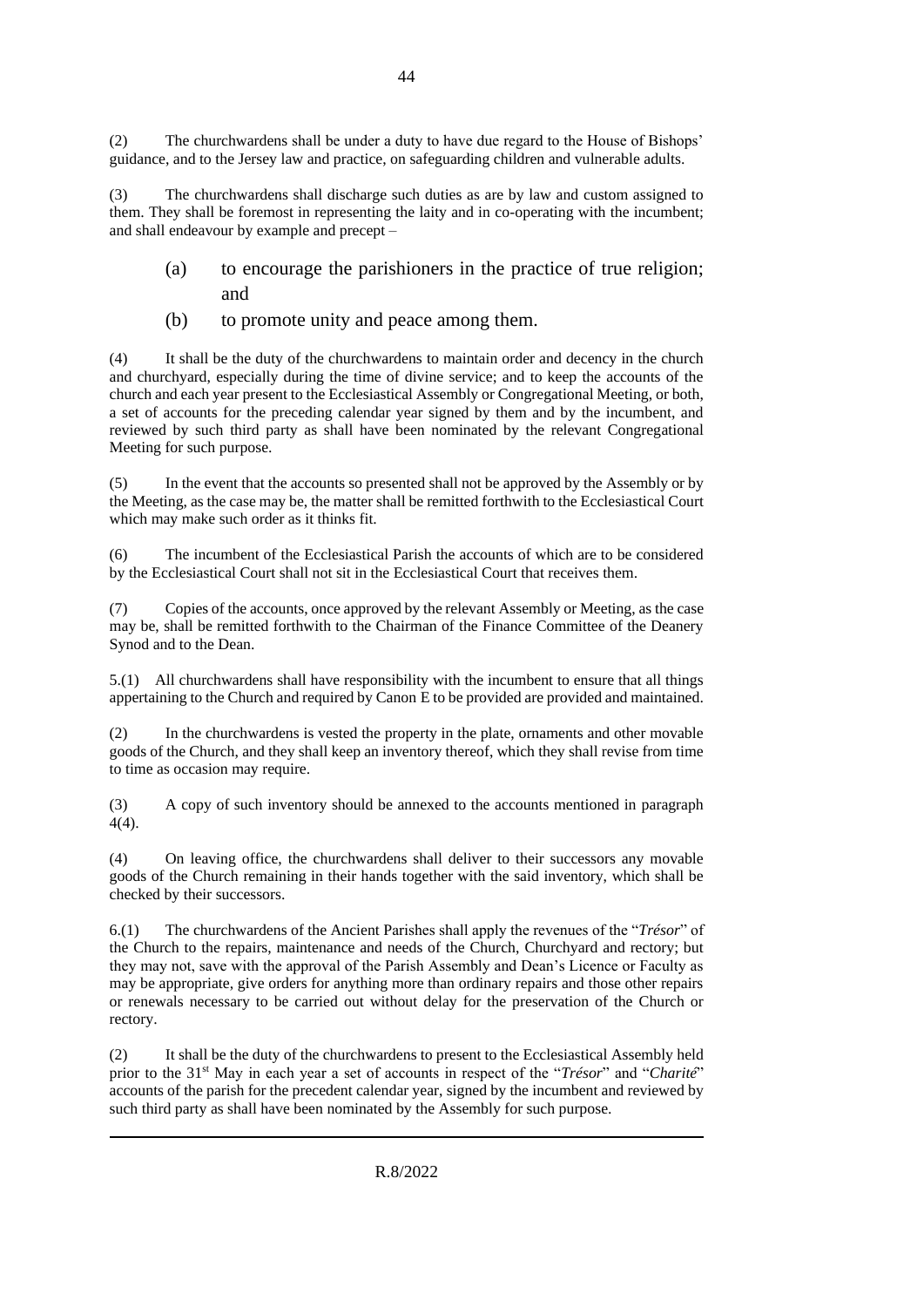(3) In the event that the accounts so presented shall not be approved by the Assembly, the matter shall be remitted forthwith to the Ecclesiastical Court which shall make such order as it thinks just.

7. Nothing in these Canons shall affect the duties and obligations of churchwardens under the civil law.

## **D2 OF ALMONERS (***COLLECTEURS D'AUMÔNES***)**

1. Each of the Ancient Parishes shall elect not less than two almoners at an Ecclesiastical Assembly of the parish to be held at a convenient time and place prior to the  $31<sup>st</sup>$  May. Each of the District Churches shall elect not less than two almoners at a Congregational Meeting to be held at a convenient time and place prior to the 31<sup>st</sup> May.

2. The oaths of office shall be administered to all almoners by the Ecclesiastical Court as soon as conveniently possible after  $1<sup>st</sup>$  June in each year.

3. It shall be the duty of almoners to give churchwardens such assistance as may be required in the discharge of their duties and to fulfil their other functions and duties in accordance with the law and custom of the Island.

## **D3 OF SUSPENSION AND DISMISSAL OF CHURCHWARDENS AND ALMONERS**

1. The Dean as President of the Ordinary Division of the Ecclesiastical Court may suspend a person from office of churchwarden or almoner if –

- (a) the Dean has reason to believe that the person has acted in a manner contrary to the oath of churchwarden or almoner (as the case may be), or that the person has done any act in contravention of the laws ecclesiastical of Jersey, or neglected or failed to do any act required of a churchwarden or almoner (as the case may be) by the laws ecclesiastical of Jersey, or otherwise engaged in conduct likely to bring the Church of England in Jersey into disrepute;
- (b) the person has been arrested on suspicion of committing any offence at customary law or any *infraction* involving a child, young person or vulnerable adult; or
- (c) upon due inquiry the Dean is satisfied, on the basis of information provided by the police or by an appropriate officer of a government body with responsibility for the welfare of children or vulnerable adults or both, that the person presents a significant risk of harm.

The Dean must serve written notice on the person; and the notice must specify the Dean's reasons for imposing the suspension. Before serving a notice in a case falling within paragraph 1(c) above, the Dean shall consult with the Jersey Safeguarding Adviser.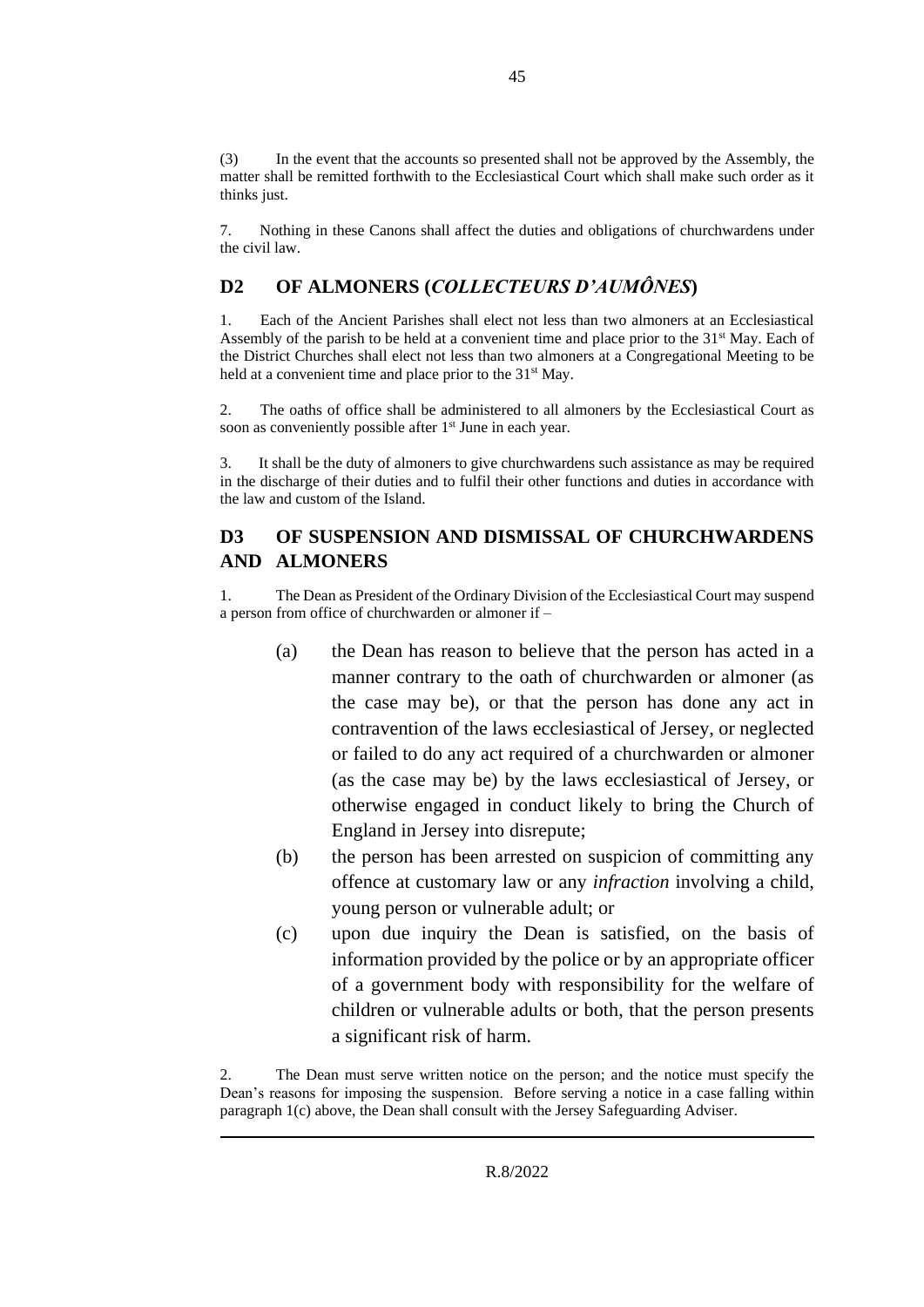3. The Dean may at any time, after consultation with the Bishop and, in a case falling within paragraph 1(c) above, the Jersey Safeguarding Adviser, revoke a suspension under this Canon by serving written notice on the person.

4. For the purposes of this Canon, a person presents a significant risk of harm if there is a significant risk that the person may –

- (a) harm a child or vulnerable adult;
- (b) cause a child or vulnerable adult to be harmed;
- (c) put a child or vulnerable adult at risk of harm;
- (d) attempt to harm a child or vulnerable adult; or
- (e) incite another person to harm a child or vulnerable adult.

5. In this Canon "child" means a person under 18 and "vulnerable adult" has the same meaning as in Canon C9 above.

6. A person who has been suspended from the office of Church Warden or Almoner in accordance with this Canon may appeal to the Disciplinary Division of the Ecclesiastical Court which may –

- (a) confirm the suspension, whether or not for a fixed period;
- (b) reinstate the person to office;
- (c) dismiss the person from office; or
- (d) make such other order as it thinks fit.

7. If a person who has the right to appeal under paragraph 6 above does not do so within three months of the notice of suspension having been served, the Dean may refer the matter to the Disciplinary Division of the Ecclesiastical Court, which may dismiss the person from office or make such other order as it thinks fit.

# **D4 OF SIDESMEN OR ASSISTANTS TO THE CHURCHWARDENS**

1. The sidesmen of the Ancient Parish Churches and the District Churches are elected at Congregational Meetings held in the same period. The churchwardens in consultation with the incumbent may appoint additional sidesmen to take office until the next following Congregational Meeting.

2. No person whose name is not on the Deanery Electoral Roll is eligible as a sidesman, but all persons whose names are on the roll are so eligible.

3. It shall be the duty of the sidesmen to promote the cause of true religion in the parish and to assist the churchwardens in the discharge of their duties in maintaining order and decency in the church and churchyard, especially during the time of divine service.

# **D5 OF OTHER OFFICERS**

In any benefice in which the services of a clerk, administrator, sexton, verger or other officer are required, the minister and the parish authorities or other Church Officers, as the case may be,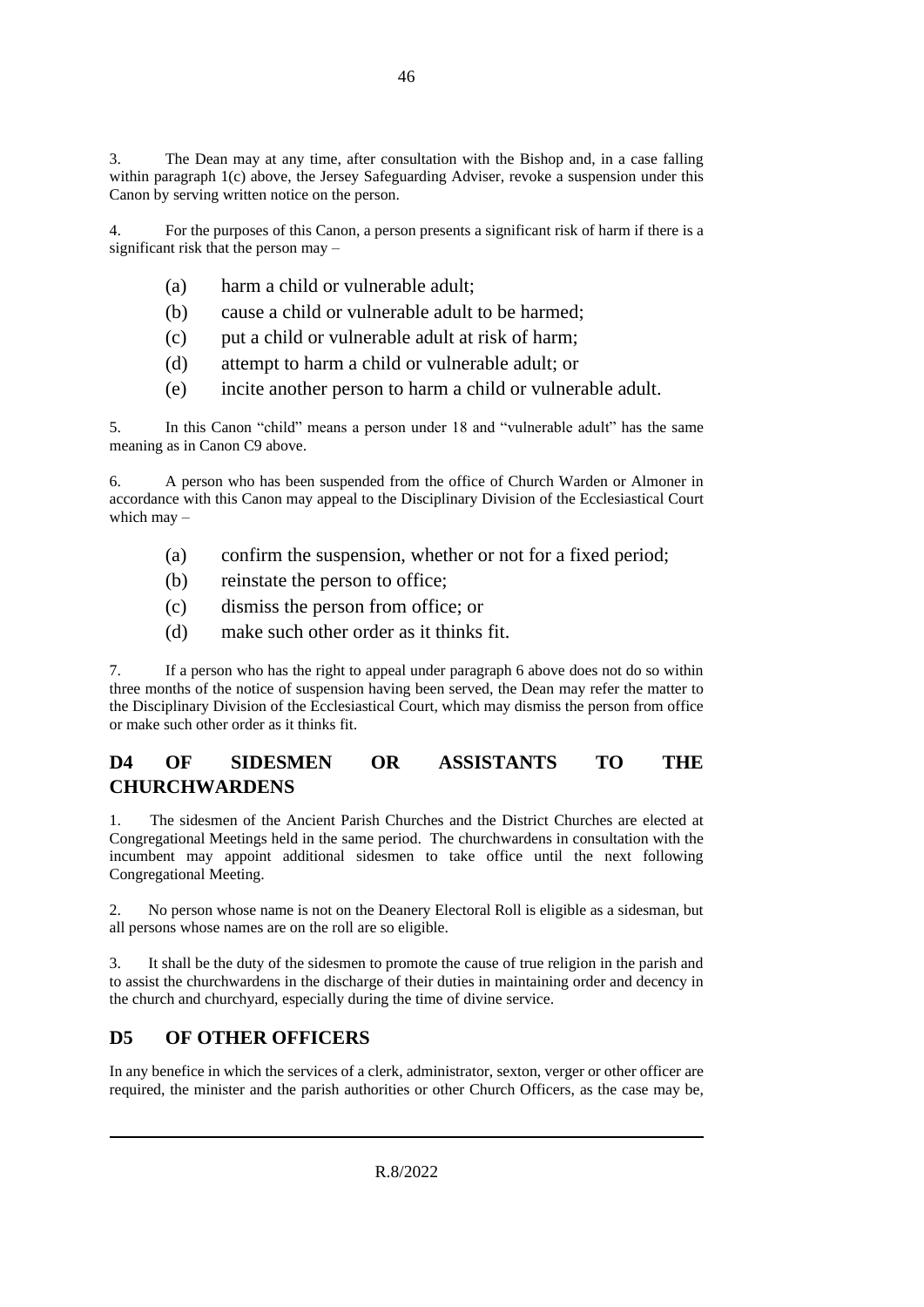shall appoint some fit and proper person to these offices upon such terms and conditions as may be appropriate in accordance with custom.

## **D6 OF READERS**

1. A lay person who is baptised and confirmed and who satisfies the Bishop that he is a regular communicant of the Church of England may be admitted by the Bishop, in consultation by the Dean, to the office of Reader in the Church and licensed by him to perform any duty or duties which may lawfully be performed by a reader according to the provisions of paragraph 2.

- 2. It shall be lawful for a reader
	- (a) to visit the sick, to read and pray with them, to teach in Sunday school and elsewhere, and generally to undertake such pastoral and educational work and to give such assistance to any minister as the Bishop may direct;
	- (b) during the time of divine service to read Morning and Evening Prayer (save for the Absolution), to publish banns of marriage at Morning and Evening Prayer, to read the Word of God, to preach, to catechise the children, and to receive and present the offerings of the people;
	- (c) to distribute the holy sacrament of the Lord's Supper to the people.

3.(1) The Bishop, in consultation with the Dean (unless sub-paragraph (2) applies), may also authorise a reader to bury the dead or read the burial service before, at or after a cremation; but only, in each case, with the goodwill of the persons responsible and at the invitation of the minister of the parish concerned.

(2) When a cure is vacant, the reference in sub-paragraph (1) to the minister of a parish shall be construed as a reference to the Dean.

4. The Canons and procedure for the nomination, admission and licensing of readers resident in Jersey shall be the same as they would have been had those readers been resident in England.

5. A reader shall be under a duty to have due regard to the House of Bishops' guidance, and to the Jersey law and practice, on safeguarding children and vulnerable adults.

## **D7 OF LAY WORKERS**

- 1. A lay person who satisfies the Bishop that he
	- (a) is baptised and confirmed and a regular communicant of the Church of England;
	- (b) has had the proper training; and
	- (c) possesses the other necessary qualifications,

may be admitted by the Bishop as a lay worker of the Church.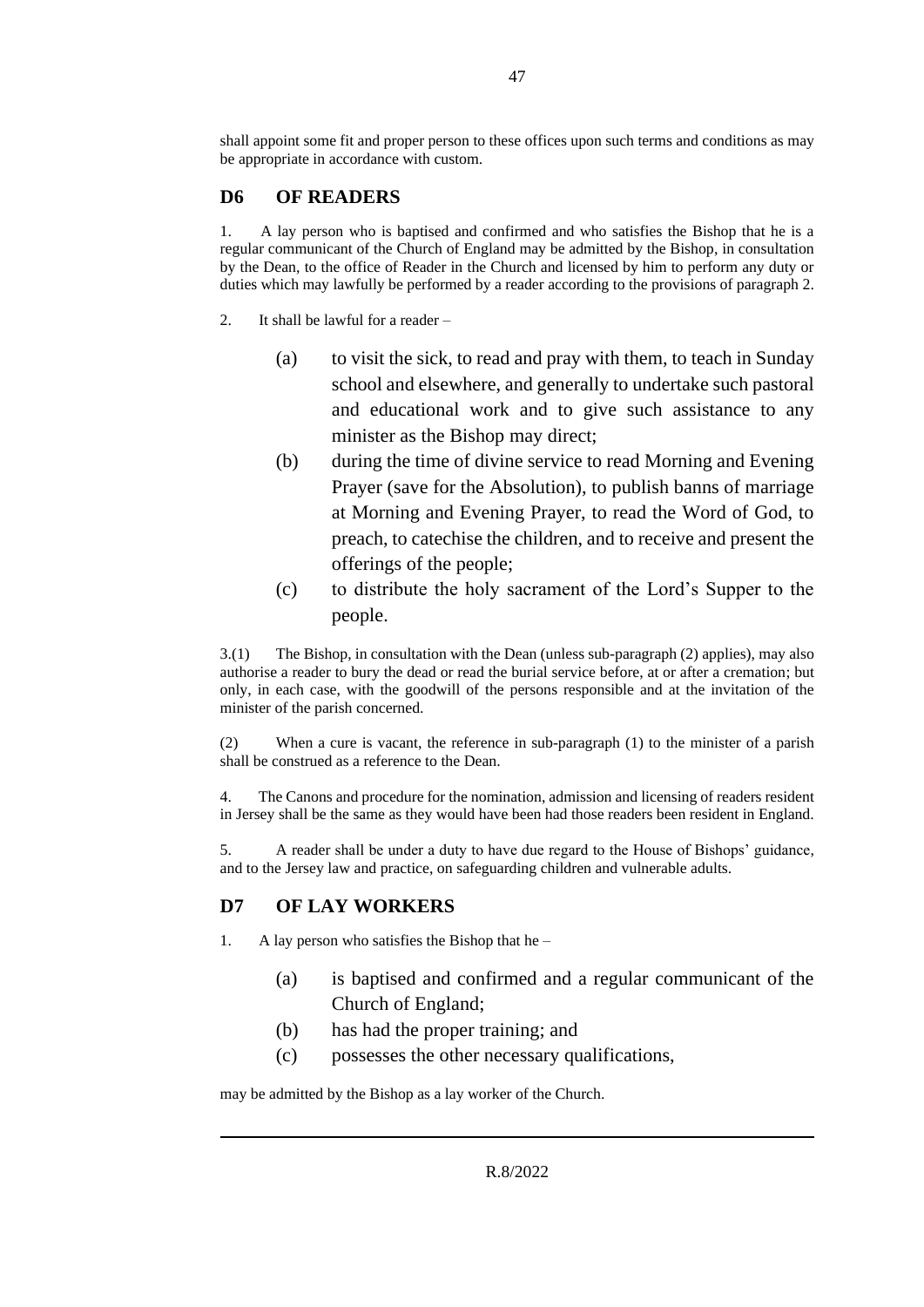2. A lay worker may perform the duties set out in this Canon or any of them, if authorised to do so by licence or permission of the Bishop.

3. A lay worker may in the place where he is licensed to serve, and under the direction of the minister, lead the people in public worship, exercise pastoral care, evangelise, instruct the people in Christian faith, and prepare them for the reception of the sacraments.

- 4. A lay worker may
	- (a) in accordance with Canon B10, paragraph 4, be authorised and invited to say or sing Morning or Evening Prayer (save for the Absolution); and
	- (b) distribute the holy sacrament of the Lord's Supper to the people and to read the Epistle and the Gospel.

5. The Bishop may also authorise a lay worker to perform any of the following duties at the invitation of the minister of the parish concerned –

- (a) to preach at divine service;
- (b) with the goodwill of the person responsible, to bury the dead or read the burial service before, at or after a cremation;
- (c) to publish banns of marriage at Morning and Evening Prayer in accordance with the relevant general law.

6. When a cure is vacant the reference in paragraph 5 to the minister of a parish shall be construed as a reference to the Dean.

7. A lay worker shall be under a duty to have due regard to the House of Bishops' guidance, and to the Jersey law and practice, on safeguarding children and vulnerable adults.

# **D8 OF THE ADMISSION AND LICENSING OF LAY WORKERS**

1. The Bishop shall give to every person admitted by him as a lay worker of the Church a certificate of admission as a lay worker.

2. No person who has been admitted as a lay worker of the Church shall serve as such unless he has a licence so to do from the Bishop:

Provided that, when any lay worker is to serve for not more than 3 months, the written permission of the Dean shall suffice.

3. Every person who is to be admitted or licensed as a lay worker shall, in the presence of the Bishop or the Dean as his Commissary, make and subscribe the declarations set out below, the preface which precedes the Declaration of Assent in paragraph 1(1) of Canon C16 (with the appropriate adaptations) having first been spoken by the Bishop or the Dean as his Commissary:

"I, A B, do so affirm and accordingly declare my belief in the faith which is revealed in the Holy Scriptures and set forth in the catholic creeds and to which the historic formularies of the Church of England bear witness; and in public prayer I will use only the forms of service which are authorized or allowed by Canon."

R.8/2022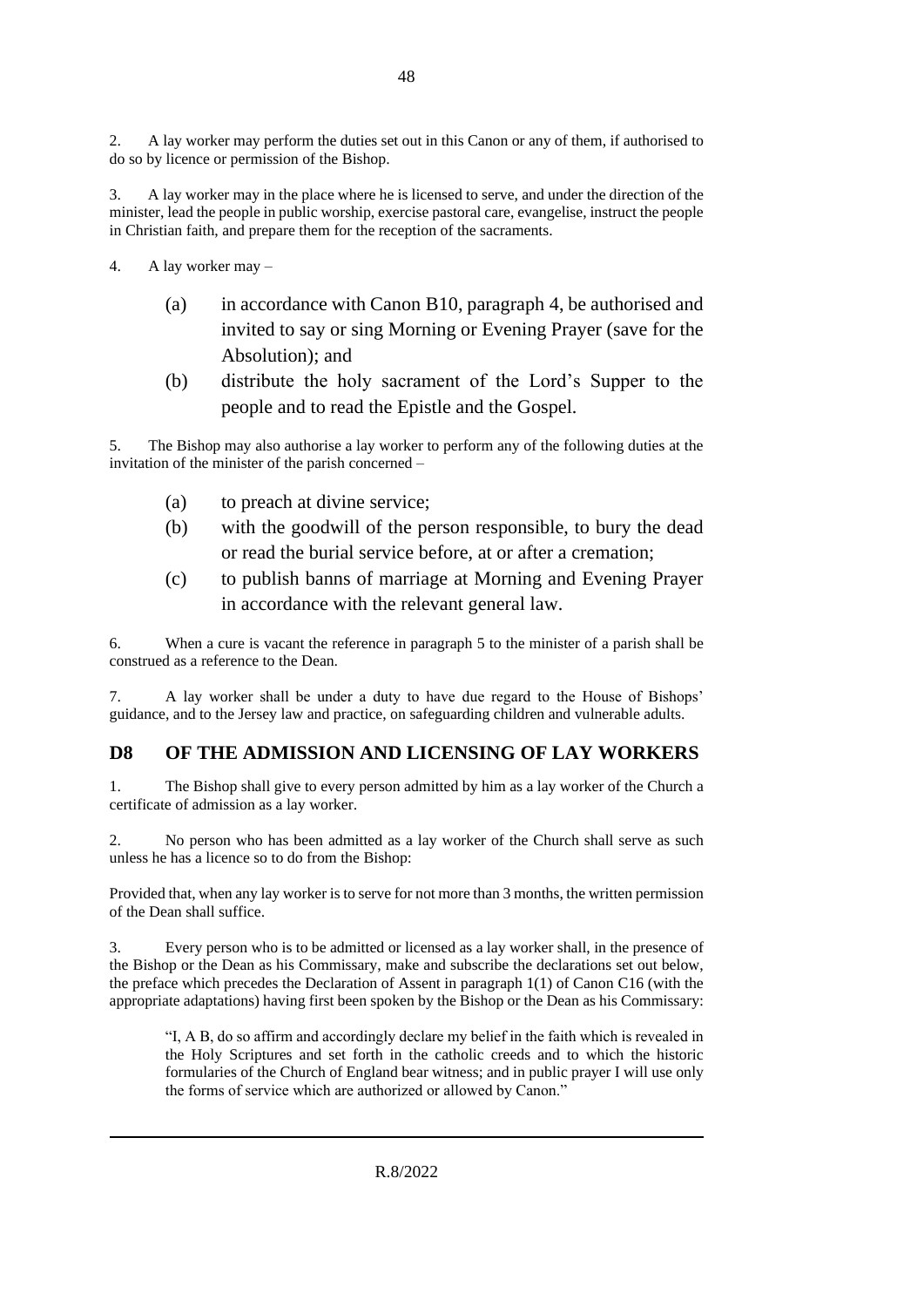"I, A B, will give due obedience to the [Lord] Bishop of [……………] and his successors in all things lawful and honest."

## **D9 DISQUALIFICATION, SUSPENSION AND DISMISSAL OF READERS AND LAY WORKERS**

1.(1) The Bishop may not license a person resident in Jersey as a reader or lay worker unless the Bishop is satisfied that the person has undergone suitable training in matters relating to the safeguarding of children and vulnerable adults.

(2) The Bishop shall ensure that there are arrangements in place in Jersey for providing persons licensed as readers and lay workers with suitable training in matters relating to the safeguarding of children and vulnerable adults.

- 2.(1) No person resident in Jersey may be licensed as a reader or lay worker if the person
	- (a) has been convicted of an offence specified in paragraph 2 of Schedule 4 to the Children (Jersey) Law 2002; or
	- (b) is included in a barred list within the meaning of the Safeguarding Vulnerable Groups Act 2006 of the United Kingdom.

(2) Accordingly, the Bishop may not license a person who is disqualified under subparagraph (1) to exercise the office of reader or lay worker, and where a person is so licensed is disqualified under sub-paragraph (1), the Bishop shall revoke the licence by giving the person notice in writing.

(3) The Bishop may waive a person's disqualification under sub-paragraph (1)(a) by giving the person notice in writing; and where the Bishop does so, sub-paragraph (2) does not apply in that person's case to the extent necessary for giving effect to the notice.

(4) A notice under sub-paragraph (3) must specify the Bishop's reasons for giving the waiver.

(5) A waiver under sub-paragraph (3) is of unlimited duration and has effect in every diocese.

- (6) Before giving a waiver under sub-paragraph (3) the Bishop must consult
	- (a) the Dean;
	- (b) the Jersey Safeguarding Adviser; and
	- (c) such other persons as the Bishop considers appropriate.
- (7) On giving notice under sub-paragraph (3), the Bishop shall give a copy
	- (a) to the Registrar of the diocese; and
	- (b) to the Greffier of the Ecclesiastical Court.
- 3.(1) This paragraph applies where –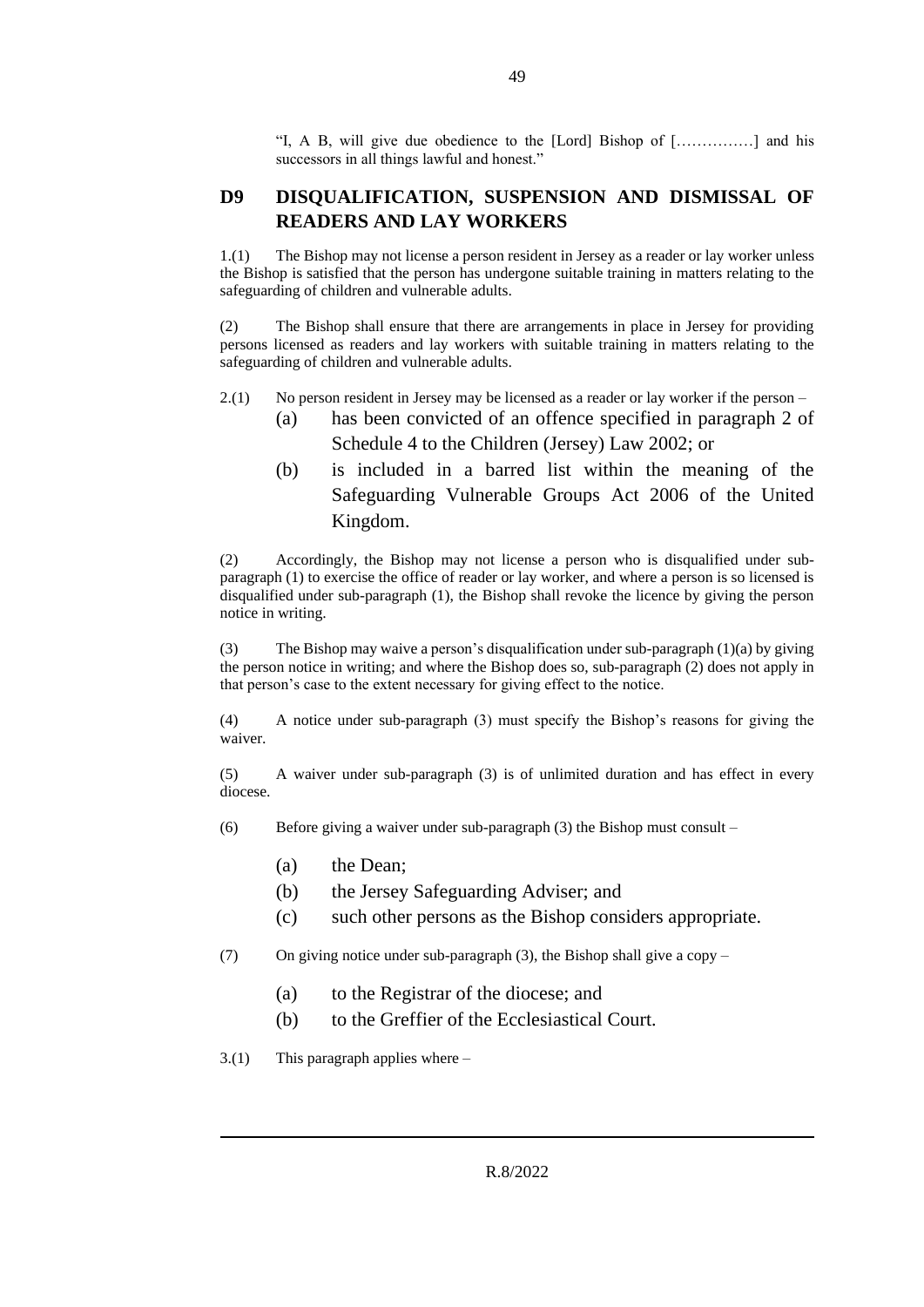- (a) a person resident in Jersey who is licensed to exercise the office of reader or lay worker is arrested on suspicion of committing an offence specified in paragraph 2 of Schedule 4 to the Children (Jersey) Law 2002, or has been charged with such an offence; or
- (b) the Bishop is satisfied, on the basis of information provided by the Dean, the police, or some other authority, that a person resident in Jersey who is so licensed presents a significant risk of harm.
- (2) The Bishop may suspend the person's licence by giving the person notice in writing.
- (3) The Bishop may revoke a suspension by giving the person notice in writing.

(4) For the purpose of sub-paragraph (1)(b) above, a person presents a significant risk of harm if there is a significant risk that the person may –

- (a) harm a child or vulnerable adult;
- (b) cause a child or vulnerable adult to be harmed;
- (c) put a child or vulnerable adult at risk of harm;
- (d) attempt to harm a child or vulnerable adult; or
- (e) incite another person to harm a child or vulnerable adult.

(5) Before suspending a person in reliance on sub-paragraph (1)(b) or revoking a suspension made in reliance on sub-paragraph  $(1)(b)$ , the Bishop must consult –

- (a) the Dean;
- (b) the Jersey Safeguarding Adviser; and
- (c) such other persons as the Bishop considers appropriate.

(6) Where, in reliance on sub-paragraph  $(1)(a)$ , a notice of suspension is given under subparagraph (2) and the suspension has not been revoked under sub-paragraph (3), the suspension continues until the earlier of –

- (a) the expiry of three months beginning with the day on which the notice is given; and
- (b) the conclusion of the matter.

(7) If, in the case of a suspension made in reliance on sub-paragraph  $(1)(a)$ , the matter is not concluded before the expiry of the period referred to in sub-paragraph (6)(a), a further notice of suspension under sub-paragraph (2) may be given to the person; and sub-paragraph (6) and this paragraph apply to the further suspension as they applied to the earlier suspension or suspensions.

(8) Where, in reliance on sub-paragraph (1)(b), a notice of suspension is given under subparagraph (2) and the suspension has not been revoked under sub-paragraph (3), the suspension continues until the expiry of three months beginning with the day on which the notice is given.

R.8/2022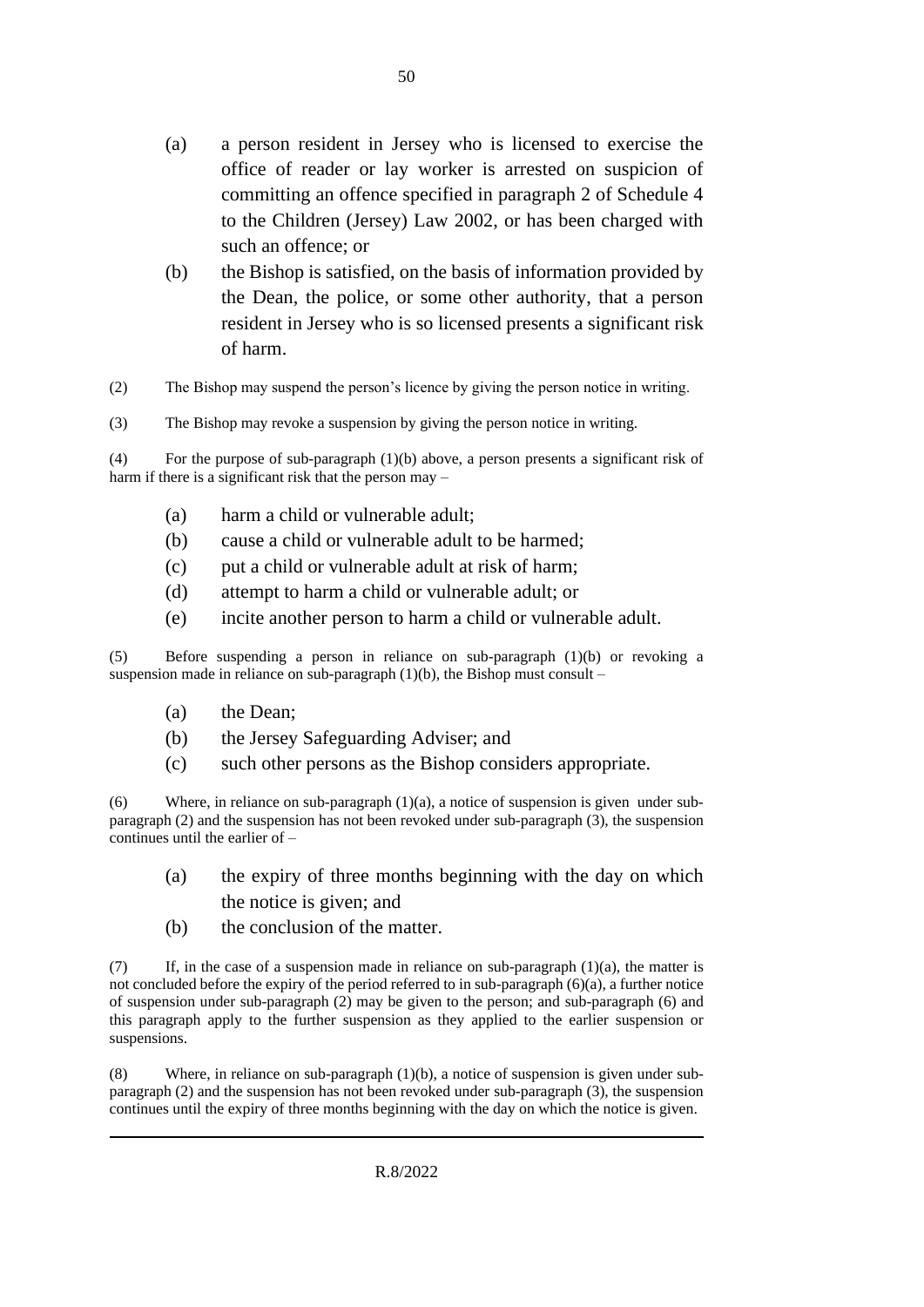(9) In the case of a suspension made in reliance on sub-paragraph (1)(b), a further notice of suspension may be given under sub-paragraph (2) to the person; and sub-paragraph (8) and this paragraph apply to the further suspension as they applied to the earlier suspension or suspensions.

- (10) For the purpose of this paragraph, a matter is concluded when
	- (a) a decision is taken not to charge the person with the offence in question; or
	- (b) where the person is charged with the offence, the proceedings for the offence are concluded.
- $(11)$  In this paragraph
	- (a) "child" means a person aged under 18; and
	- (b) "vulnerable adult" has the same meaning as in Canon C9.

4.(1) The Bishop may, after consultation with the Dean, by notice in writing revoke summarily, and without further process, any licence granted to a reader or lay worker resident in Jersey for any cause which appears to him to be good and reasonable, after having given the reader or lay worker sufficient opportunity of showing reason to the contrary.

(2) The Bishop, after consulting the Dean, or on the request of the Dean, may suspend a licence granted to a reader or lay worker by giving the person notice in writing, pending a decision on whether to revoke the licence under sub-paragraph (1).

5.(1) A person who receives notice of suspension under paragraph 3(2) or notice of revocation under paragraph 4(1) may appeal within one month to the Disciplinary Division of the Ecclesiastical Court on the ground that the suspension or revocation was unreasonable in all the circumstances of the case.

(2) On an appeal under sub-paragraph (1) the Disciplinary Division may confirm, vary or cancel the suspension or revocation of the licence as the case may be.

(3) There shall be no appeal from the decision of the Disciplinary Division.

6.(1) Having given notice of suspension or revocation under paragraph 3(20 or 4(1), the Bishop shall give each of the following written notification –

- (a) the Dean;
- (b) the clergy who hold office in each parish in which the person is so licensed;
- (c) the Church Officers of each parish in which the person is so licensed;
- (d) each suffragan bishop of the diocese;
- (e) the Registrar of the diocese;
- (f) the Jersey Safeguarding Adviser;
- (g) the Greffier of the Ecclesiastical Court; and
- (h) such other persons as the Bishop considers appropriate.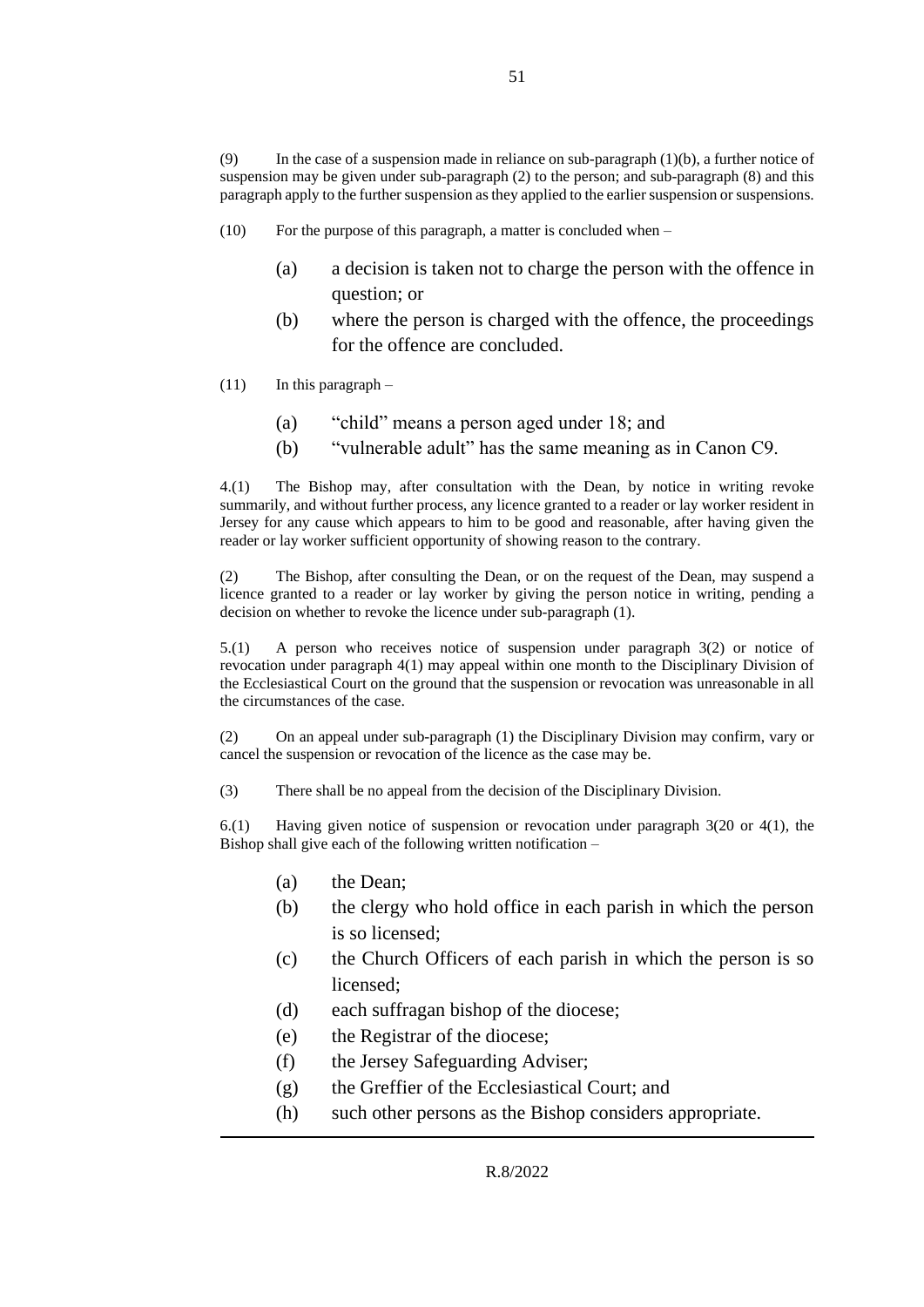(2) The Registrar shall file the notification given under sub-paragraph  $(1)(e)$  in the diocesan registry and the Greffier of the Ecclesiastical Court shall file the notification given under subparagraph (1) (g) in the Rolls of the Court.

7. The power of the Deanery Synod under Section G of these Canons to make Regulations includes power to make further provision in matters relating to the disqualification, suspension and dismissal of readers and lay workers.

8. The Ordinary Division of the Ecclesiastical Court may, pursuant to Canon F1.3, make Rules of Court regulating or making provision for any matters relevant to the conduct of any appeal to the Court under this Canon.

# **SECTION E THINGS APPERTAINING TO CHURCHES**

# **E1 OF THE FONT**

1. In every church and chapel where baptism is to be administered, there shall be provided a decent font with a cover for the keeping clean thereof which shall be set in as spacious and wellordered surroundings as possible.

2. The font bowl shall only be used for the water at the administration of Holy Baptism and for no other purpose whatsoever.

# **E2 OF THE HOLY TABLE**

1. In every church and chapel a convenient and decent table, of wood, stone, or other suitable material, shall be provided for the celebration of the Holy Communion, and shall stand in the main body of the church or in the chancel where Morning and Evening Prayer are appointed to be said. Any dispute as to the position where the table shall stand shall be determined by the Dean.

2. The table, as becomes the table of the Lord, shall be kept in a sufficient and seemly manner, and from time to time repaired, and shall be covered in the time of divine service with a covering of silk or other fabric, and with a fair white linen cloth at the time of the celebration of the Holy Communion.

# **E3 OF THE COMMUNION PLATE**

1. To every church and chapel there shall be provided, for the celebration of the Holy Communion, a chalice for the wine and a paten or other vessel for the bread, of gold, silver, or other suitable metal. There shall also be provided a suitable receptacle for the collection of the alms of the people, and a convenient cruet or flagon for bringing the wine to the communion table.

2. It is the duty of the minister of every church or chapel to see that the communion plate is kept washed and clean, and ready for the celebration of the Holy Communion.

# **E4 OF THE COMMUNION LINEN**

In every church and chapel there shall be provided and maintained a sufficient number of fair white linen cloths for the covering of the communion table and of other fair linen cloths for the use of the priest during the celebration of Holy Communion.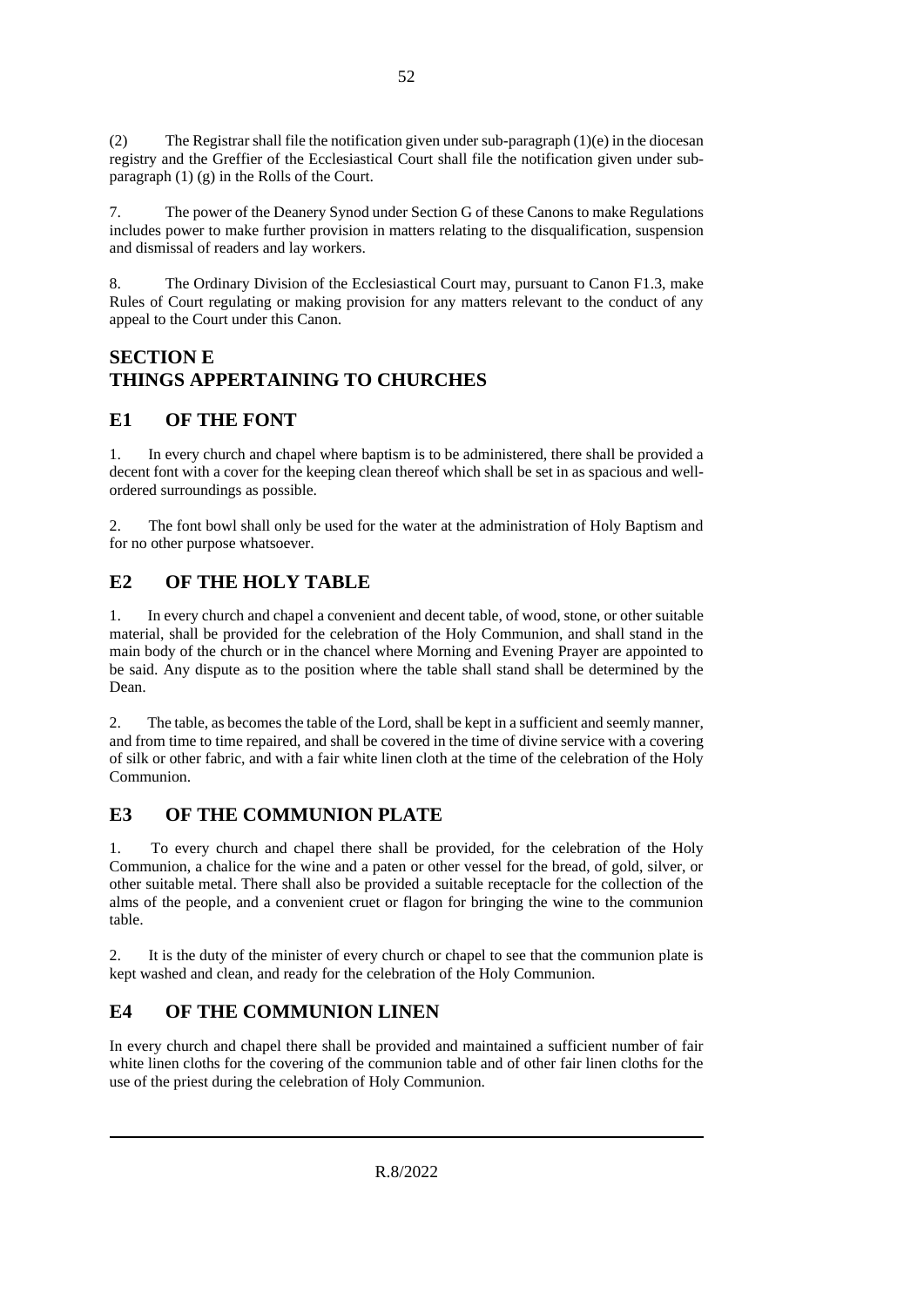## **E5 OF ROBES FOR THE MINISTER**

In every church and chapel appropriate robes for the minister or ministers shall be provided and maintained at the cost of the church or chapel.

## **E6 OF THE READING DESKS AND PULPIT**

In every church and chapel there shall be provided convenient desks for the reading of Prayers and God's word, and, unless it be not required, a decent pulpit for the sermon, to be set in a convenient place; which place, in the case of any dispute, shall be determined by the Dean, and where the Rector of the place is the Dean, by the Vice Dean in the Ecclesiastical Court.

# **E7 OF SEATS IN CHURCH**

1. In every church and chapel there shall be provided seats for the use of the parishioners and others who attend divine service.

2. In every church and chapel it shall be the duty of the churchwardens to allocate the seats amongst the parishioners and others in such manner as the service of God may be best celebrated in the church or chapel; saving the right of the minister to allocate seats in the chancel and the rights of any person to a seat or to allocate seats confirmed by faculty, prescription, or statutory authority.

3. Such allocation of seats to non-parishioners shall not interfere with the rights of the parishioners to have seats in the main body of the church.

# **E8 OF CHURCH BELLS**

1. To every church and chapel there shall be provided at least one bell to ring the people to divine service.

2. Save in accordance with ancient custom, no bell in any church or chapel shall be rung contrary to the direction of the minister.

# **E9 OF THE BIBLE AND THE BOOK OF COMMON PRAYER FOR THE USE OF THE MINISTER**

In every church and chapel there shall be provided for the use of the minister a Bible, including the Apocrypha, and a Book of Common Prayer, both of large size; a convenient Bible to be kept in the pulpit for the use of the preacher; and a service book, together with a cushion or desk, for use at the communion table

## . **E10 OF THE ALMS BOX**

In every church and chapel there shall be provided in a convenient place a box for the alms of the people; which alms are to be applied to such uses as the minister and Church Officers shall think fit; wherein if they disagree, the Dean shall determine the disposal thereof.

# **E11 OF THE REGISTER BOOKS AND THEIR CUSTODY**

1. In every church and chapel where baptism is to be administered or matrimony solemnised there shall be provided register books of baptism, banns, and marriage respectively, and, if a churchyard or burial ground belonging to such church or chapel is used for burials, a register book of burials.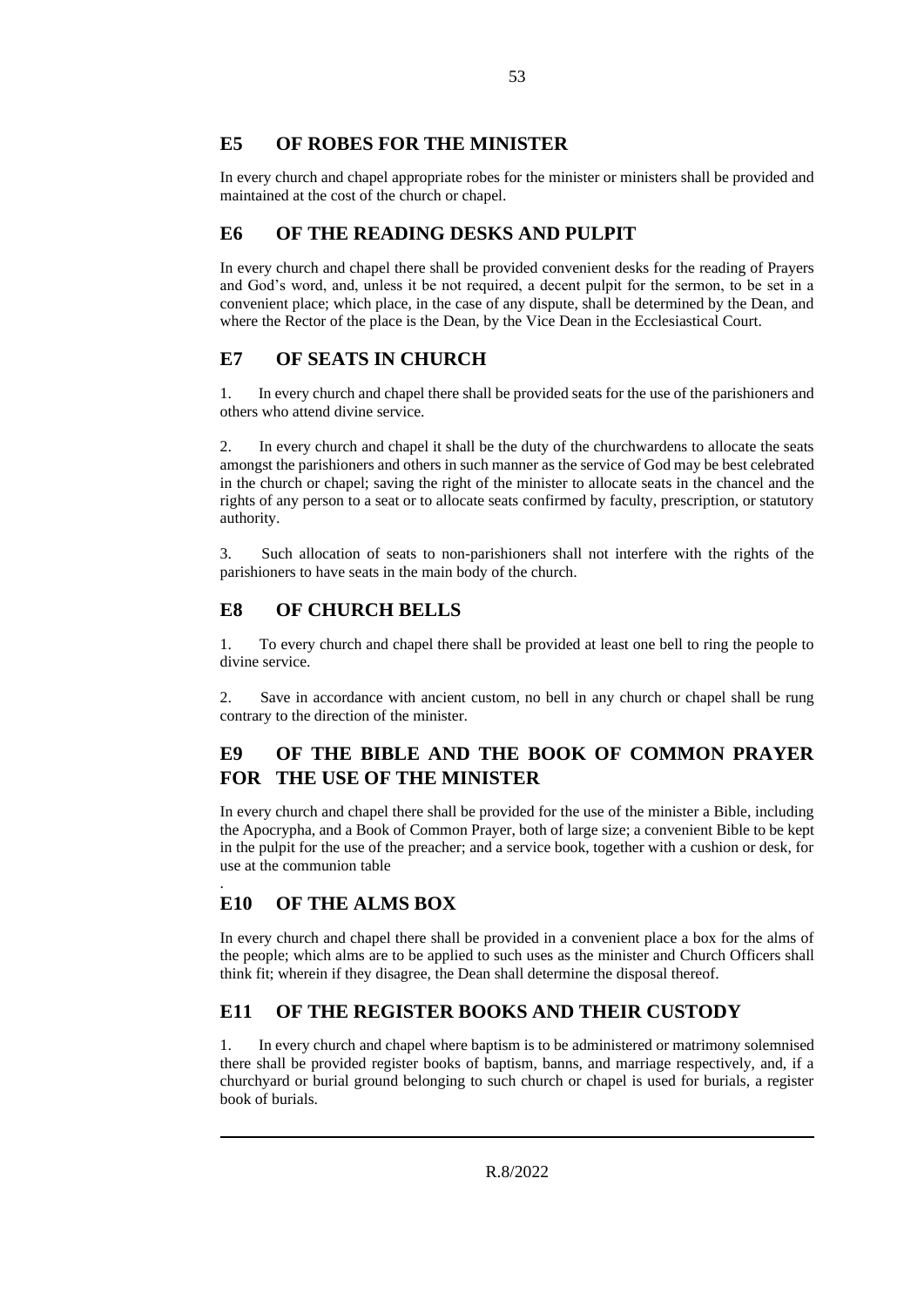2. Register books shall be provided, maintained, and kept in accordance with the laws relating thereto, and the rules and regulations made thereunder and from time to time in force.

3. In every church and chapel there shall also be provided a register book of confirmations.

## **E12 OF THE REGISTER BOOK OF SERVICES**

1. A register book of services shall be provided in all churches and chapels.

2. In the said register book shall be recorded every service of public worship, together with the name of the officiating minister and of the preacher (if he be other than the officiating minister), the number of communicants, and the amount of any alms or other collection and, if desired, notes of significant events.

# **E13 OF THE CARE AND REPAIR OF CHURCHES**

1. The churches and chapels in every parish shall be decently kept and from time to time, as occasion may require, shall be well and sufficiently repaired and all things therein shall be maintained in such an orderly and decent fashion as best becomes the House of God.

2. The same shall apply to the fencing (*la clôture*) of the churchyards which shall be at the charge of those to whom by law or custom the liability belongs; and the churchyards shall be kept in such an orderly and decent manner as becomes consecrated ground.

3. It shall be the duty of the minister and churchwardens, if any alterations, additions, removals or repairs are proposed to be made in the fabric, ornaments, or furniture of the church, to obtain the faculty or licence of the Ecclesiastical Court before proceeding to execute the same.

4. In the case of every church and chapel, a record of all alterations, additions, removals, or repairs so executed shall be kept in a book to be provided for the purpose and the record shall indicate where specifications and plans may be inspected if not deposited with the book.

# **E14 OF CHURCHES NOT TO BE PROFANED**

1. The churchwardens and their assistants shall not suffer the church or chapel to be profaned by any meeting therein for temporal objects inconsistent with the sanctity of the place, nor the bells to be rung at any time contrary to the direction of the minister, save in accordance with ancient custom.

2. They shall not suffer any person so to behave in the church, church porch, or churchyard during the time of divine service as to create disturbance. They shall also take care that nothing be done therein contrary to the law of the Church or of the Island.

If any person be guilty of riotous, violent, or indecent behaviour in any church, chapel, or churchyard, whether in any time of divine service or not, or of disturbing, vexing, troubling, or misusing any minister officiating therein, the said churchwardens or their assistants shall take care to restrain the offender and if necessary proceed against him according to law.

# **E15 OF PLAYS, CONCERTS AND EXHIBITIONS OF FILMS AND PICTURES IN CHURCHES**

1. When any church or chapel is to be used for a play, concert, or exhibition of films or pictures, the minister shall take care that the words, music, and pictures are such as befit the House of God, are consonant with sound doctrine, and make for the edifying of the people.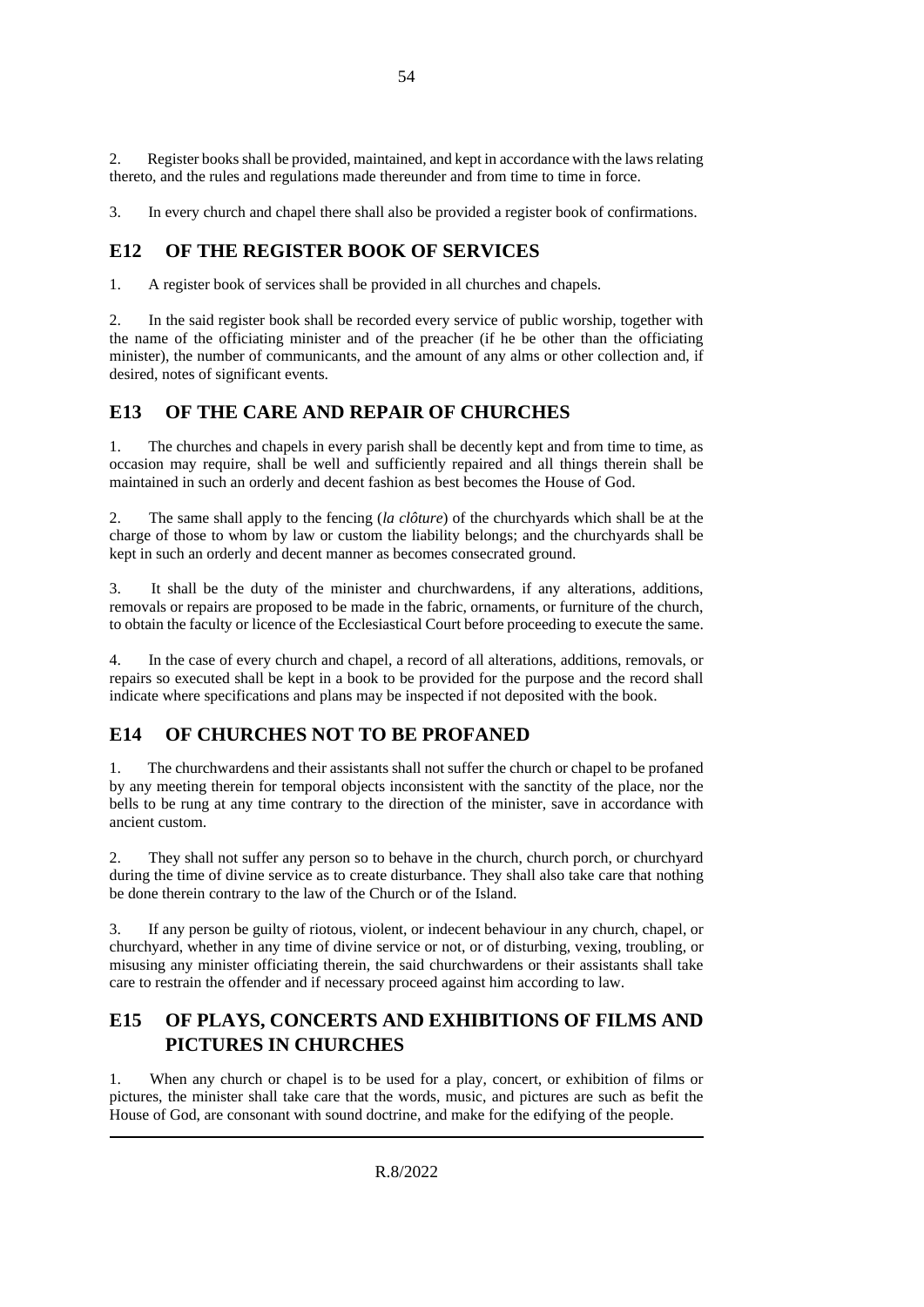2. The minister shall obey any general directions relating to such use of a church or chapel issued from time to time by the Dean.

3. No play, concert, or exhibition of films or pictures shall be held in any church or chapel except the minister have first consulted the authorities concerned with the precautions against fire and other dangers required by the law to be taken in the case of performances of plays, concerts, or exhibitions of cinematograph films, and the said authorities have signified that the proposed arrangements are a sufficient compliance with the regulations in force as to precautions against fire or other dangers.

4. If any doubt arises as to the manner in which the preceding clauses of this Canon are to be observed, the minister shall refer the matter to the Dean and obey his directions therein.

## **E16 OF KEEPING A RECORD OF THE PROPERTY OF CHURCHES**

1. The Dean shall procure so far as he is able that a full note and terrier of all lands, goods, and other possessions of the churches and chapels of the Island be compiled and kept by the minister and churchwardens in accordance with his instructions from time to time.

2. The Dean shall at least once in three years, either in person or by a Vice Dean satisfy himself that the directions of paragraph 1 have been carried out in all the Ecclesiastical Parishes.

## **E17 OF THE SURVEY OF CHURCHES**

It shall be the responsibility of the Minister and churchwardens of every church and chapel in the Island at least once in every five years to procure that the church buildings within their jurisdiction are inspected by one or more persons with skill and expertise for that purpose who shall give a written report on the defects, if any, in the church fabric, ornaments and furniture of the same and a copy of such report shall be furnished by the minister –

- (a) to the Dean; and
- (b) in the case of Ancient Parishes, also to the Connétable of the Parish.

## **SECTION F THE ECCLESIASTICAL COURT**

## **F1 OF THE ECCLESIASTICAL COURT**

## 1. *The Ecclesiastical Court Divisions*

There shall be two divisions of the Ecclesiastical Court –

- (a) The Ordinary Division; and
- (b) The Disciplinary Division.
- 2. *Court Officers*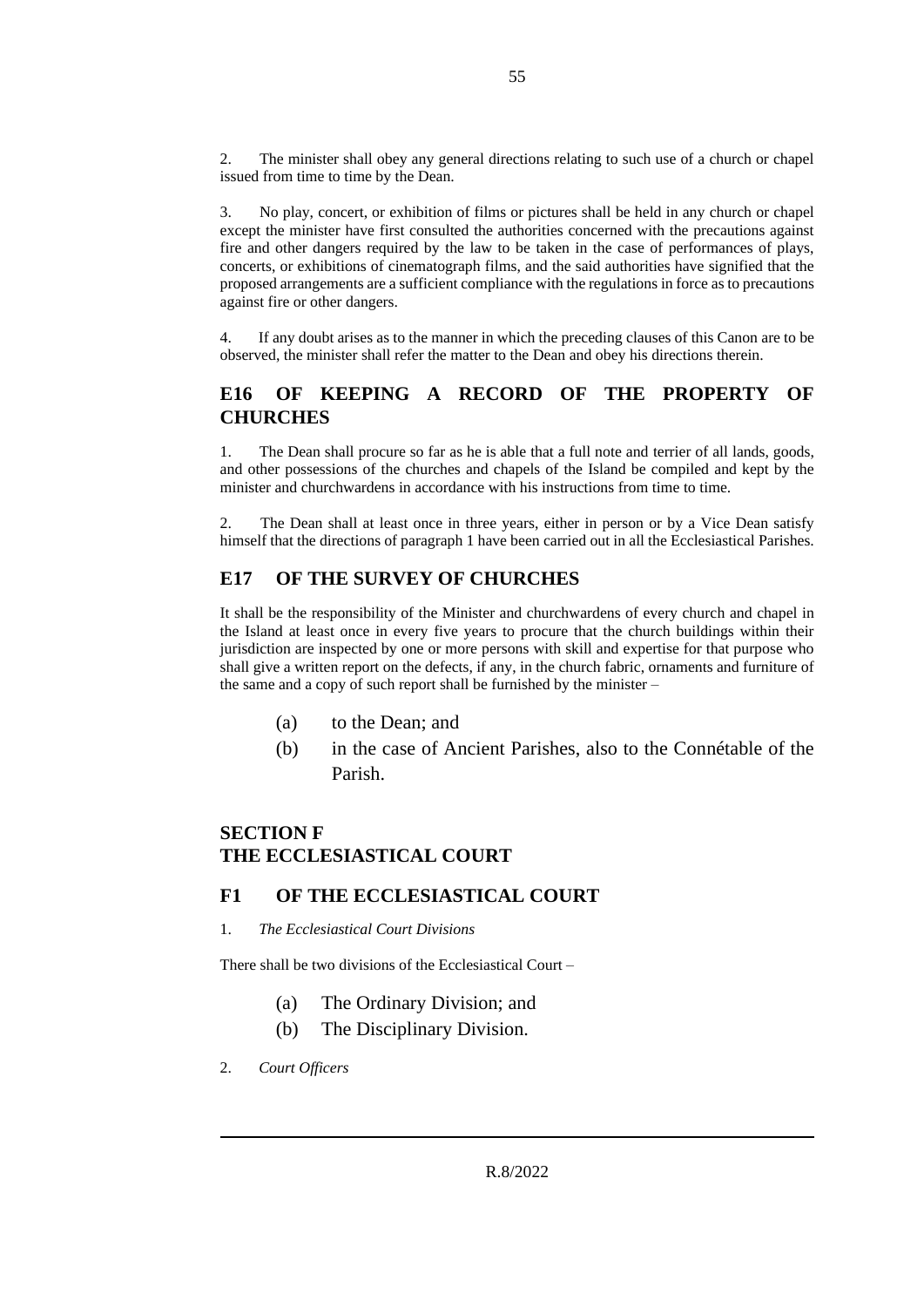(1) There shall be not less than two advocates, one of whom shall be the Proctor, duly sworn to the Court to assist the Court in the performance of its duties.

(2) The Court may also appoint a Proctor substitute to assist the Proctor or attend Court in the absence of the Proctor or to exercise any of the functions of the Proctor under this Canon.

(3) It shall be the responsibility of the Proctor to present appropriate business for consideration by the Court in accordance with established custom.

(4) There shall also be a Greffier duly sworn to the Court to keep a record of the Acts and decisions of the Court from time to time and generally to carry out all the duties of clerk.

(5) The Court may also appoint a Greffier substitute to assist the Greffier or attend Court in the absence of the Greffier.

(6) All Acts and decisions recorded in accordance with sub-paragraph (4) shall be authenticated by the signature or initials of the Greffier or the Greffier Substitute, as the case may be, and shall be entered in the appropriate register.

(7) The Court Officers shall be appointed to office by the Ordinary Division on the recommendation of the Dean after consultation with the Bailiff; and may be removed from office in like manner.

- 3. *Rules of Court*
- (1) Rules of Court may be made from time to time by the Ordinary Division
	- (a) for regulating and prescribing the procedure and practice of the respective Divisions of the Court, including matters relating to costs of proceedings, in all causes or matters whatsoever in respect of which the such Division of the Court has jurisdiction and any matters incidental thereto and for regulating the sittings of the Court from time to time;
	- (b) for regulating or making provision with respect to any other matters which may require to be regulated or with respect to which provision may require to be made for the purposes of these Canons.

(2) Rules of Court which relate to a matter within the jurisdiction of the Disciplinary Division may only be made after consultation with the Bishop and the President of the Disciplinary Division.

4. *Costs*

.

(1) The costs of and incidental to all proceedings in the Ecclesiastical Court shall be in the discretion of the Court and the Court shall have full power to determine by whom and to what extent the costs are to be paid.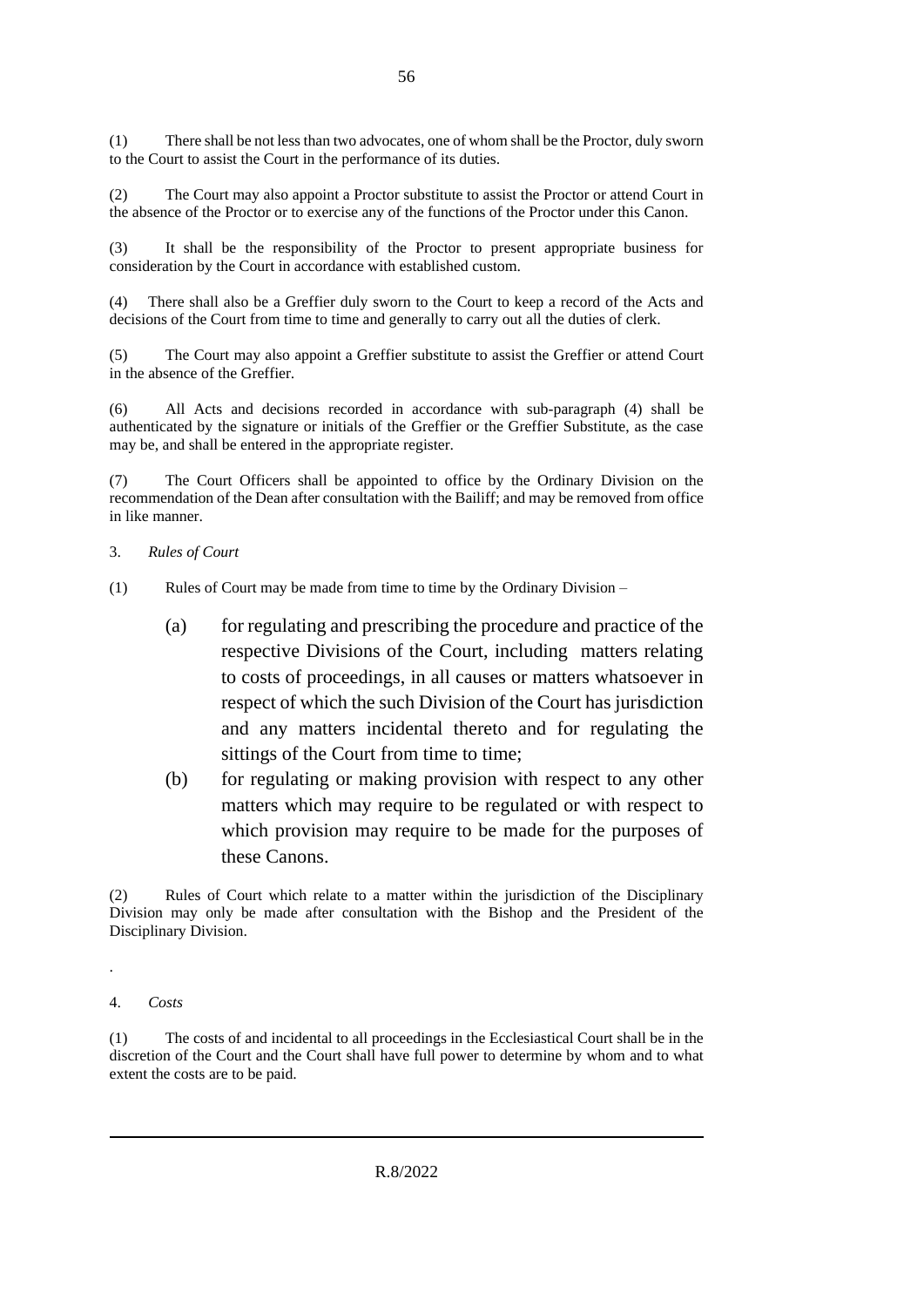(2) Costs ordered to be paid under this paragraph are recoverable as a civil debt; and the relevant Act of the Ecclesiastical Court, or a copy of the Act certified by the Greffier of the Court as a true copy, shall be sufficient evidence of the debt.

## **F2 OF THE ORDINARY DIVISION**

### 1. *President of the Ordinary Division*

The Dean or in his absence a Vice Dean shall preside over sittings of the Ordinary Division. All incumbents of the Ancient Parishes and the Vice Deans shall be members in the Ordinary Division and sit as Assessors to advise the President.

## 2. *Quorum*

The Quorum for any sitting of the Ordinary Division shall be a President sitting with three Assessors.

### 3. *Jurisdiction and proceedings*

(1) Subject to these Canons, the jurisdiction of the Ordinary Division shall extend in Jersey to the following matters –

- (a) the consideration of applications for Faculties and matters relating thereto;
- (b) the administration of oaths to Church and Court Officers and members of the Disciplinary Division;
- (c) the admission of Notaries Public;
- (d) such matters as are expressed in these Canons to be within its jurisdiction; and
- (e) such other matters not within the jurisdiction of the Disciplinary Division as by the laws and customs of Jersey fell within the jurisdiction of the Ecclesiastical Court.

(2) All those entitled to sit shall be given reasonable notice of a sitting of the Ecclesiastical Court.

(3) At every sitting the names of those in attendance shall be enrolled.

(4) The Court shall sit in public save in cases of non-contentious business specified in Rules of Court when the Dean may sit in chambers with or without assessors.

(5) All causes and matters before the Court shall be determined by the President of the Court after he shall have sought the advice and opinion of the members of the Court at the sitting. 4. *Appeals*

(1) Appeals in matters which fall within the jurisdiction of the Ordinary Division under paragraph 3 above shall be heard and determined by the Royal Court.

(2) Every appeal shall be entered by notice in writing to the Judicial Greffier with a copy to the Dean, within fifteen days of the decision to be appealed.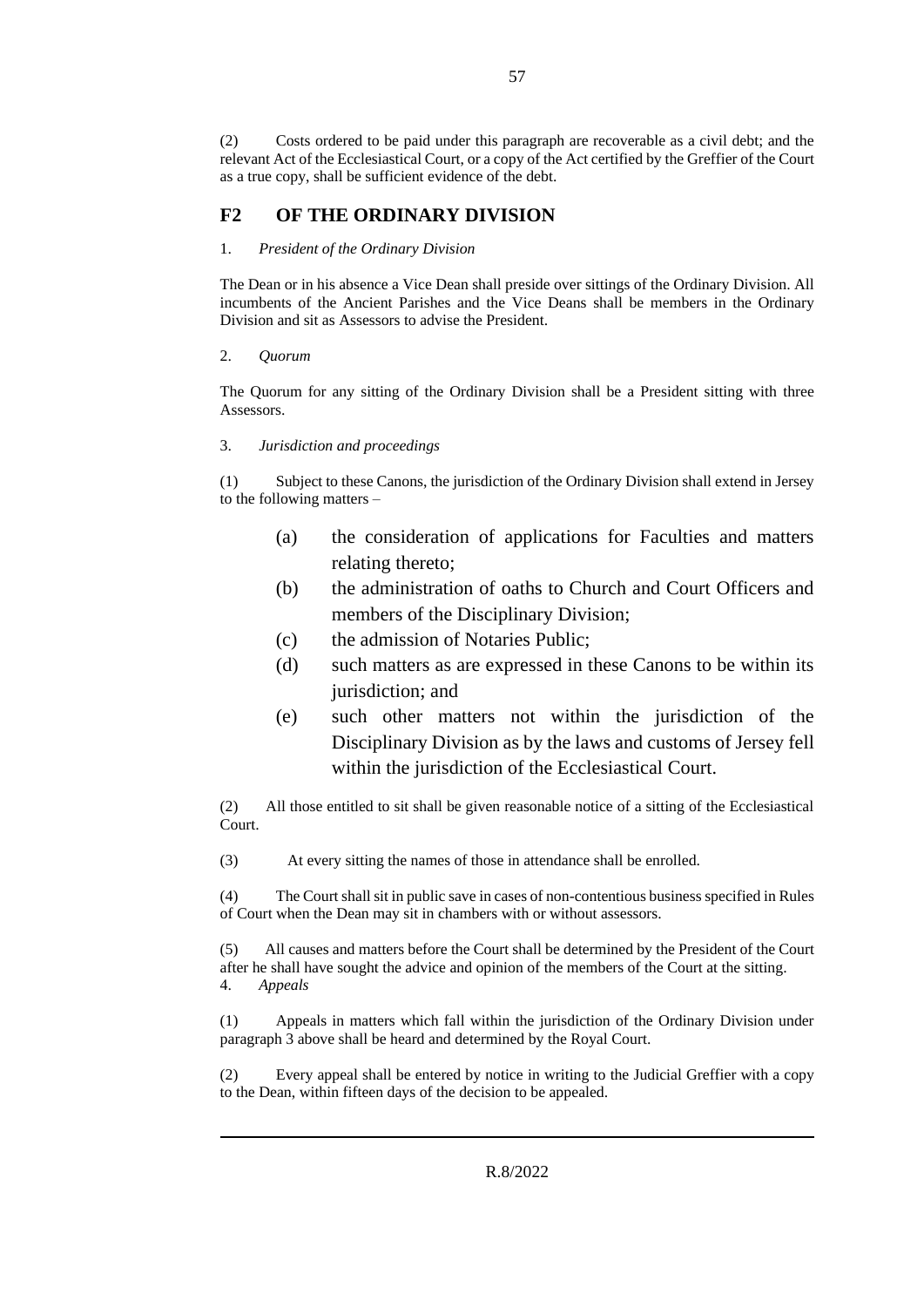(3) Any such appeal shall not take place by way of rehearing *de novo* but the Royal Court may consider fresh or further evidence as it thinks fit and generally may determine procedures on the appeal as it thinks fit, subject to Rules of Court made under Article 13 of the Royal Court (Jersey) Law 1948.

# **F3 OF THE DISCIPLINARY DIVISION**

1. *Due regard to the role of the Bishop and jurisdiction of the Dean*

Any body or person on whom functions in connection with the discipline of persons in Holy Orders are conferred by this Canon shall, in exercising those functions, have due regard to the role in that connection of the Bishop by virtue of his office and consecration and the jurisdiction vested in the Dean by virtue of his Letters Patent from the Sovereign.

## 2. *Composition of the Disciplinary Division*

(1) This paragraph and paragraphs 3 to 31 below are subject to paragraph 33 below as regards proceedings on an alleged contravention involving doctrine, ritual or ceremonial.

- (2) The Disciplinary Division shall comprise the following persons
	- (a) the President (hereinafter referred to as "the President"), who shall be  $-$ 
		- (i) a Royal Court Commissioner, or

(ii) a person who holds or has held judicial office in the Commonwealth, appointed in either case by the Dean after consultation with the Bailiff and the Bishop; and

- (b) a panel of members as follows
	- (i) a person from each Ancient Parish and Ecclesiastical District and a person from the Proprietary Chapel of St Paul, both being resident in Jersey and on the Deanery Electoral Roll, appointed by the President in consultation with the incumbent of the Ecclesiastical Parish or of the Proprietary Chapel of St Paul, as the case may be, to serve for not more than six years (but who may be re-appointed),
	- (ii) twelve Clerks in Holy Orders who have served at least seven years in Holy Orders, not being resident in Jersey, appointed by the Bishop, and
	- (iii) five persons being  $-$ 
		- (A) Commissioners of the Royal Court, or
		- (B) advocates or solicitors of the Royal Court of at least ten years standing,

appointed by the President in consultation with the Bailiff.

(3) Rules of Court may provide for the Disciplinary Division to be constituted by the President sitting alone (whether or not in chambers) for specified interlocutory matters or noncontentious business.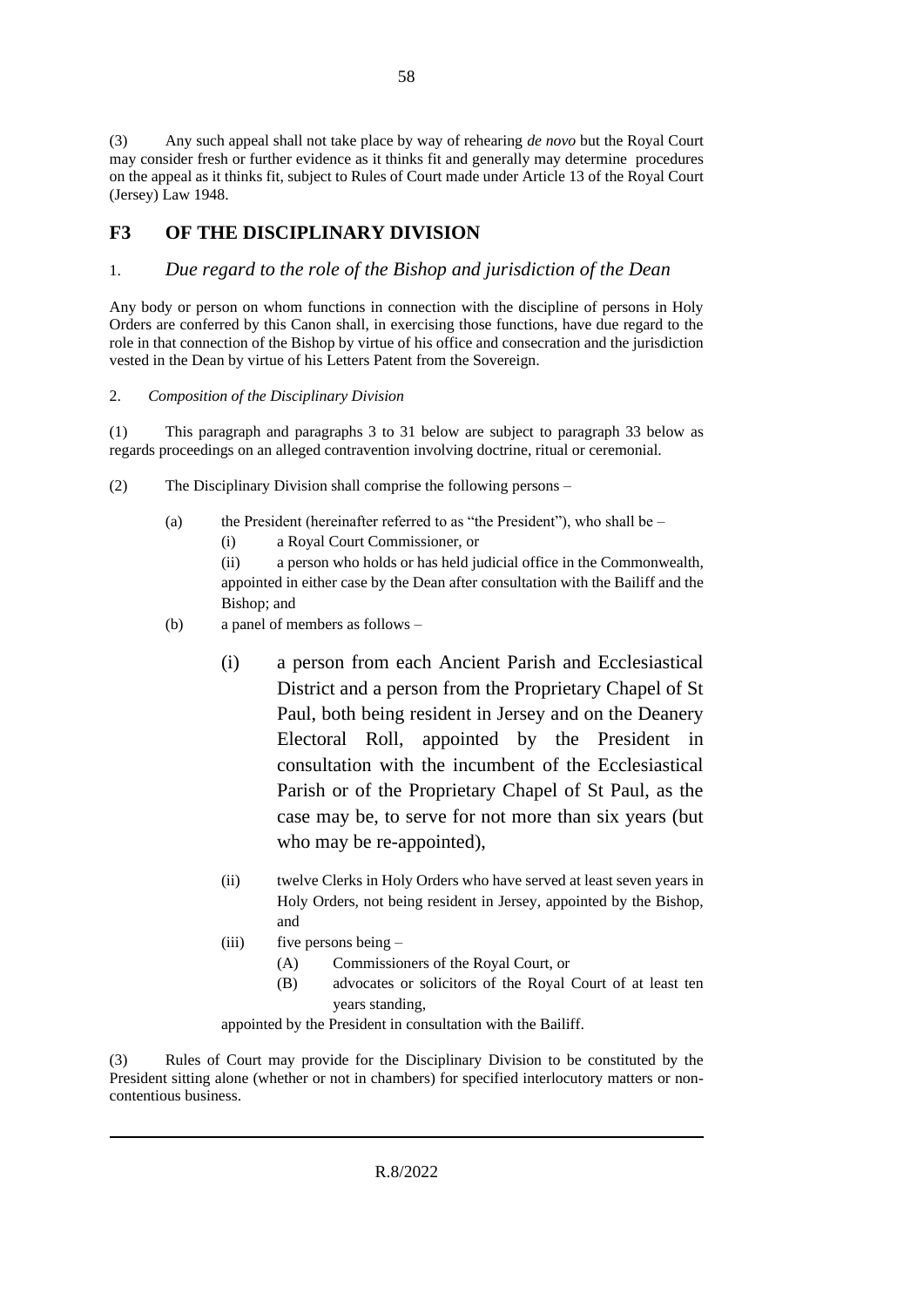(4) No person who is not a communicant of the Church of England shall be nominated to serve on the panel appointed under sub-paragraph (2)(b).

(5) Where the period of service of a person nominated to serve on the panel appointed under sub-paragraph  $(2)(b)$  expires while he is a member of the Court to which proceedings under this Canon are referred, he shall continue to be a member of the Court until the completion of the said proceedings.

(6) Where a casual vacancy occurs on the panel appointed under sub-paragraph (2)(b), the President or the Bishop, as the case may be, may nominate a person to fill the vacancy, and the above provisions relating to qualifications and consultations shall apply for the purpose of the nomination of the person whose place he takes on the panel.

(7) Any person nominated to fill a casual vacancy shall serve only for the unexpired term of service of the person whose place he takes on the panel.

(8) The President or in his absence one of the advocates appointed pursuant to subparagraph (2)(b)(iii) above will preside at all sittings of the Disciplinary Division.

### 3. *Functions of the Division*

The Disciplinary Division shall exercise the functions conferred on it by this Canon and in addition shall have a duty to make itself familiar with codes of practice and general policy guidance to persons exercising functions in the wider Church of England in connection with clergy discipline.

### 4. *Jurisdiction in disciplinary proceedings – Clerks in Holy Orders*

The Disciplinary Division has jurisdiction to hear and determine disciplinary proceedings under these Canons against a Clerk in Holy Orders –

- (a) who, when the misconduct complained of was alleged to have been committed, held preferment or the Bishop's licence in the Deanery or was resident therein; or
- (b) who is alleged to have officiated as a minister in the Deanery without authority.

### 5. *Misconduct*

(1) Disciplinary proceedings under this Canon may be instituted against any Clerk in Holy Orders alleging any of the following acts or omissions –

- (a) doing any act in contravention of the laws ecclesiastical of Jersey;
- (b) failing to do any act required by the laws ecclesiastical of Jersey;
- (c) neglect or inefficiency in the performance of the duties of his office;
- (d) conduct unbecoming or inappropriate to the office and work of a Clerk in Holy Orders;
- (e) failing to comply with the duty to have due regard to House of Bishops' guidance on safeguarding children and vulnerable adults set out in Canon C9.

(2) In the case of a minister licensed to serve in the Deanery by the Bishop the licence shall not be terminated by reason of that person's misconduct otherwise than by way of such proceedings.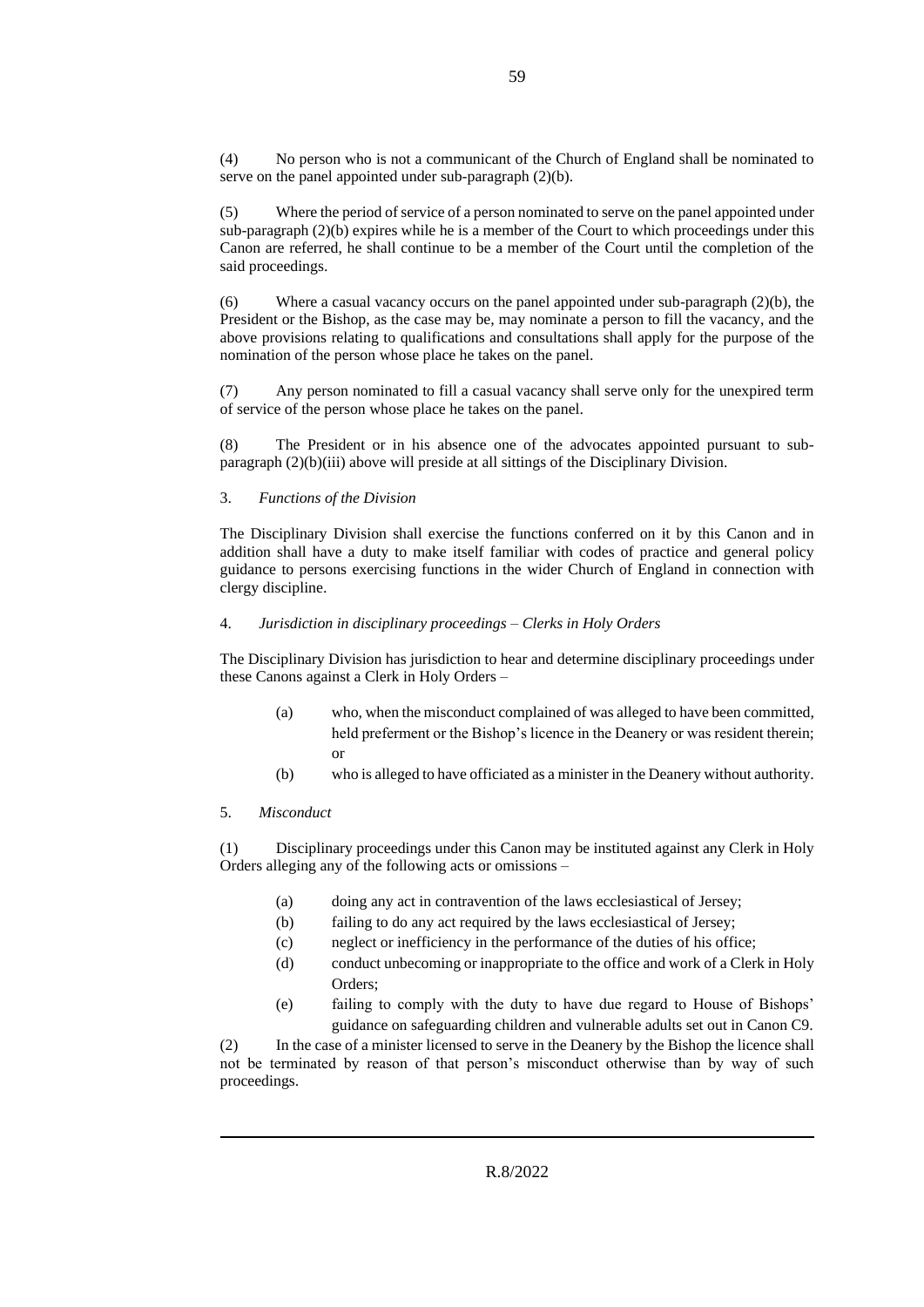### 6. *Jurisdiction in disciplinary proceedings – Church Officers*

(1) The Disciplinary Division has jurisdiction to hear and determine disciplinary proceedings under these Canons against churchwardens and almoners.

(2) Regulations made by the Deanery Synod shall make provision (which must be consistent with these Canons) in relation to –

- (a) the acts and omissions in respect of which disciplinary proceedings under subparagraph (1) may be instituted;
- (b) the persons by whom such proceedings may be brought, and the mode of bringing such proceedings;
- (c) the practice and procedure to be followed in such proceedings; and
- (d) the imposition of penalties or other action on a finding of misconduct.
- 7. *Limitation of time for institution of proceedings*

(1) No disciplinary proceedings under this Canon shall be instituted unless the misconduct in question, or the last instance of it in the case of a series of acts or omissions, occurred within the period of the one year ending with the date on which proceedings are instituted:

Provided that, when the misconduct is one for which the person concerned has been convicted of a criminal offence, proceedings may be instituted within twelve months of the conviction becoming conclusive, notwithstanding that the aforesaid period of one year has elapsed:

And provided further that the President may, if he considers that there was good reason why the complainant did not institute proceedings at an earlier date, after consultation with the complainant and the respondent give his written permission for the proceedings to be instituted after the expiry of the said period of one year.

(2) Sub-paragraph (1) does not apply where the misconduct in question is conduct of a sexual nature –

- (a) towards a child; or
- (b) towards an adult if the President considers that the adult was a vulnerable adult at the time of the conduct, having taken into account such representations as the complainant and respondent each make on the issue of vulnerability.

(3) Where, in a case within sub-paragraph (2)(b) above, the President does not consider that the adult was a vulnerable adult at the time of the conduct in question, the President may nonetheless decide to give permission under sub-paragraph (1) for the proceedings to continue; and for that purpose, the second proviso to sub-paragraph (1) has effect as if for the words "to be instituted" there were substituted the words "to continue despite having been instituted".

(4) Sub-paragraphs (2) and (3) above apply to conduct occurring before the coming into force of these Canons as well as to conduct occurring afterwards.

### 8. *Institution of proceedings*

(1) Disciplinary proceedings under these Canons may be instituted against any Clerk in Holy Orders who is subject to the jurisdiction of the Ecclesiastical Court by virtue of paragraph 4 above, by way of complaint made in writing, only as follows by –

> (a) a person nominated by a Congregational Meeting of any parish or district church or of the Proprietary Chapel of St Paul which has a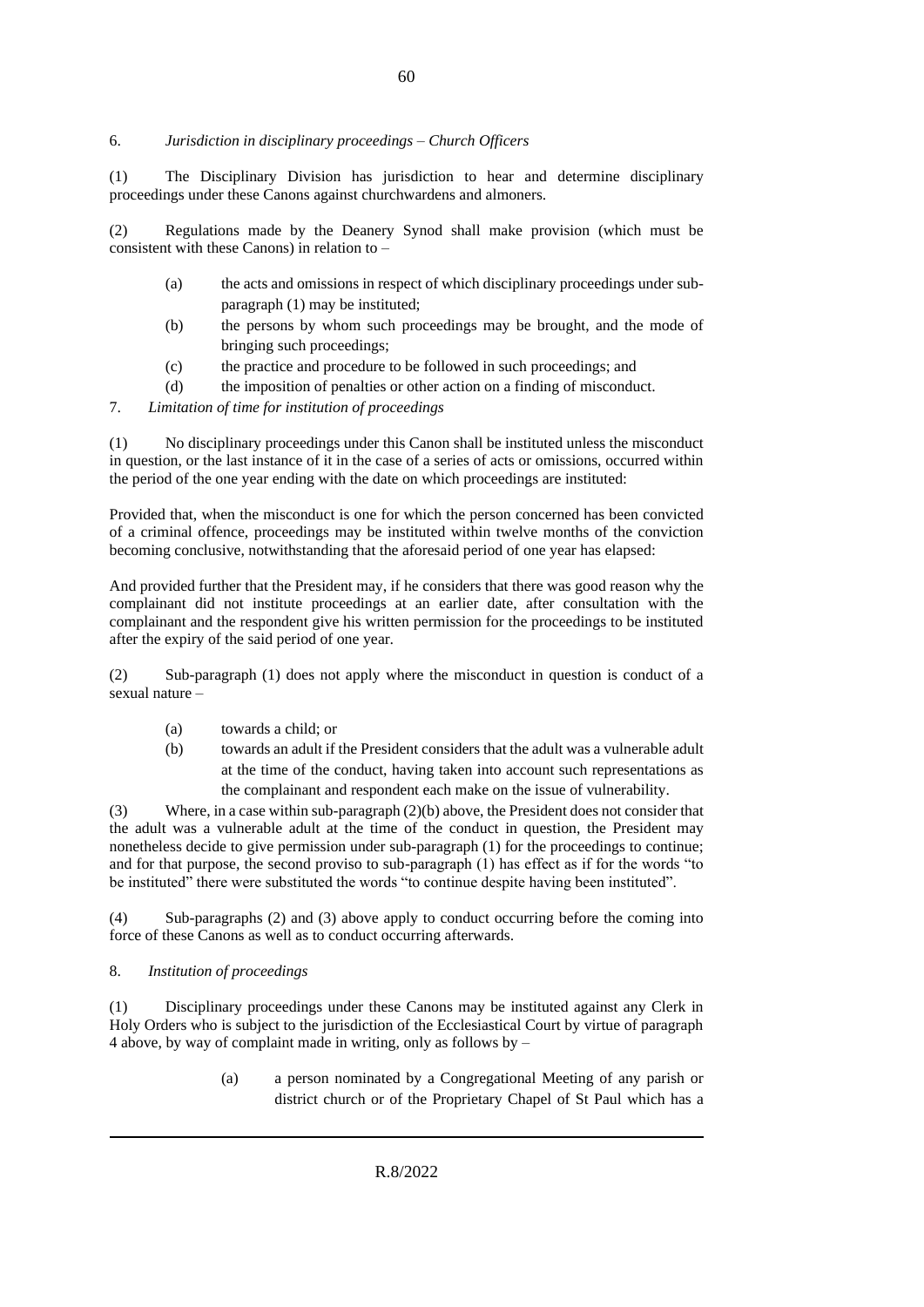proper interest in making the complaint, if not less than two-thirds of the lay members present and voting pass a resolution to the effect that the proceedings be instituted; or

- (b) a Church Officer of any such parish; or
- (c) any other person who has a proper interest in making the complaint.

(2) A complaint made under this paragraph shall be accompanied by written particulars of the alleged misconduct, and written evidence in support of the complaint shall be sent to the Proctor of the Ecclesiastical Court (or to a substitute appointed to assist the Proctor under Canon F1.2(2)) either with the complaint or at such later time as he may allow.

(3) Where a complaint is made against a bishop in respect of a matter arising in Jersey, the matter shall be dealt with under the provisions of the English Clergy Discipline Measure or statute in force from time to time; and, for the avoidance of doubt, each of  $-$ 

- (a) the Proctor of the Ecclesiastical Court; and
- (b) the Lay Chair of the Deanery Synod,

has *locus standi* to lodge a complaint against the bishop.

#### 9. *Preliminary scrutiny of complaint*

(1) When a complaint in writing has been made in accordance with paragraph 8 above it shall be considered in the first instance by the Proctor who shall thereupon scrutinise the complaint in consultation with the complainant with a view to –

- (a) forming a view as to whether or not the person making the complaint has a proper interest in doing so or, if the complainant purports to be a Church Officer, establishing that he is such; and
- (b) forming a view as to whether or not there is sufficient substance in the complaint to justify proceeding with it in accordance with the following provisions of this Canon,

and the Proctor shall notify the Bishop and the President that the complaint has been referred to him, and the Bishop shall cause the respondent to be promptly informed (unless requested not to do so by the proper law enforcement body where a criminal offence is alleged, in which event proceedings on the complaint shall be stayed).

(2) Having scrutinised the complaint the Proctor shall, within the period of twenty-eight days following its receipt by him or such longer period as he considers to be justified in the particular circumstances of the case, send a written report to the Bishop setting out the Proctor's views and thereupon the Bishop shall deal with the complaint in accordance with the following provisions of these Canons, having regard to the Proctor's report:

Provided that the period of twenty-eight days referred to above shall not be extended as aforesaid more than once.

(3) On receipt of the Proctor's report the Bishop may dismiss the complaint and, if he does so, shall give written notice of the dismissal to the complainant and the respondent, together with a copy of the report.

(4) Within fourteen days of receipt of a notice of dismissal the complainant may request the President to review the dismissal, and the President may then uphold the dismissal or, if he considers the dismissal to be plainly wrong, he may –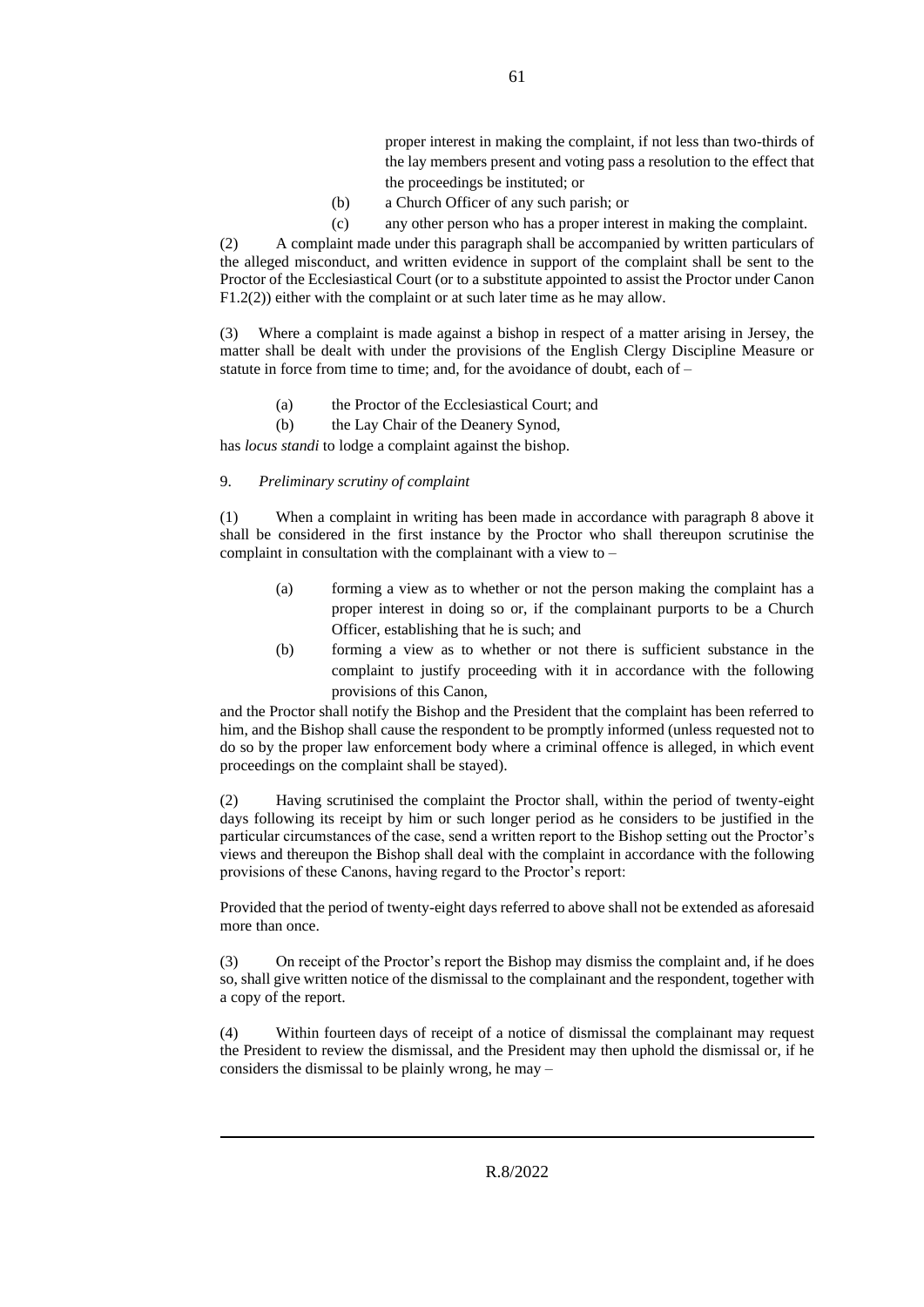- (a) reverse it and direct the Bishop to deal with the complaint in accordance with paragraph 10 below, or
- (b) remit the complaint to the Bishop and direct the Bishop to reconsider the dismissal.

(5) On a reconsideration following a direction under sub-paragraph (4)(b) the Bishop may nonetheless exercise the power under sub-paragraph (3) and, if the Bishop does so, must give notice in accordance with that paragraph; and sub-paragraph (4) and this paragraph apply accordingly.

(6) Where the Proctor proposes to extend the period of twenty-eight days referred to in subparagraph (2) above, he shall, before doing so, consult the complainant and the respondent. (7) The Proctor will inform the Dean of each action taken in the course of the scrutiny on a complaint under this paragraph, not being a complaint to which the Dean is the respondent.

### 10. *Courses available to the Bishop*

(1) The Bishop shall, within the period of twenty-eight days following the receipt by him of the Proctor's report under paragraph 9(2) above or the President's direction under paragraph 9(4)(a) above, or such longer period as may be reasonable, determine which of the following courses is to be pursued –

- (a) he may take no further action, in which case the provisions of paragraph 11 below apply; or
- (b) he may, if the respondent consents, direct that the matter remain on the record conditionally, in which case the provisions of paragraph 12 below apply; or
- (c) he may direct that an attempt to bring about conciliation in accordance with paragraph 13 below is to be made; or
- (d) he may impose a penalty by consent in accordance with paragraph 14 below; or
- (e) he may direct that the complaint is to be formally investigated by the Proctor of the Ecclesiastical Court in accordance with paragraph 15 below.

(2) Where the Bishop proposes to extend the period of twenty-eight days referred to in subparagraph (1) above he shall, before doing so, consult the complainant and the respondent.

(3) The Bishop shall notify the complainant and the respondent forthwith of any decision made by him pursuant to sub-paragraph (1) above.

## 11. *No further action*

(1) Where the Bishop determines that there is to be no further action the following provisions of this paragraph shall apply.

(2) He shall reduce his determination to writing and shall give a copy of it to the complainant and the respondent.

(3) On receipt of a notice of no further action the complainant may within fourteen days of receiving the notice request the President to review the decision. Within twenty-eight days of receipt of the complainant's referral, or such longer period as may be reasonable, the President's decision shall be given in writing with reasons and sent to the complainant, the respondent and the Bishop. The President may uphold the decision or, if he considers the decision to be plainly wrong, he may –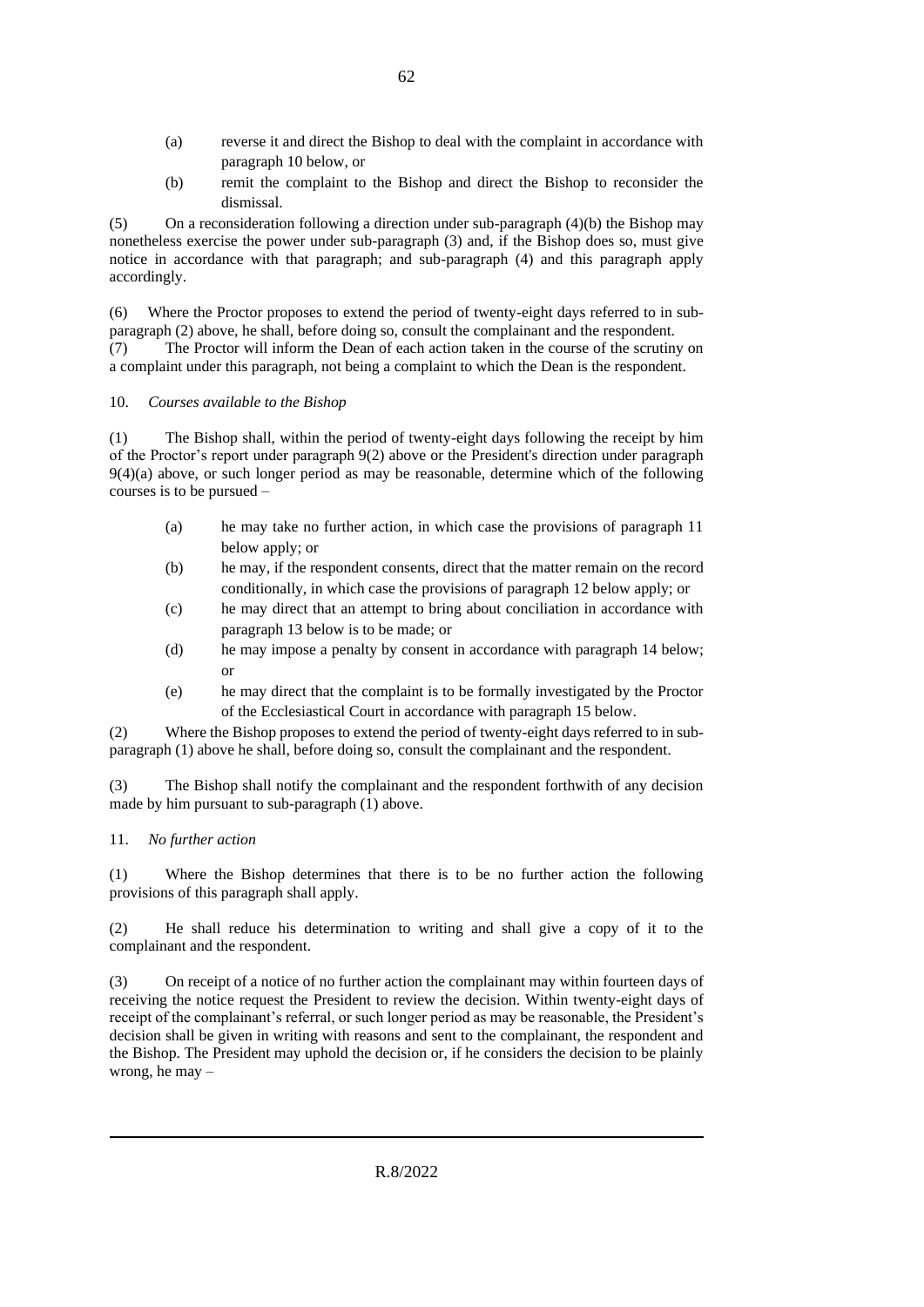- (a) direct the Bishop to pursue such of the courses in paragraph  $10(1)$  (b) to (e) above as he considers appropriate; or
- (b) remit the matter to the Bishop and direct the Bishop to reconsider the determination that there is to be no further action.

(4) On a reconsideration following a direction under sub-paragraph 3(b), the Bishop may nonetheless decide under paragraph  $10(1)(a)$  to take no further action; and, if the Bishop does so, his decision is final.

## 12. *Conditional deferment*

(1) Where the Bishop, with the consent of the respondent, determines that the matter is to be recorded conditionally the following provisions of this paragraph shall apply.

(2) The complaint and the Bishop's determination shall be notified to the Archbishop and remain on a record maintained by the Greffier of the Ecclesiastical Court for such period not exceeding five years as the Bishop may determine and, subject to sub-paragraph (3) below, no further action shall be taken.

(3) Notwithstanding the provisions of paragraph 7 above, if another complaint is made under paragraph 8 above against the respondent and that complaint is dealt with under subparagraph (c), (d) or (e) of paragraph  $10(1)$  above, the recorded complaint may be dealt with under any of those sub-paragraphs together with the other complaint.

(4) The Bishop shall reduce his determination to writing and give a copy of it to the complainant and the respondent. He shall also supply them with a statement explaining the effect of sub-paragraphs (2) and (3) above.

(5) Within fourteen days of receipt of the determination the complainant may refer the complaint to the Greffier with a request that the President review the decision. If the President considers that the determination was plainly wrong, he may direct the Bishop to pursue such of the courses specified in paragraph  $10(1)(c)$ , (d) and (e) above as he considers appropriate, in which case the Bishop shall proceed accordingly.

### 13. *Conciliation*

(1) Where the Bishop determines that an attempt to bring about conciliation is to be made he shall afford the complainant and the respondent an opportunity to make representations and, if both of them agree to the appointment of a conciliator, an appointment shall be made under sub-paragraph (2) below.

(2) The appointment of a conciliator shall be by the Bishop with the agreement of the complainant and the respondent.

(3) He shall not appoint any person to be a conciliator unless he is satisfied that there is no reason to question the impartiality of that person.

(4) A conciliator appointed under this paragraph shall use his best endeavours to bring about a conciliation between the complainant and the respondent and –

(a) if, within the period of three months following his appointment or such further period as he may, with the agreement of the complainant and the respondent, allow a conciliation is brought about, he shall submit a report on the case to the Bishop, together with such recommendations as he may wish to make;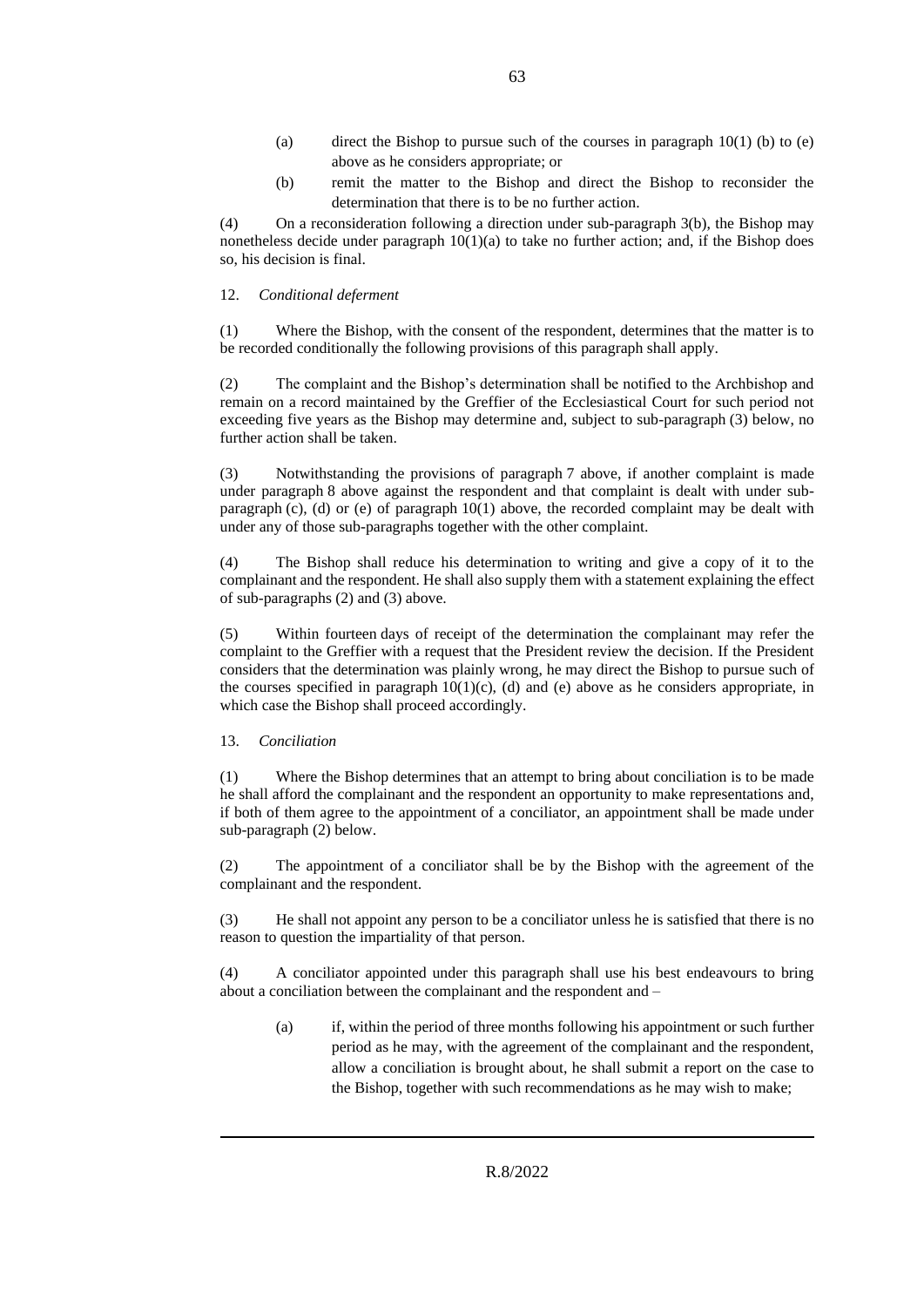- (b) if a conciliation is not brought about but the complainant and the respondent agree that another conciliator should be appointed, the Bishop may appoint that other person as the conciliator for the purposes of this paragraph;
- (c) if a conciliation is not brought about and the complainant and the respondent do not agree as aforesaid, he shall refer the matter back to the Bishop.
- $(5)$  If
	- (a) the complainant and the respondent do not agree to the appointment of a conciliator or as to the person to be appointed; or
	- (b) the matter is referred back to the Bishop by the conciliator under subparagraph 4(c) above,

the Bishop shall proceed to deal with the complaint under sub-paragraph (a), (b), (d) or (e) of paragraph 10(1) above.

### 14. *Penalty by consent*

(1) Where the Bishop considers that the imposition of a penalty by consent might be appropriate, he shall, subject to consulting with the President, afford the complainant and the respondent an opportunity to make representations and, if the respondent consents to the imposition of a penalty under this paragraph and he and the Bishop agree as to the penalty, the Bishop shall, subject to consulting with the President and subject to sub-paragraph (2) below, proceed accordingly and thereafter no further step shall be taken in regard thereto.

(2) Where it is agreed that prohibition for life or resignation is the appropriate course the respondent or the Bishop may, within the period of seven days following the date of the agreement, withdraw his agreement and the prohibition or resignation shall not be implemented in pursuance of this paragraph.

(3) If the consent of the respondent to the imposition of a penalty under this paragraph is not obtained or they are unable to reach agreement as to the nature of the penalty, the Bishop shall proceed to deal with the complaint under paragraph 10(1)(e) above.

(4) The Bishop shall notify –

- (a) the Archbishop;
- (b) the Registrar of the Diocese;
- (c) the Greffier of the Ecclesiastical Court; and
- (d) the complainant,

of any penalty agreed in pursuance of sub-paragraph (1) above.

### 15. *Formal investigation*

(1) Where the Bishop directs that the complaint is to be formally investigated, he shall refer the matter to the Proctor of the Ecclesiastical Court and it shall then be the duty of the Proctor to appoint an advocate to cause inquiries to be made into the complaint.

(2) After due inquiries have been made into the complaint a report shall be made to the Proctor who shall decide whether there is a case to answer.

(3) If the Proctor decides that there is a case for the respondent to answer he shall declare that as his decision and refer the complaint to the Disciplinary Division for adjudication.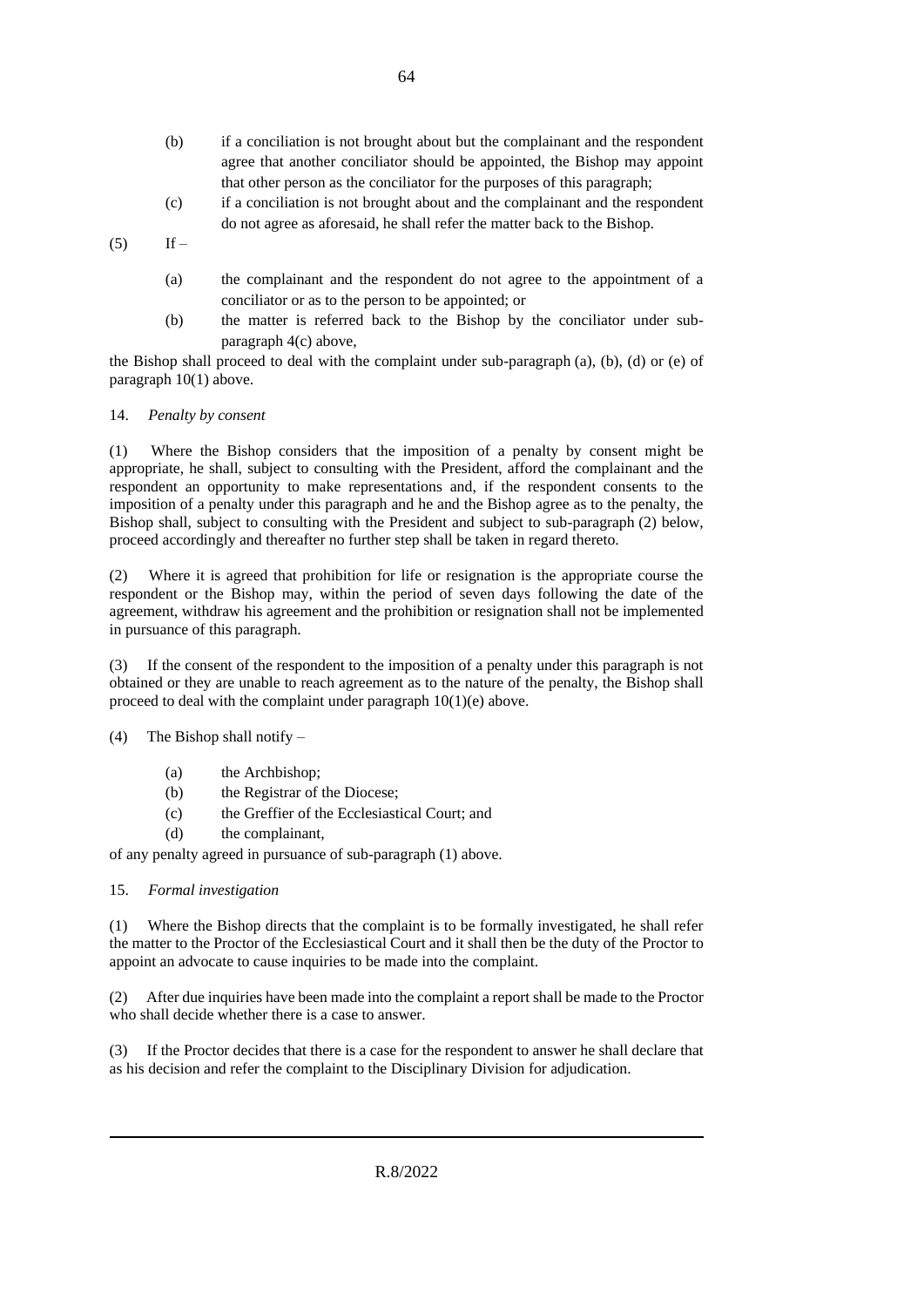(4) If the Proctor decides that there is no case for the respondent to answer he shall in the first instance refer his decision to the President who shall review the decision; and, if the President approves the same, the Proctor shall declare his decision, and thereafter no further steps shall be taken in regard thereto.

(5) The Proctor shall reduce his decision to writing and shall give a copy of it to the complainant, the respondent and the Bishop.

#### 16. *Conduct of proceedings and constitution*

(1) In disciplinary proceedings under these Canons it shall be the duty of the Proctor or an advocate duly authorised by him to present the case against the respondent.

- (2) In any such proceedings the Disciplinary Division shall be constituted as follows
	- (a) the President or a Commissioner or an advocate nominated from the panel appointed under paragraph  $2(1)(b)(iii)$  who shall preside; and
	- (b) two members from each of the panels nominated under paragraph 2(b)(i) and  $(ii)$ .
- (3) The President or the Commissioner or advocate presiding may direct
	- (a) that the complaint is to be withdrawn, whereupon no further action shall be taken in the proceedings; or
	- (b) that an attempt or further attempt to bring about conciliation is to made, whereupon the provisions of paragraph 13 above shall apply.
- (4) In any such proceedings
	- (a) the standard of proof to be applied by the Court shall be the same as in proceedings in the Royal Court exercising civil jurisdiction;
	- (b) the determination of any matter before the Court shall be according to the opinion of the majority of the members thereof and shall be pronounced in public together with its reasons therefor;
	- (c) the hearing shall be in private except that the Court, if satisfied that it is in the interests of justice to do so or the respondent so requests, shall direct that the hearing shall be in public in which case the Court may, during any part of the proceedings, exclude such person or persons as it may determine.

### 17. *Imposition of penalty*

(1) Upon a finding by the Disciplinary Division that the respondent committed the misconduct complained of, the Disciplinary Division may –

- (a) impose on the respondent any one or more of the penalties mentioned in paragraph 19 below; or
- (b) defer consideration of the penalty and for that purpose may adjourn the proceedings; or
- (c) impose no penalty.

(2) Before imposing a penalty the Court may invite the Bishop to express in writing his views as to the appropriate penalty and the Court may have regard to any such views in imposing the penalty, if any and the views of the Bishop shall be conveyed in writing to the respondent:

Provided that, if the Bishop has given evidence in the proceedings, he shall not be consulted.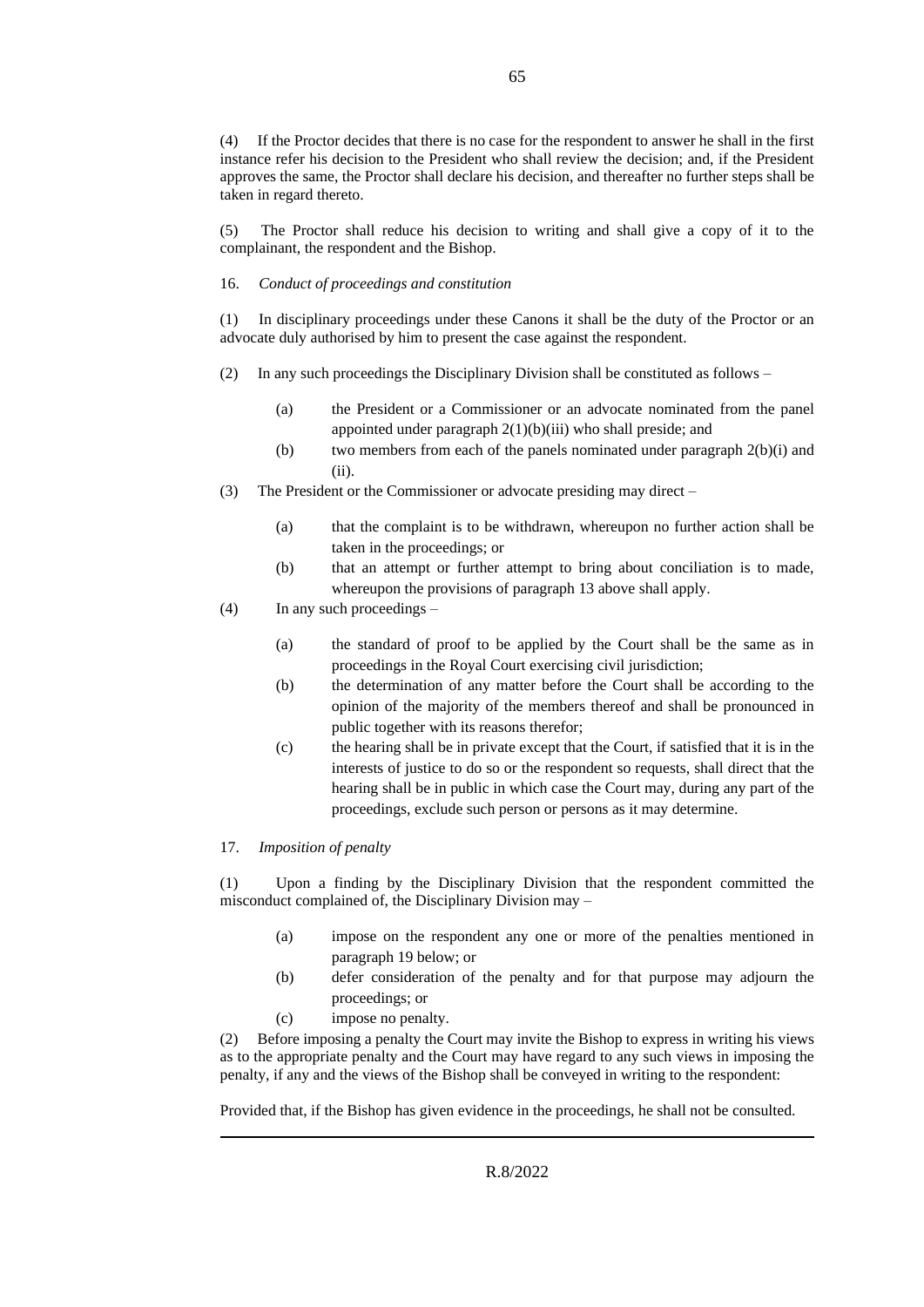(3) In this paragraph any reference to a penalty includes a reference to an order for conditional discharge under paragraph 20 below.

66

18. *Right of appeal*

(1) In disciplinary proceedings under these Canons –

- (a) the respondent may appeal against any penalty imposed on him; and
- (b) the respondent on a question of law or fact, and the Proctor, on a question of law, may appeal against any finding of the Disciplinary Division.
- (2) Appeals from the Disciplinary Division shall be heard and determined by the Royal Court.

(3) Every appeal shall be entered by notice in writing to the Judicial Greffier with a copy to the Bishop and to the Greffier of the Ecclesiastical Court within fifteen days of the decision to be appealed.

(4) Any such appeal shall be dealt with and determined by the Royal Court in substantially the same manner as an appeal to the Court of Appeal in a civil matter, as the Court shall deem just in the circumstances of the case.

(5) The Superior Number of the Royal Court may make Rules of Court for regulating and prescribing the procedure and the practice to be followed in appeals under this paragraph.

19. *Types of penalty*

(1) One or more of the following penalties may be imposed on a respondent upon a finding that he has committed any misconduct, namely –

- (a) prohibition for life, that is to say prohibition without limit of time from exercising any of the functions of his Orders;
- (b) limited prohibition, that is to say prohibition for a specific time from exercising any of the functions of his Orders;
- (c) removal from office, that is to say, removal from any preferment which he then holds;
- (d) in the case of a minister licensed to serve in the Deanery by the Bishop, revocation of the licence;
- (e) injunction, that is to say, an order to do or to refrain from doing a specified act;
- (f) a public rebuke.

(2) No penalty of removal from office imposed on any person holding any preferment the right to appoint to which is vested in Her Majesty (not being a benefice) shall have effect unless and until Her Majesty by Order in Council confirms the penalty.

(3) Any penalty imposed on a respondent by the Disciplinary Division shall be notified by the Greffier to the Bishop and to the Diocesan Registrar.

## 20. *Conditional discharge*

(1) Where, upon a finding that the respondent has committed any misconduct, the Disciplinary Division is of opinion, having regard to the circumstances including the nature of the misconduct and the character of the respondent, that it is inexpedient to impose a penalty it may make an order discharging him subject to the condition that he commits no misconduct during such period not exceeding two years from the date of the order as may be specified in the order.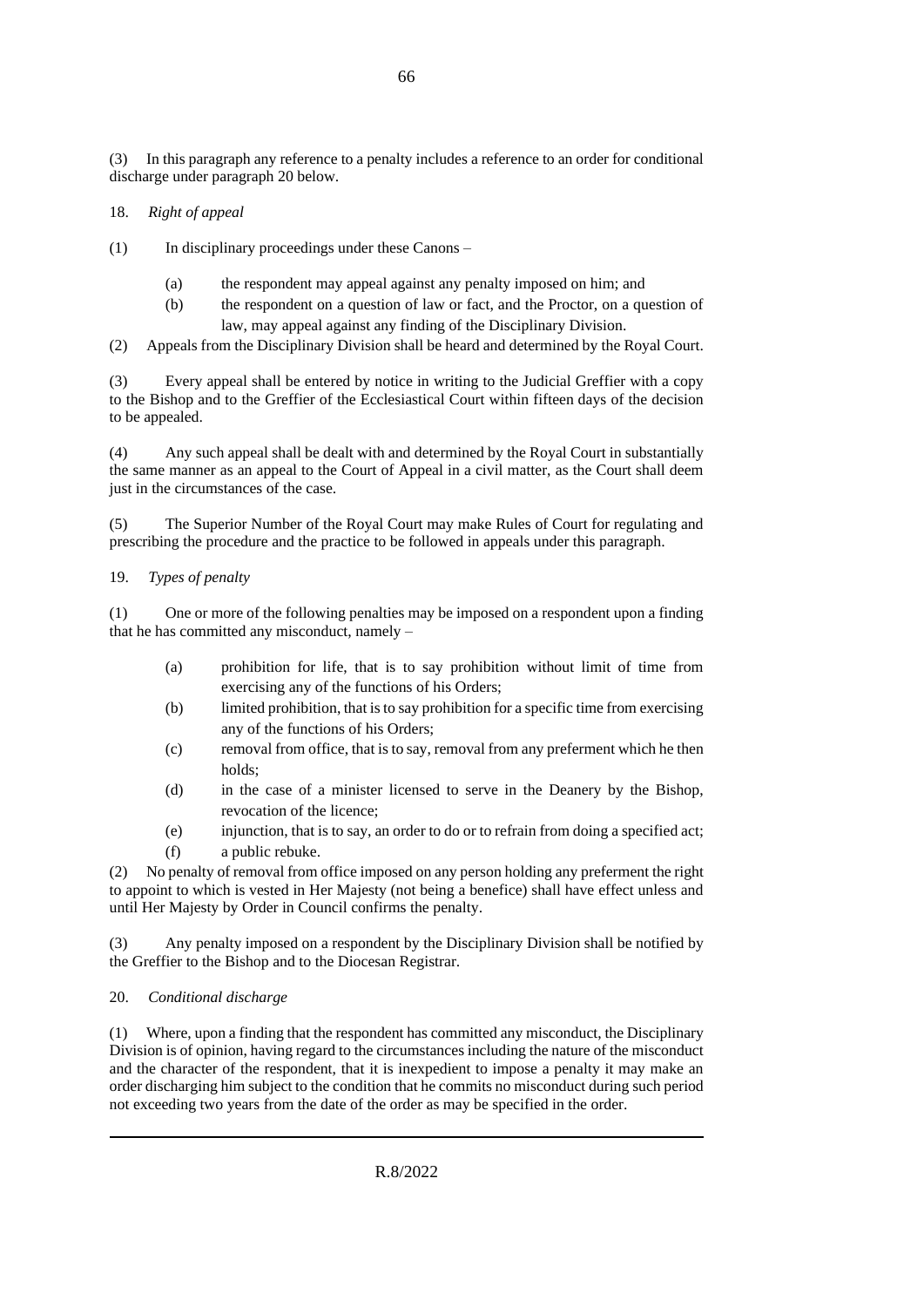(2) Before making an order under sub-paragraph (1) above the Disciplinary Division shall explain to the respondent in ordinary language that if he commits further misconduct during the period specified in the order a penalty may be imposed for the original misconduct.

Where, under sub-paragraph (4) below, a penalty is imposed on a person conditionally discharged under sub-paragraph (1) above for the misconduct in respect of which the order for conditional discharge was made, that order shall cease to have effect.

If a person in whose case an order has been made under sub-paragraph (1) above is found, in disciplinary proceedings under these Canons, to have committed misconduct during the period specified in the order, the Disciplinary Division may deal with him for the misconduct for which the order was made in any manner in which it could deal with him if it had just found that he had committed that misconduct.

#### 21. *Removal of prohibition for life*

(1) Where by virtue of anything done under these Canons a priest or deacon is prohibited for life he may make an application to the Archbishop for the prohibition to be nullified on the grounds –

- (a) that new evidence has come to light affecting the facts on which the prohibition was based; or
- (b) that the proper legal procedure leading to the prohibition was not followed.

(2) If the Archbishop, on an application made in accordance with sub-paragraph (1) above, considers that the prohibition was not justified he may, after consultation with the Bishop and the Attorney General, declare that the prohibition be nullified, whereupon it shall be treated for all purposes in law as never having been imposed.

#### 22. *Removal of limited prohibition*

Where by virtue of anything done under these Canons a priest or deacon is prohibited from exercising functions for a specific time he and the Bishop acting jointly may make an application to the Disciplinary Division for the removal of the prohibition; and on receiving such an application the Disciplinary Division may make an order removing the prohibition, whereupon he shall be eligible for any preferment.

### 23. *Restoration on pardon*

Where by virtue of anything done under these Canons a priest or deacon is prohibited from exercising functions or removed from office his incapacities shall cease if he receives a free pardon from the Crown and he shall be restored to any preferment he previously held if it has not in the meantime been filled.

### 24. *Disobedience to penalty etc.*

Any person who in Jersey performs in the Church of England any function which, under a penalty imposed on him under these Canons, he is not permitted to perform commits an act of misconduct under these Canons, and in the case of a person deposed from Holy Orders, disciplinary proceedings under these Canons may be instituted against him in respect of the misconduct as if he had not been deposed.

#### 25. *Sentences, orders etc. of secular courts: priests and deacons*

(1) If a person who is a priest or deacon –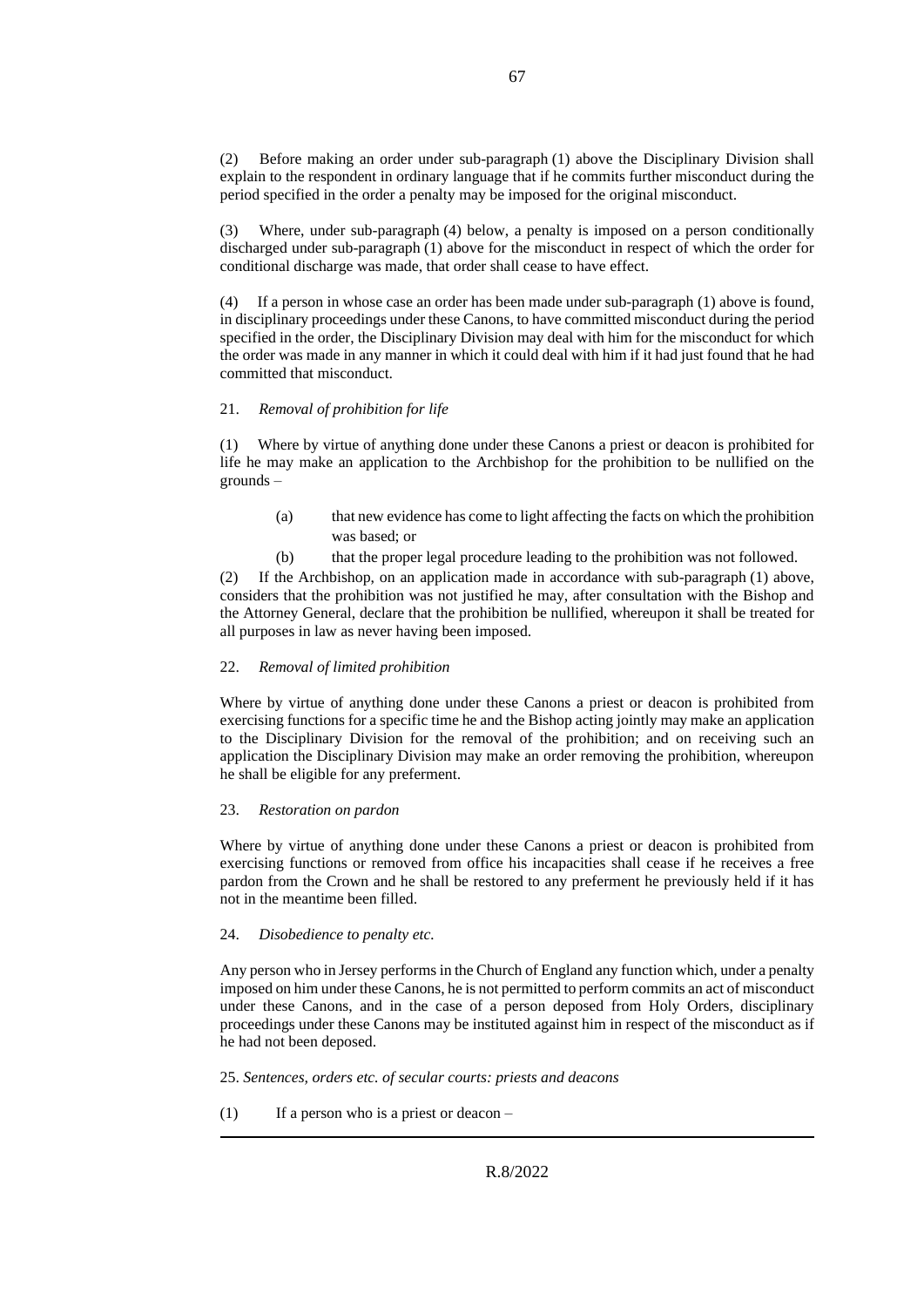- (a) is convicted (in Jersey or elsewhere) of an offence and a sentence of imprisonment (including one which is not implemented immediately) is passed on him; or
- (b) has a decree of divorce or an order of judicial separation (in Jersey or elsewhere) made against him following a finding of adultery, behaviour in such a way that the petitioner cannot reasonably be expected to live with the respondent or desertion and, in the case of divorce, the decree has been made absolute,

he shall be liable without further proceedings to a penalty of removal from office or prohibition (whether for life or limited) or both.

(2) Where a person is liable to a penalty of removal from office or prohibition by virtue of sub-paragraph (1) above and the Bishop is considering the imposition of such a penalty, he shall, after consultation with the President, inform that person in writing of the proposal, and invite him to send representations in writing to the Bishop within the period of twenty-eight days. On the expiry of that period the Bishop shall decide whether or not to impose the penalty and shall inform that person in writing of the decision. If the decision is to impose the penalty, that person may request the Archbishop to review the decision and upon such a such a review the Archbishop may uphold or reverse the decision after consideration of all the circumstances, including any representations made under this sub-paragraph.

(3) A penalty shall not be imposed under this paragraph after the expiry of the period of two years beginning with the date on which the sentence becomes conclusive or, as the case may be, the decree absolute or order is made.

Where a penalty is to be imposed under this paragraph, it shall be imposed by the Bishop, and before imposing it the Bishop shall require the Greffier to give (if it is practicable to do so) not less than fourteen days' notice in writing to the priest or deacon concerned of the time and place at which the penalty will be imposed and if the priest or deacon appears at that time and place he shall be entitled to be present when the penalty is imposed.

(5) When imposing a penalty under this paragraph the Bishop shall be attended by the Greffier. The penalty shall be reduced to writing and a copy thereof shall be sent to the Archbishop and to the Registrar of the diocese.

(6) The functions exercisable under this paragraph by the Archbishop shall, during the absence abroad or incapacity through illness of the Archbishop or a vacancy in the see, be exercised by the other archbishop.

## 26. *Consequences of penalties imposed under paragraph 25*

Where a penalty of removal from office or prohibition is imposed on any person pursuant to the provisions of paragraph 25 above the penalty shall have effect subject to the provisions of paragraphs 19 to 24 above, and the like consequences shall ensue in all respects as if such person had been found to have committed misconduct under these Canons and such a penalty had been imposed on him.

### 27. *Duty to disclose criminal convictions and arrests*

(1) A person in Holy Orders who (whether in Jersey or elsewhere) is convicted of an offence or is arrested on suspicion of committing an offence shall be under a duty, within the period of twenty-eight days following the conviction or arrest in the case of a priest or deacon, to inform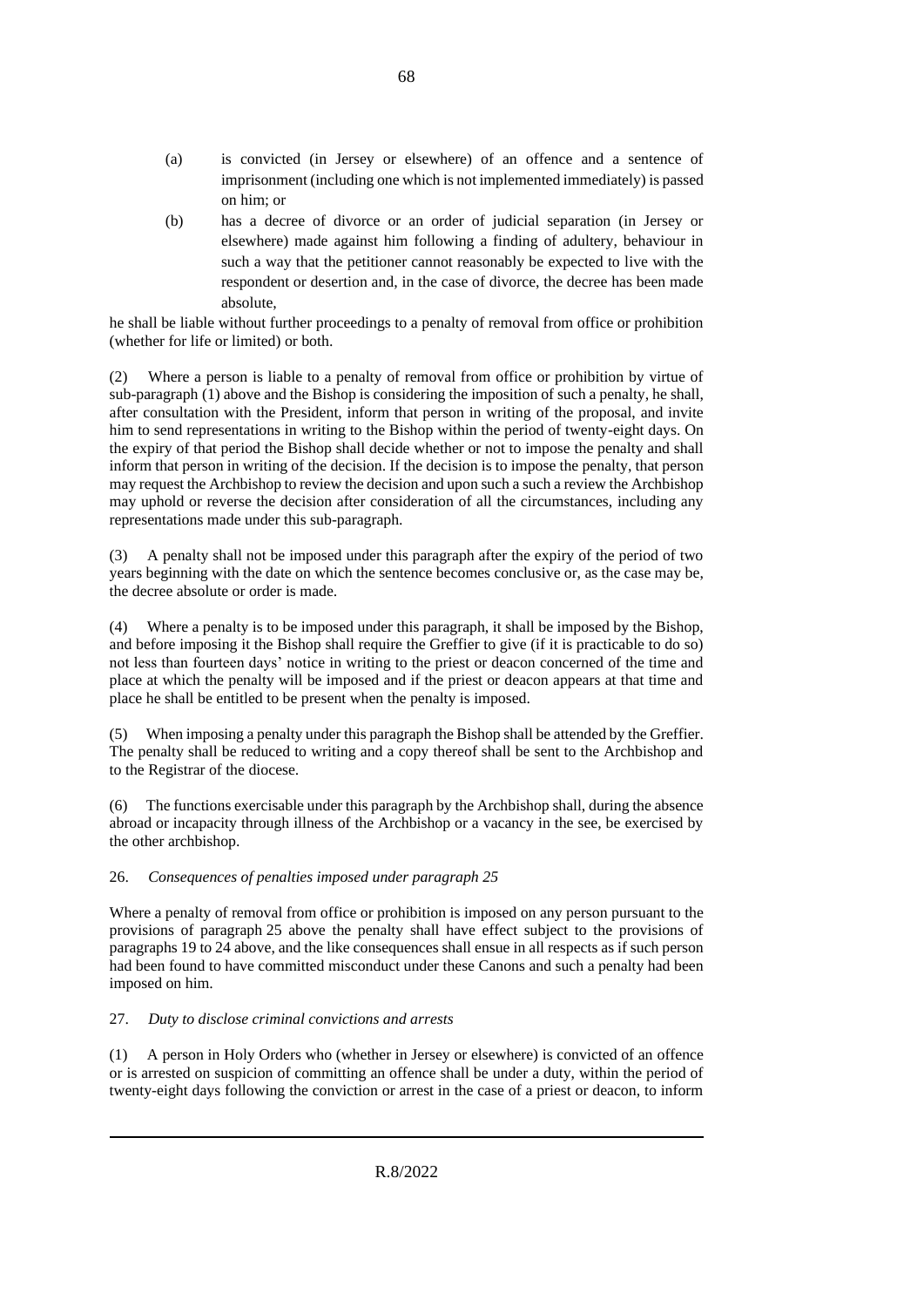the Bishop and the Dean and, in the case of the Dean, to inform the Bishop of the conviction or arrest.

(2) Failure to comply with the requirements of sub-paragraph (1) above shall be regarded as a failure to do an act required by the laws ecclesiastical for the purposes of paragraph 6 above.

### 28. *Duty to disclose divorce and separation orders*

Paragraph 27 above shall apply to a person in Holy Orders in respect of whose marriage a decree nisi of divorce has been made absolute or an order of judicial separation has been made as it applies to a person who is convicted of an offence.

### 29. *Suspension of priest or deacon*

- $(1)$  Where
	- (a) a complaint in writing is made under paragraph 8 above against a priest or deacon holding any preferment in the Deanery;
	- (b) a priest or deacon holding any preferment in the Deanery is arrested on suspicion (in Jersey or elsewhere) of committing a criminal offence;
	- (c) a priest or deacon holding any preferment in the Deanery is convicted of an offence (in Jersey or elsewhere) and a sentence of imprisonment (including one which is not implemented immediately) is passed on him; or
	- (d) the Bishop is satisfied, on the basis of information provided by any person in authority or the police, that a priest or deacon holding any preferment in the Deanery, presents a significant risk of harm,

the Bishop may, by notice in writing served on him, suspend him from exercising or performing without the leave of the Bishop any right or duty of or incidental to his office:

Provided that, in the case of a complaint made as aforesaid, the priest or deacon shall not be suspended under this sub-paragraph unless and until the complaint falls to be considered under paragraph 10 above.

(2) For the purpose of sub-paragraph (1)(d) above, a person presents a significant risk of harm if there is a significant risk that the person may –

- (a) harm a child or vulnerable adult;
- (b) cause a child or vulnerable adult to be harmed;
- (c) put a child or vulnerable adult at risk of harm;
- (d) attempt to harm a child or vulnerable adult; or
- (e) incite another person to harm a child or vulnerable adult.

(3) In this paragraph "child" means a person under 18 and "vulnerable adult" has the same meaning as in Canon C9 above.

(4) The Bishop may, at any time, by notice in writing served on the priest or deacon concerned, revoke a notice of suspension served under sub-paragraph (1) above.

(5) Where a notice of suspension is served under sub-paragraph (1) above and it has not been revoked under sub-paragraph (4) the suspension shall continue until the expiry of the period of three months following service of the notice or until the proceedings under these Canons or for the criminal offence are concluded, whichever occurs earlier, but if the proceedings are not concluded before the expiry of that period a further notice of suspension under sub-paragraph (1)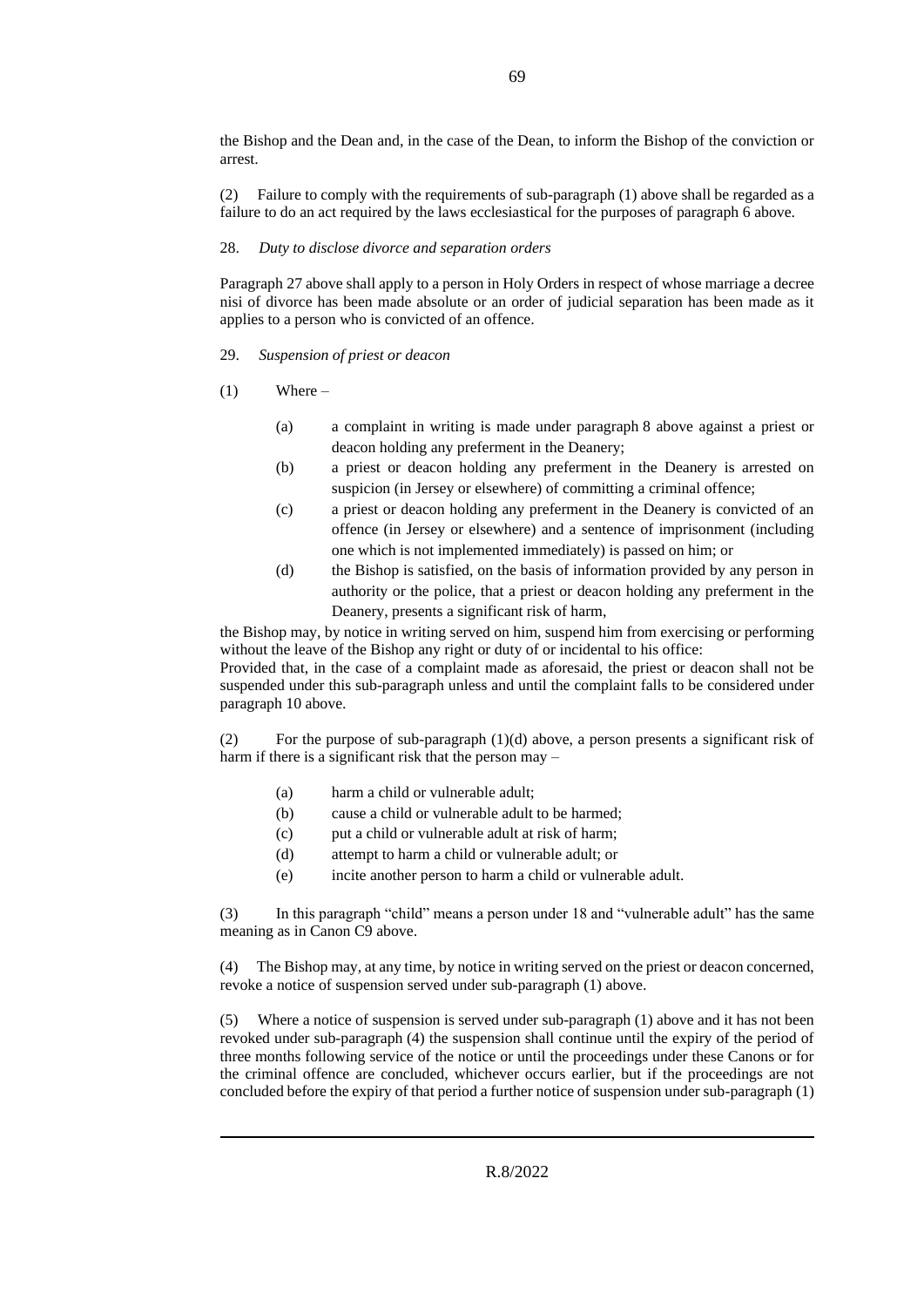above may be served, and this sub-paragraph shall apply in relation to the further suspension as it applied to the earlier suspension or suspensions.

Where a notice of suspension is served under sub-paragraph (1) above the Dean may, after consultation with the Bishop and churchwardens, make such arrangements as he thinks fit for the ministrations of the church or churches concerned while the suspension remains in force.

(7) While a notice of suspension under sub-paragraph (1) above remains in force in relation to a priest or deacon he shall not interfere with any person performing the services of a church in pursuance of arrangements made under sub-paragraph (5) above, and any such interference shall be regarded as an act in contravention of the laws ecclesiastical for the purposes of paragraph 6 above.

(8) A priest or deacon on whom a notice of suspension is served under sub-paragraph (1) above may appeal against the suspension to the Disciplinary Division and on any such appeal the Disciplinary Division may, within twenty-eight days following the lodging of the appeal, either confirm or revoke the suspension.

30. *Suspension of priest or deacon pending determination of application to bring proceedings out of time*

(1) This paragraph applies where a complainant applies to the President for permission under paragraph 7 for disciplinary proceedings against a priest or deacon holding any preferment in the Deanery to be instituted after the expiry of the period provided for by that paragraph.

(2) The Bishop may, by notice in writing served on the priest or deacon, suspend the priest or deacon from exercising or performing without the leave of the Bishop any right or duty of or incidental to the priest or deacon's office.

(3) The Bishop may not exercise the power under sub-paragraph (2) unless the Bishop is satisfied that the suspension is necessary in all the circumstances of the case.

(4) Before exercising the power under sub-paragraph (2), the Bishop must refer the matter to the Attorney General for advice on –

- (a) whether or not the complainant has a proper interest in instituting the proceedings;
- (b) whether or not there is sufficient substance in the complaint to justify proceeding with it in accordance with this Canon; and
- (c) whether or not the suspension is necessary in all the circumstances of the case.

(5) Having considered the matter referred under sub-paragraph (4), the Attorney General must send a written report to the Bishop setting out his advice; and the Bishop must, in deciding whether to exercise the power, have regard to the Attorney General's report.

(6) The Bishop may, at any time, by notice in writing served on the priest or deacon, revoke the notice of suspension under sub-paragraph (2).

(7) Where a notice of suspension is served under sub-paragraph (2) and has not been revoked under sub-paragraph (6), the suspension continues until –

- (a) the expiry of the period of three months following service of the notice; or
- (b) if the application for permission is determined before the expiry of that period, the time determined in accordance with sub-paragraph (8) or (10) (as the case may be).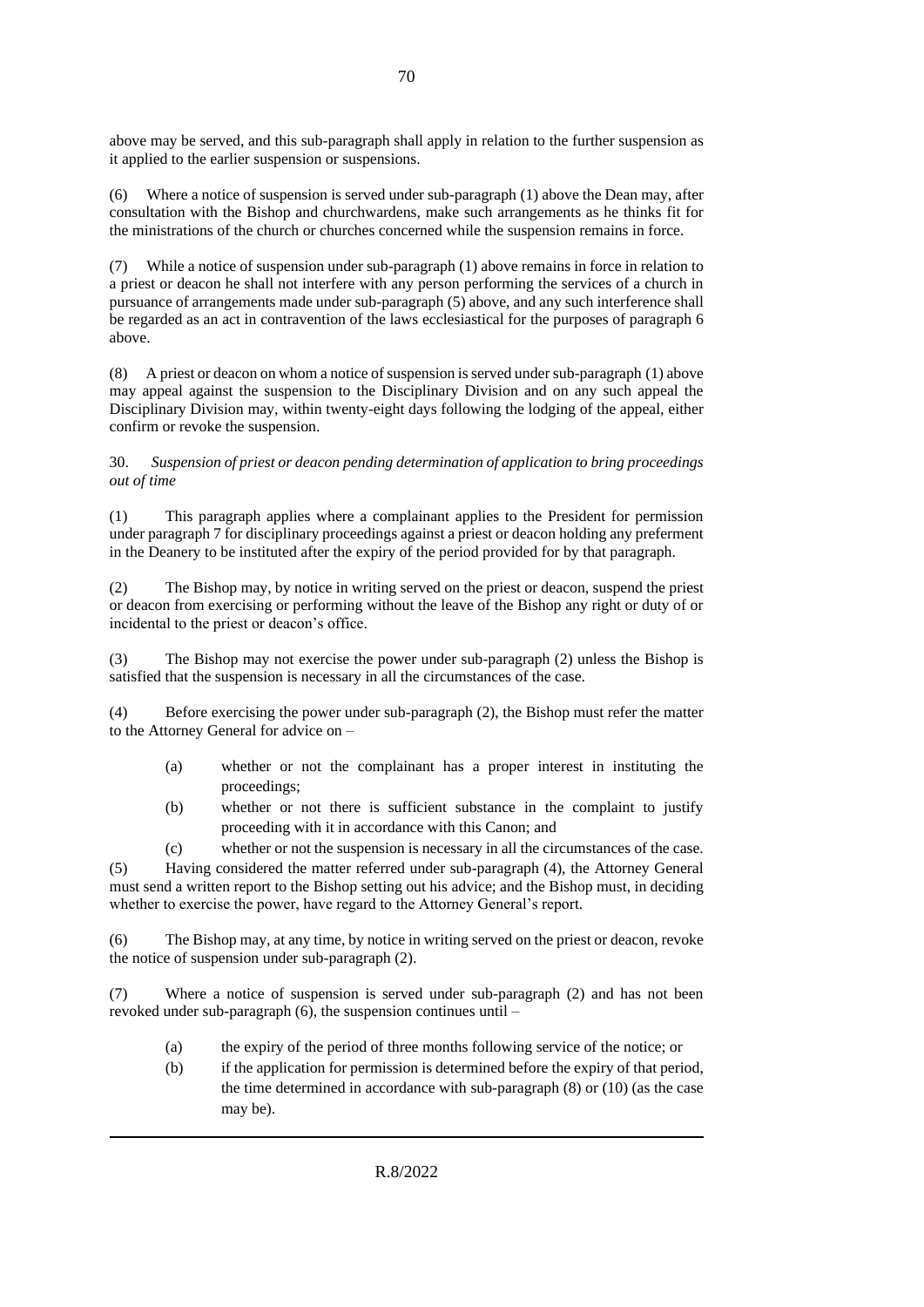- (8) If the application for permission is granted
	- (a) paragraph 29(1), in its application to the complaint, has effect as if the words "Provided that" to the end were omitted; and
	- (b) the suspension continues until whichever is the first of the events mentioned in sub-paragraph (9) to occur.
- (9) Those events are
	- (a) the expiry of the period of fourteen days beginning with the day on which the disciplinary proceedings are instituted;
	- (b) the expiry of the period within which permission was given for the proceedings to be instituted (without them having been instituted);
	- (c) the service of a notice of suspension under paragraph 29 on the priest or deacon.
- (10) If the application for permission is refused, the suspension ends with the refusal.

(11) If the application for permission is not determined before the end of the period mentioned in paragraph  $7(a)$ , a further notice of suspension under sub-paragraph  $(2)$  may be served; and –

(a) sub-paragraphs (7) to (10) and this paragraph apply in relation to the further suspension as they applied to the earlier suspension or suspensions; but

(b) sub-paragraph (4) does not apply in relation to the power to give further notice. (12) Sub-paragraphs (4) to (6) of paragraph 29 apply in relation to a notice of suspension under sub-paragraph (2) of this paragraph as they apply in relation to a notice of suspension under sub-paragraph (1) of that paragraph.

### 31. *When convictions etc. are to be deemed conclusive*

(1) Proceedings under these Canons and a conviction by a secular court shall become conclusive for the purposes of these Canons –

- (a) where there has been an appeal, upon the date on which the appeal is dismissed or abandoned or the proceedings on appeal are finally concluded, but, if varied on appeal, shall be conclusive only as so varied, and so far as it is reversed on appeal shall cease to have effect;
- (b) if there is no such appeal, upon the expiration of the time limited for such appeal, or in the case of a conviction where no time is so limited, of two months from the date of the conviction; and
- (c) in the case of a conviction against which there is no right of appeal from the date of the conviction.

(2) After the conviction of a clerk in Holy Orders by a secular court becomes conclusive a certificate of such conviction shall, for the purposes of these Canons, be conclusive proof that he has committed the act therein specified.

### 32. *Transitional provisions*

(1) Nothing in these Canons affects proceedings instituted under the Canons registered by the Royal Court 23rd March 2012, the provisions of which shall continue to apply in relation to any such proceedings or declaration as if these Canons had not been passed.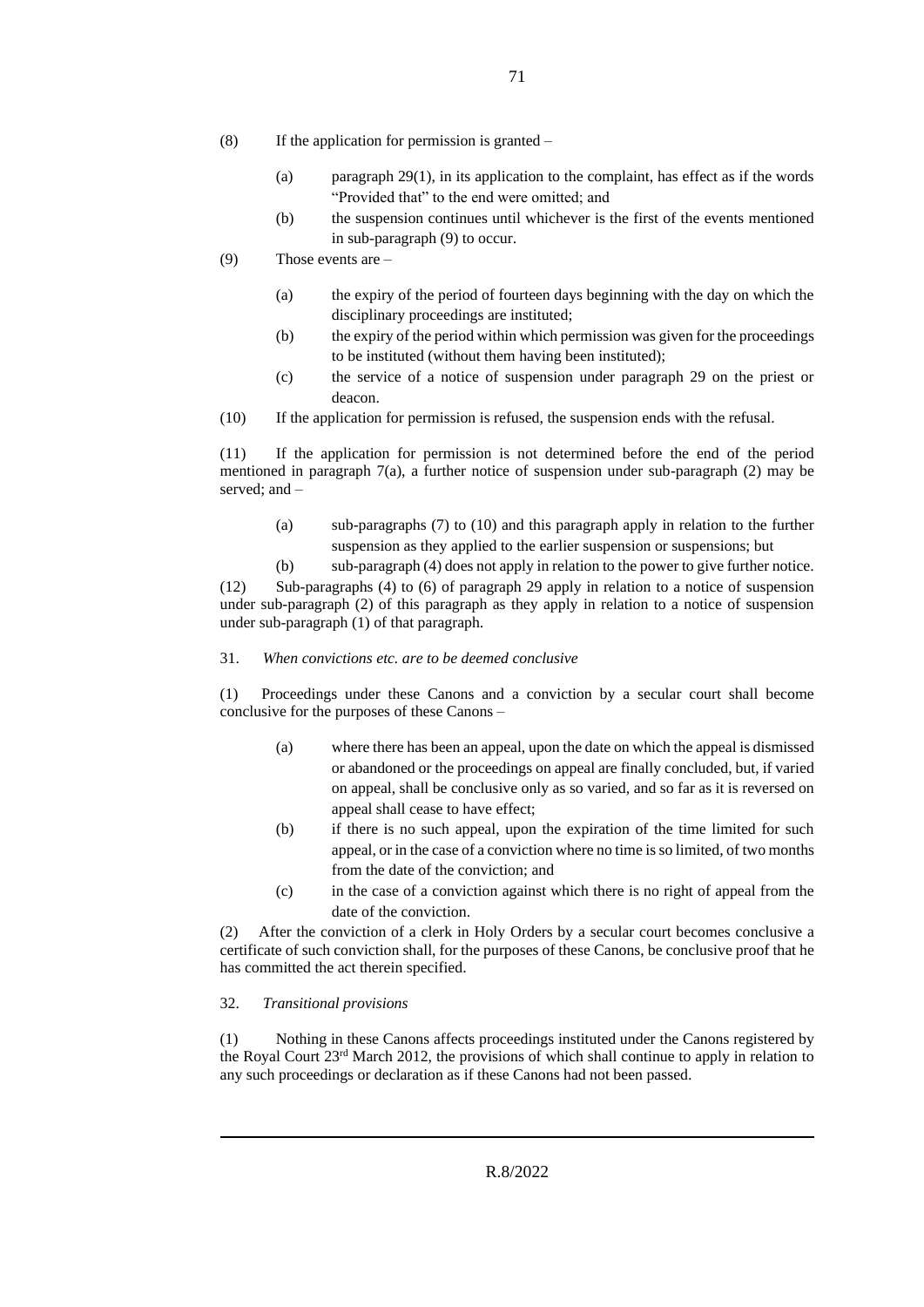(2) Proceedings under these Canons may be instituted in relation to misconduct committed before the date on which paragraph 6 above comes into operation.

Paragraph 25 above shall apply in relation to sentences of imprisonment passed before, as well as after, the date on which that paragraph comes into operation.

33. *Proceedings on alleged contraventions involving doctrine, ritual or ceremonial*

(1) The Disciplinary Division shall also have jurisdiction to hear proceedings on a complaint against a priest or deacon who is alleged to have contravened the laws ecclesiastical involving a matter of doctrine, ritual or ceremonial.

(2) A complaint referred to in sub-paragraph (1) is admissible only on the authority of the Bishop.

(3) The Disciplinary Division when hearing proceedings under this paragraph shall, subject to sub-paragraph (4) comprise –

- (a) two judges (one of whom shall be designated president of the Disciplinary Division for this purpose) each of whom shall be  $-$ 
	- (i) a Royal Court Commissioner who is a communicant member of the Church of England, or
	- (ii) a person who holds or has held judicial office in the Commonwealth, and who is a communicant member of the Church of England,

appointed in either case by the Dean after consultation with the Bailiff and the Bishop; and

(b) three diocesan bishops or retired diocesan bishops appointed by the Dean on the recommendation of the Dean of the Arches and Auditor.

(4) If the complaint alleges that the Dean has contravened the laws ecclesiastical involving a matter of doctrine, ritual or ceremonial, the Disciplinary Division when hearing the proceedings shall comprise –

- (a) two judges (one of whom shall be designated president of the Disciplinary Division for this purpose) each of whom shall be –
	- (i) a Royal Court Commissioner who is a communicant member of the Church of England, or
	- (ii) a person who holds or has held judicial office in the Commonwealth, and who is a communicant member of the Church of England,

appointed in either case by the Bailiff after consultation with the Bishop; and

(b) three diocesan bishops or retired diocesan bishops appointed by the Bishop on the recommendation of the Dean of the Arches and Auditor.

(5) In the exercise of the Disciplinary Division's jurisdiction in proceedings under this paragraph –

- (a) the procedure shall so far as circumstances admit be the same as at the trial of a person by the Royal Court exercising criminal jurisdiction;
- (b) the rules as to the admissibility of evidence and as to whether a witness is competent or compellable to give evidence shall be the same as those observed at the trial of a person by the Royal Court;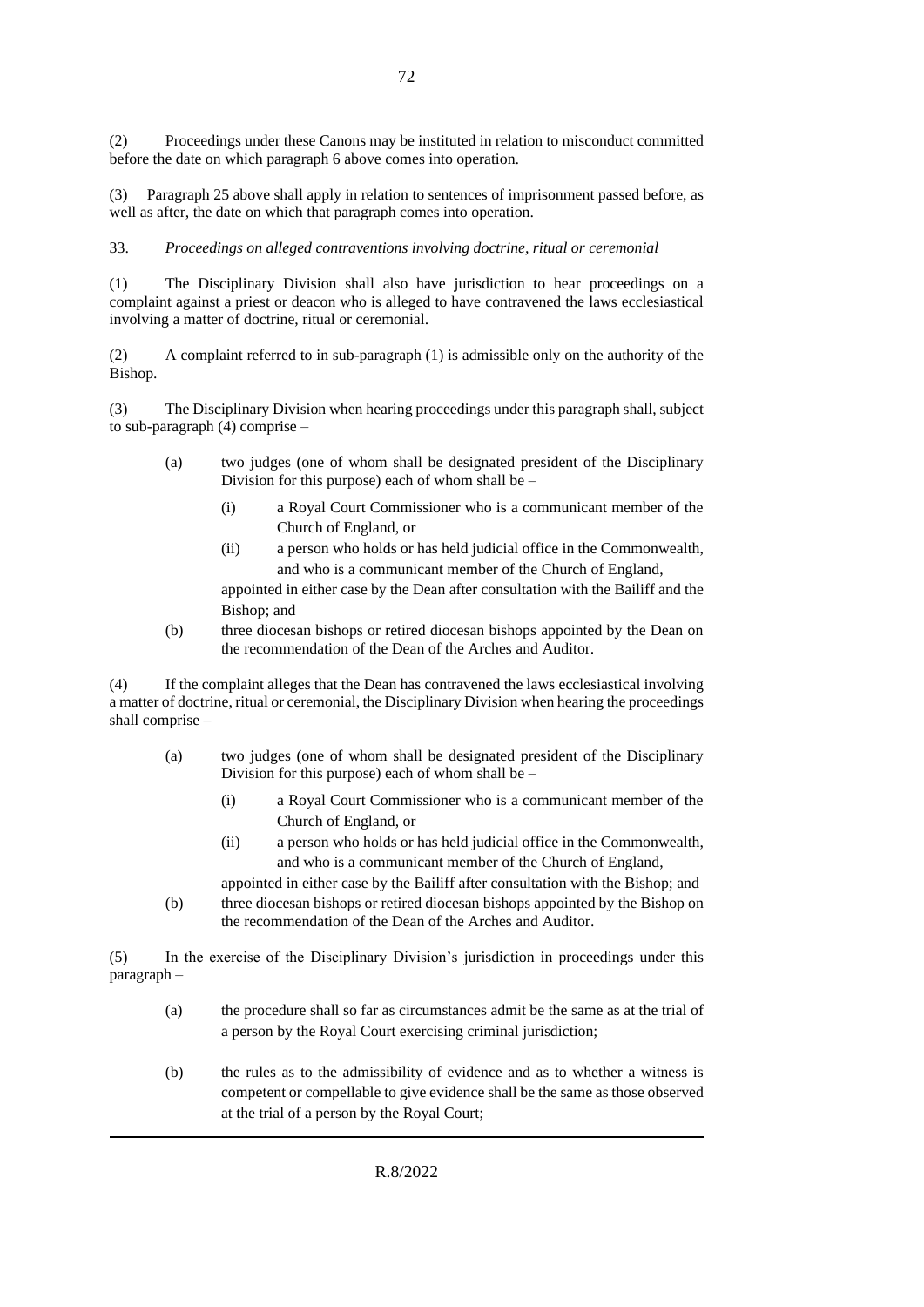- (c) the Disciplinary Division, if satisfied that it is in the interests of justice so to do, may give directions that during any part of the proceedings such person or persons as it may determine shall be excluded;
- (d) the determination of any matter shall be according to the opinion of the majority of the members of the Disciplinary Division;
- (e) if the contravention charged is found to have been committed, the Disciplinary Division shall decide such censure as would be warranted for the like offence in England and Wales under Part VIII of the Ecclesiastical Jurisdiction Measure 1963;
- (f) the censure shall be reduced to writing by the Disciplinary Division, shall be pronounced in open court by the person presiding over the court and shall not be invalid by reason only that it is not pronounced in the presence of the priest or deacon concerned.

(6) Subject to the requirements of sub-paragraph (5), Rules of Court may make further provision with respect to proceedings under this paragraph.

(7) The right of appeal against a finding, judgment or order in proceedings under this paragraph lies to the Archbishop, who may convene an advisory Commission to assist him and whose decision shall be final.

(8) In any case in which an appeal is lodged under sub-paragraph (7), the censure or award of the Disciplinary Division in question shall be suspended until the appeal is determined.

(9) Paragraph 19(2) above (confirmation of penalty by Her Majesty in Council) applies to a censure of deprivation in pursuance of proceedings under this paragraph as it applies to a penalty of removal from office in pursuance of other proceedings under these Canons.

(10) Paragraph 23 above (restoration on pardon) applies in relation to anything done under this paragraph as it applies in relation anything done under any other provision of these Canons.

## **SECTION G THE DEANERY SYNOD**

1. The establishment of the Deanery Synod of Jersey pursuant to the Channel Islands (Representation) Measure 1931 and the Synodical Government (Channel Islands) Order 1970 is affirmed under these Canons; and the Deanery Synod is constituted with the functions and powers set out hereunder.

2. It shall be the duty of the incumbent and churchwardens of each Ecclesiastical Parish to ensure that an Ecclesiastical Assembly or Congregational Meeting as appropriate of their church elects such number of representatives to the Deanery Synod as their church is entitled to have pursuant to the rules applicable to the Deanery Synod from time to time.

3. It shall be the duty of the Deanery Synod to ensure that it elects such representatives to the Diocesan and General Synods as it is entitled to have pursuant to the rules applicable to such synods from time to time.